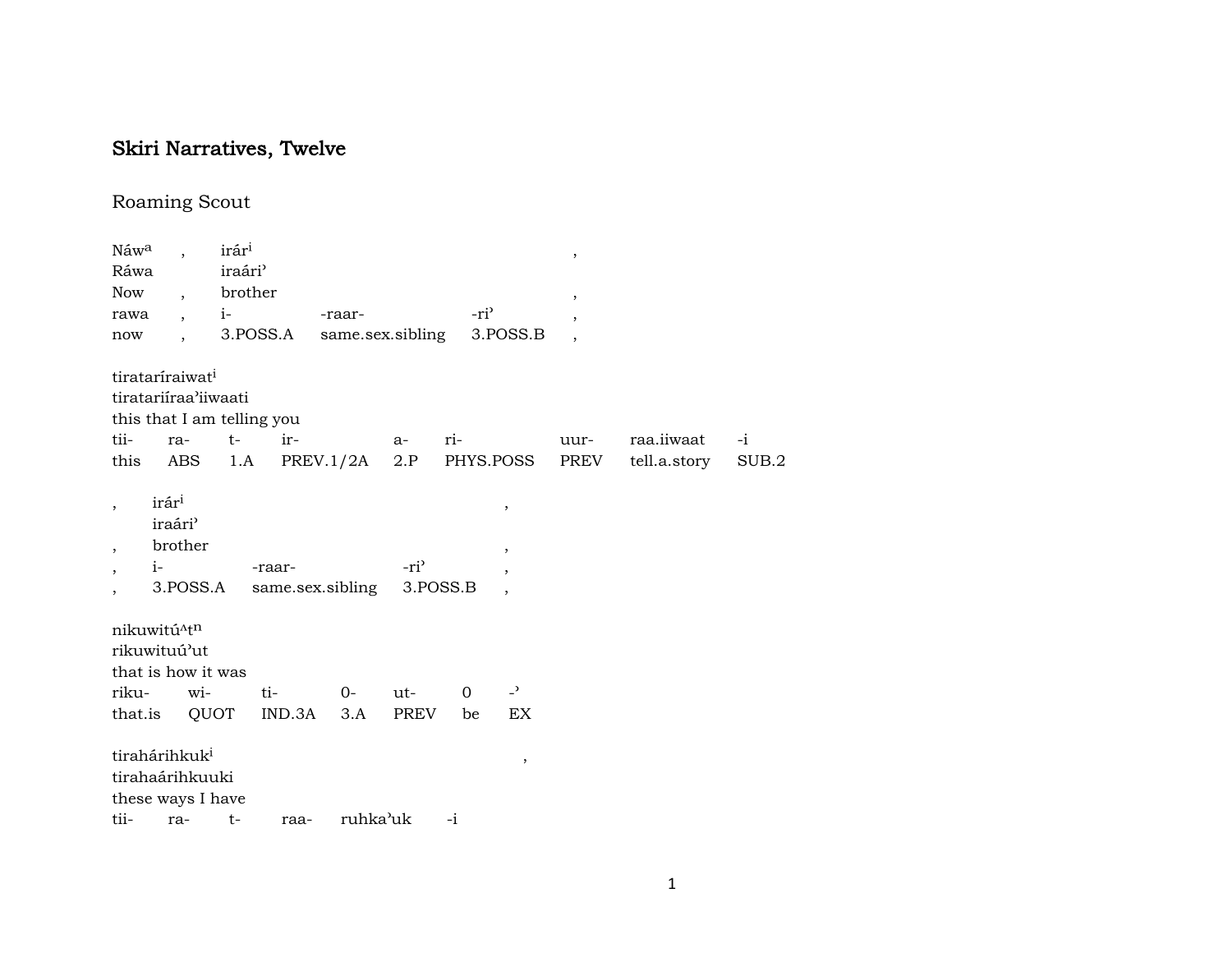#### this ABS 1.A way have.DIST SUB.2

|                           | tiratukstárikuk <sup>i</sup> |  |  |  |                                      |  |  |  |  |  |  |
|---------------------------|------------------------------|--|--|--|--------------------------------------|--|--|--|--|--|--|
|                           | tiratukstaárihkuuki          |  |  |  |                                      |  |  |  |  |  |  |
| these ways I used to have |                              |  |  |  |                                      |  |  |  |  |  |  |
|                           |                              |  |  |  | tii- ra- t- uks- raa- ruhka'uk -i    |  |  |  |  |  |  |
|                           |                              |  |  |  | this ABS 1.A AOR way have.DIST SUB.2 |  |  |  |  |  |  |
|                           |                              |  |  |  |                                      |  |  |  |  |  |  |

| Kakíhi               |    |                              |      | tîtak <sup>u</sup> |       |  |
|----------------------|----|------------------------------|------|--------------------|-------|--|
| Kaakíhi <sup>3</sup> |    |                              |      | tiítaku            |       |  |
| It is not            |    |                              |      | here               |       |  |
| kaaki-               | ∩- | ihii                         | $-0$ | tii-               | -taku |  |
|                      |    | NEG.IND.3A 3.A be.in.a.place | PERF | this               | LOC   |  |

#### hirunikutuhaitúsura

| Hiru  |           | rikutuhaa'iitúsura'                      |        |  |             |                         |       |  |  |  |  |
|-------|-----------|------------------------------------------|--------|--|-------------|-------------------------|-------|--|--|--|--|
|       |           | There that is where the story originated |        |  |             |                         |       |  |  |  |  |
| hiruu | riku- ti- |                                          | 0- ut- |  | raa.iit.us- | hurar                   | $-()$ |  |  |  |  |
| there | that.is   | IND.3A 3.A PREV                          |        |  | storv       | be.where.one.comes.from | PERF  |  |  |  |  |

### $\text{tráwah}^{\text{A}}t^n$  ,

| Tiráwaahat  |                       |                                          |                |
|-------------|-----------------------|------------------------------------------|----------------|
| the Heavens |                       |                                          |                |
|             | tii- ra- 0- waa- ahak |                                          | $\overline{a}$ |
|             |                       | this ABS 3.A DIST extend.in.a.line SUB.4 |                |

|                                  | aharətiwáwárik <sup>a</sup> |  |  |                                     |  |  |  |          |  |  |  |  |
|----------------------------------|-----------------------------|--|--|-------------------------------------|--|--|--|----------|--|--|--|--|
|                                  | aharaatiiwaawárika          |  |  |                                     |  |  |  |          |  |  |  |  |
| when He assigned them their ways |                             |  |  |                                     |  |  |  |          |  |  |  |  |
|                                  |                             |  |  |                                     |  |  |  | $\sim$ 1 |  |  |  |  |
|                                  |                             |  |  | EV ABS 3.A way measure DIST SUB.1 . |  |  |  | and      |  |  |  |  |

| ahawáku              |  |
|----------------------|--|
| ahawáku <sup>3</sup> |  |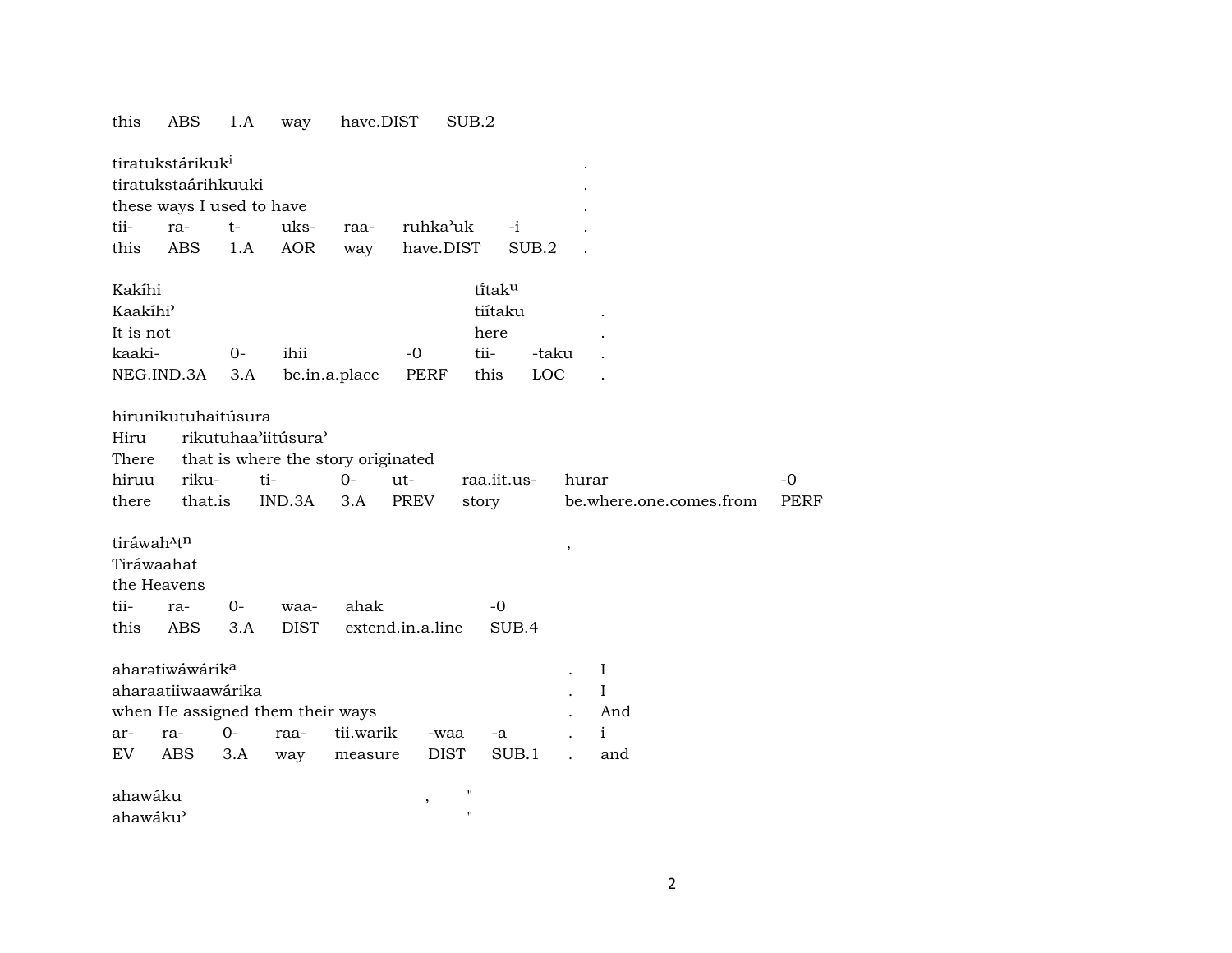| He said     |                          |                                    |        |                     |      | $\pmb{\mathsf{H}}$ |                 |        |             |
|-------------|--------------------------|------------------------------------|--------|---------------------|------|--------------------|-----------------|--------|-------------|
| ar-         | ra-                      | $0-$                               | waka'u | $-0$                |      | $\pmb{\mathsf{H}}$ |                 |        |             |
| EV          | <b>ABS</b>               | 3.A                                | say    | PERF                |      | $\pmb{\mathsf{H}}$ |                 |        |             |
| Tiwiráspari |                          |                                    |        |                     |      |                    |                 |        |             |
| Tiwiráspari |                          |                                    |        |                     |      |                    |                 |        |             |
|             | you go around here       |                                    |        |                     |      |                    |                 |        |             |
| tii-        | wii-                     | ra-                                | $S-$   | warii               |      |                    | -hus            |        |             |
| here        | now                      | ABS                                | 2.A    | be.going.about.IMPF |      |                    | <b>IMPF.SUB</b> |        |             |
|             | nikutásukst <sup>a</sup> |                                    |        |                     |      |                    |                 |        |             |
|             | rikutaásuksta            |                                    |        |                     |      |                    |                 |        |             |
|             |                          | you are going to be the one        |        |                     |      |                    |                 |        |             |
| riku-       | $ta-$                    |                                    | $S-$   | uk<br>-his          |      | -ta                |                 |        |             |
| that.is     |                          | IND.1/2A                           | 2.A    | be                  | PERF | <b>INT</b>         |                 |        |             |
| ta-         | Taspariíhusta            | You are going to go around<br>$S-$ | warii  |                     |      | -:hus              | -ta             |        |             |
|             | $IND.1/2A$ 2.A           |                                    |        | be.going.about.IMPF |      | IMPF               | <b>INT</b>      |        |             |
|             | rakáhuraráwara           |                                    |        |                     |      |                    |                 |        |             |
|             | rakaahuraaráwara         |                                    |        |                     |      |                    |                 |        |             |
| the earth   |                          |                                    |        |                     |      |                    |                 |        |             |
| ra-         | 0-                       | kaa.huraar-                        |        | a.war               |      | -a                 |                 |        |             |
| ABS.        | 3.A                      | earth                              |        | go.in.a.line.DU     |      | SUB.1              |                 |        |             |
|             | hawirisíriruš            |                                    |        |                     |      |                    |                 |        |             |
|             | Haawiriisíriiruc         |                                    |        |                     |      |                    |                 |        |             |
|             | Here are yours           |                                    |        |                     |      |                    |                 |        |             |
| haa-        | wii-                     | rii-                               | $S-$   | ir-                 |      | ri-                |                 | uur-   | ra.uc       |
| here        | now                      | <b>ASSR</b>                        | 2.A    | POSS.1/2A           |      |                    | PHYS.POSS       | POSS.A | be.lying.PL |

 $\mbox{-}0$ PERF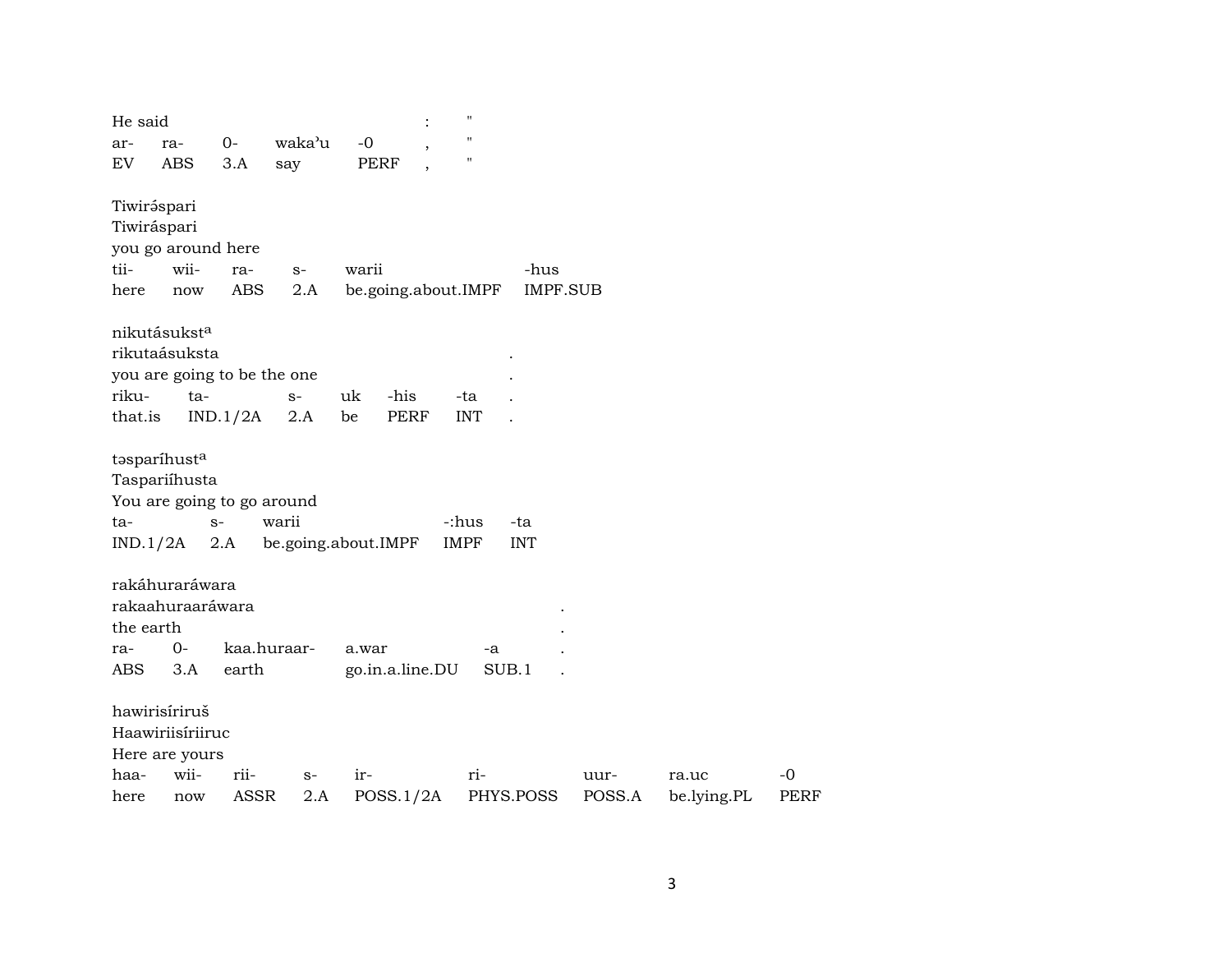| 58ur <sup>u</sup><br>ásuuru'<br>moccasins<br>as.huur-<br>moccasin                     |                   | $-u^{\prime}$<br><b>NOM</b>        | $\pmb{\mathsf{H}}$<br>$\pmb{\mathsf{H}}$<br>$\pmb{\mathsf{H}}$<br>$\pmb{\mathsf{H}}$<br>$\blacksquare$ |                     |              |                                                                                                |                                                                                            |                  |                |                      |                     |
|---------------------------------------------------------------------------------------|-------------------|------------------------------------|--------------------------------------------------------------------------------------------------------|---------------------|--------------|------------------------------------------------------------------------------------------------|--------------------------------------------------------------------------------------------|------------------|----------------|----------------------|---------------------|
| Nikuwitiwáku<br>Rikuwitiwáku'<br>riku-<br>that.is                                     | wi-               | That is what He said<br>QUOT       | ti-<br>IND.3A                                                                                          | $0-$<br>3.A         | waka'u       | $-0$<br><b>PERF</b>                                                                            |                                                                                            |                  |                |                      |                     |
| Ahawáku<br>Ahawáku'<br>He said<br>ar-<br>EV                                           | ra-<br><b>ABS</b> | $O -$<br>3.A                       | waka'u<br>say                                                                                          | $-0$<br>PERF        | say<br>,     | $\mathbf{H}$<br>$\mathbf{H}$<br>$\pmb{\mathsf{H}}$<br>$\pmb{\mathsf{H}}$<br>$\pmb{\mathsf{H}}$ |                                                                                            |                  |                |                      |                     |
| Atihawirisiríruš<br>A<br>And<br>a<br>and                                              | tii-<br>here      | tihaawiriisiriíruc<br>haa-<br>here | here you now have yours<br>wii-<br>now                                                                 | rii-<br><b>ASSR</b> | $S-$<br>2.A  | ir-<br>POSS.1/2A                                                                               |                                                                                            | ri-<br>PHYS.POSS | uur-<br>POSS.A | ra.uc<br>be.lying.PL | $-0$<br><b>PERF</b> |
| asuhastáwi <sup>u</sup><br>asuhaastáwi'u'<br>moccasin strings<br>as.huur-<br>moccasin |                   | haas-<br>string                    | ta<br>be.hanging                                                                                       |                     | -wi<br>SUB.L | $-u$ <sup><math>\prime</math></sup><br><b>NOM</b>                                              | $\pmb{\mathsf{H}}$<br>$\pmb{\mathsf{H}}$<br>$\blacksquare$<br>$\mathbf{H}$<br>$\mathbf{H}$ |                  |                |                      |                     |
| Ahawáku<br>Ahawáku'<br>He said<br>ar-                                                 | ra-               | $0-$                               | waka'u                                                                                                 | $-0$                | ,            | $\mathbf{H}$<br>$\mathbf{H}$<br>$\pmb{\mathsf{H}}$<br>$\mathbf{H}$                             |                                                                                            |                  |                |                      |                     |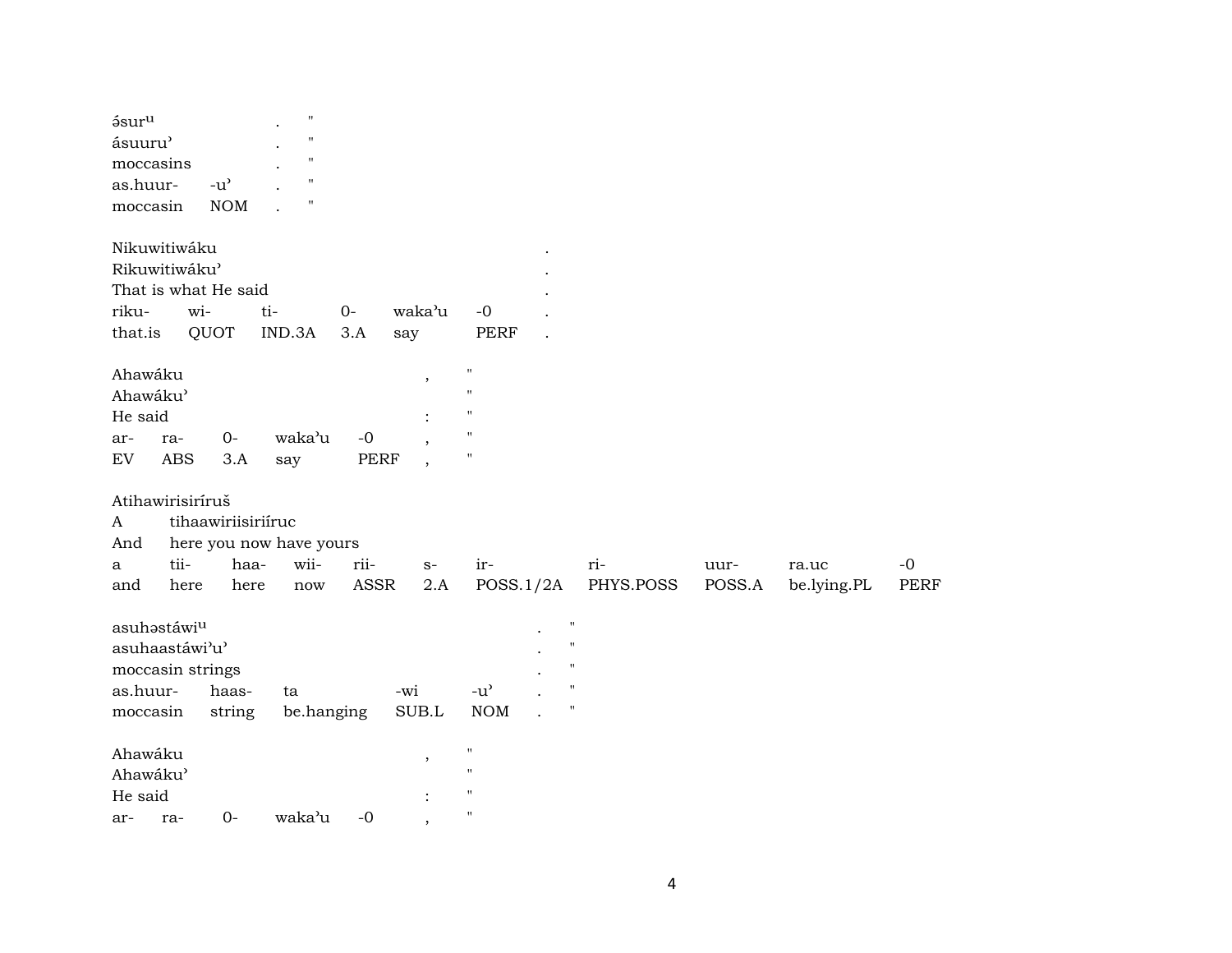EV ABS 3.A say PERF,

Atihawirisiríruš A tihaawiriisiriíruc And here are yorus a tii- haa- wii- rii- s- ir- ri- uur- ra.uc -0 and here here now ASSR 2.A POSS.1/2A PHYS.POSS POSS.A be.lying.PL PERF ukúku , nakúkuk<sup>i</sup> ukuúku"u" rakúkuuki leggings to wear uk.kuuku -u" ra- 0- ku- kuuk -i legging NOM INF.A 3.A INF.B wear SUB.2 rakúwari rakúwari . when you go around ra- 0- ku- warii -hus . INF.A 3.A INF.B be.going.about.IMPF IMPF.SUB .  $t$ əsparí $h$ ust<sup>a</sup> . " Taspariíhusta . " You are going to go around  $\blacksquare$ ta- s- warii -:hus -ta . " IND.1/2A 2.A be.going.about.IMPF IMPF INT . " Ahawáku , " Náw<sup>a</sup> , Ahawáku" " Ráwa He said  $\qquad \qquad : \qquad " Now$ ar- ra- 0- waka"u -0 , " rawa EV ABS 3.A say PERF , " now kásiwaku

kaasiwáku'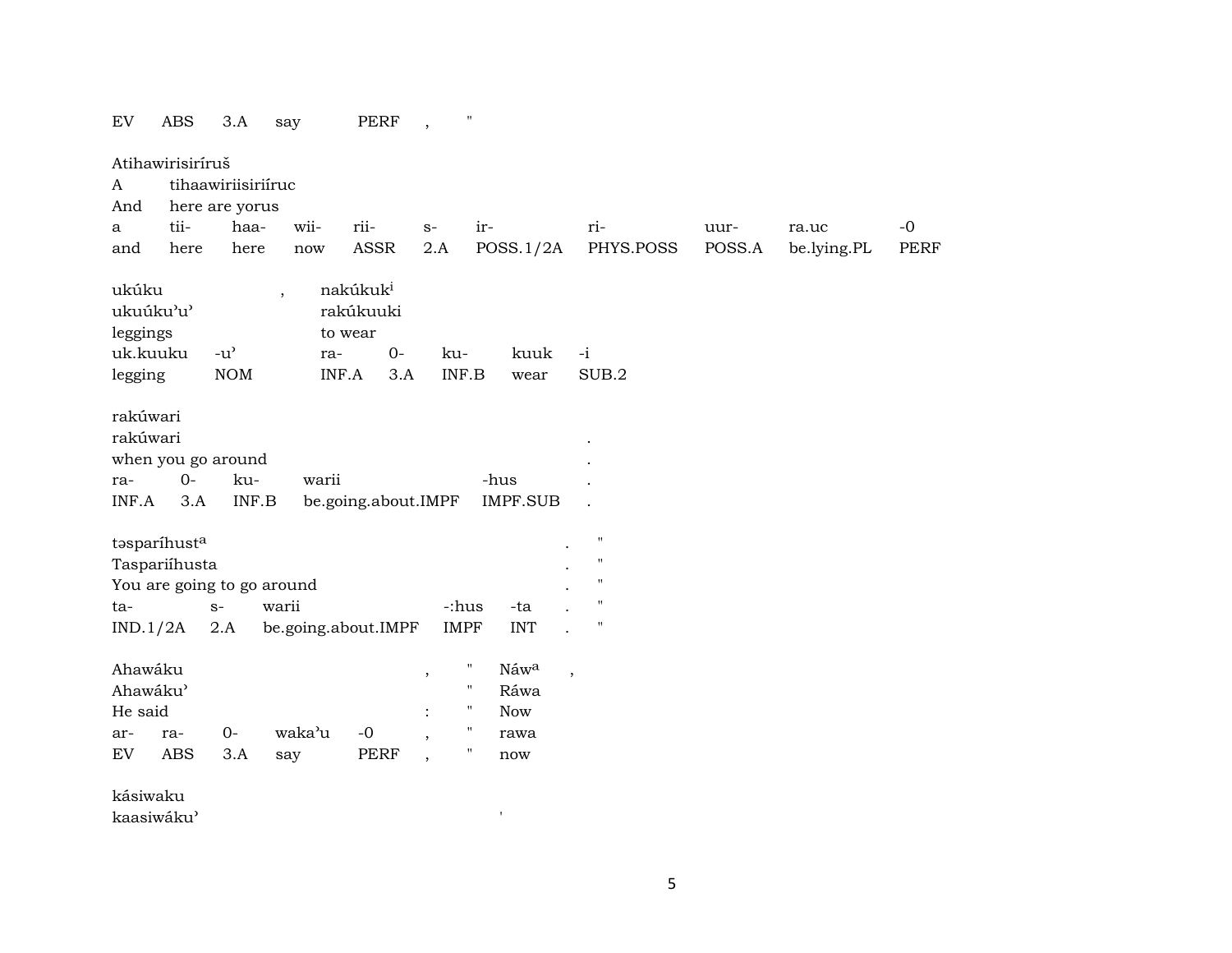|                                | you must say                      |            |                                     |            |                  | $\mathbf{I}$<br>$\ddot{\cdot}$ |                            |                         |                    |             |                             |             |      |
|--------------------------------|-----------------------------------|------------|-------------------------------------|------------|------------------|--------------------------------|----------------------------|-------------------------|--------------------|-------------|-----------------------------|-------------|------|
| kaas-                          | $S-$                              | $i-$       |                                     | waka'u     | $-0$             | $\overline{\phantom{a}}$       |                            |                         |                    |             |                             |             |      |
| POT.2A                         | 2.A                               | <b>SEQ</b> | say                                 |            | <b>PERF</b>      | $\overline{\phantom{a}}$       |                            |                         |                    |             |                             |             |      |
|                                | witisišukstahkítawaw <sup>u</sup> |            |                                     |            |                  |                                |                            |                         |                    |             |                             |             |      |
|                                | Witiisicukstahkítawaawu           |            |                                     |            |                  |                                |                            |                         |                    |             |                             |             |      |
|                                | Tie the leggings to your belt     |            |                                     |            |                  |                                |                            |                         |                    |             |                             |             |      |
| witi-                          | $i-$                              |            | $S-$                                | ir-        |                  | ut-                            | uks-                       | raar-                   |                    | kita.wuh    |                             | -waa        | $-0$ |
| <b>REFL</b>                    |                                   | CONT.1/2A  | 2.A                                 |            | <b>PREV.1/2A</b> | <b>PREV</b>                    | <b>JUSS</b>                |                         | 3PL.INAN.P         |             | tie.a.legging.to.one's.belt | <b>DIST</b> | PERF |
|                                | $\pmb{\mathsf{H}}$                | Aahawáku   |                                     |            |                  |                                |                            | $^\mathrm{^\mathrm{o}}$ | $\pmb{\mathsf{H}}$ |             |                             |             |      |
|                                | $\pmb{\mathsf{H}}$                | A          | ahawáku'                            |            |                  |                                |                            |                         | $^{\prime}$        |             |                             |             |      |
| $\blacksquare$<br>$\mathbf{I}$ | $\pmb{\mathsf{H}}$                | And        | He said                             |            |                  |                                |                            |                         |                    |             |                             |             |      |
|                                | $\pmb{\mathsf{H}}$                | a          | ar-                                 | ra-        | $0-$             | waka'u                         | $-0$                       |                         | $^{\prime\prime}$  |             |                             |             |      |
|                                | $\boldsymbol{\mathsf{H}}$         | and        | EV                                  | <b>ABS</b> | 3.A              | say                            | <b>PERF</b>                |                         | $^{\prime\prime}$  |             |                             |             |      |
|                                | Tirašištáhurip <sup>i</sup>       |            |                                     |            |                  |                                |                            |                         |                    |             |                             |             |      |
|                                | Tirasictáhuriipi                  |            |                                     |            |                  |                                |                            |                         |                    |             |                             |             |      |
|                                |                                   |            | This you have tied around the waist |            |                  |                                |                            |                         |                    |             |                             |             |      |
| tii-                           | ra-                               | $S-$       | ir-                                 |            | ut-              | tahuriik                       |                            |                         |                    | -wi         |                             |             |      |
| this                           | <b>ABS</b>                        | 2.A        | <b>PREV.1/2A</b>                    |            | <b>PREV</b>      |                                | have.tied.around.the.waist |                         |                    | SUB.L       |                             |             |      |
|                                | kásiwaku                          |            |                                     |            |                  |                                |                            |                         |                    |             |                             |             |      |
| $\cdot$                        | kaasiwáku'                        |            |                                     |            |                  |                                |                            |                         |                    |             |                             |             |      |
|                                | you must say                      |            |                                     |            |                  |                                |                            |                         |                    |             |                             |             |      |
| $\cdot$                        | kaas-                             | $S-$       | $i-$                                | waka'u     | $-0$             |                                |                            |                         |                    |             |                             |             |      |
| $\,$<br>$\cdot$                | POT.2A                            | 2.A        | <b>SEQ</b>                          | say        |                  | <b>PERF</b>                    |                            |                         |                    |             |                             |             |      |
|                                |                                   |            |                                     |            |                  |                                |                            |                         |                    |             |                             |             |      |
|                                | witisišukstáhurip <sup>u</sup>    |            |                                     |            |                  |                                |                            |                         |                    |             |                             |             |      |
|                                | Witiisicukstáhuriipu              |            |                                     |            |                  |                                |                            |                         |                    |             |                             |             |      |
|                                | Tie it around your waist          |            |                                     |            |                  |                                |                            |                         |                    |             |                             |             |      |
| witi-                          | $i-$                              |            | $S-$                                | ir-        |                  | ut-                            | uks-<br><b>JUSS</b>        |                         | tahuriik.wuh       | $-0$        |                             |             |      |
| <b>REFL</b>                    |                                   | CONT.1/2A  | 2.A                                 |            | PREV.1/2A        | <b>PREV</b>                    |                            |                         | tie.a.belt         | <b>PERF</b> |                             |             |      |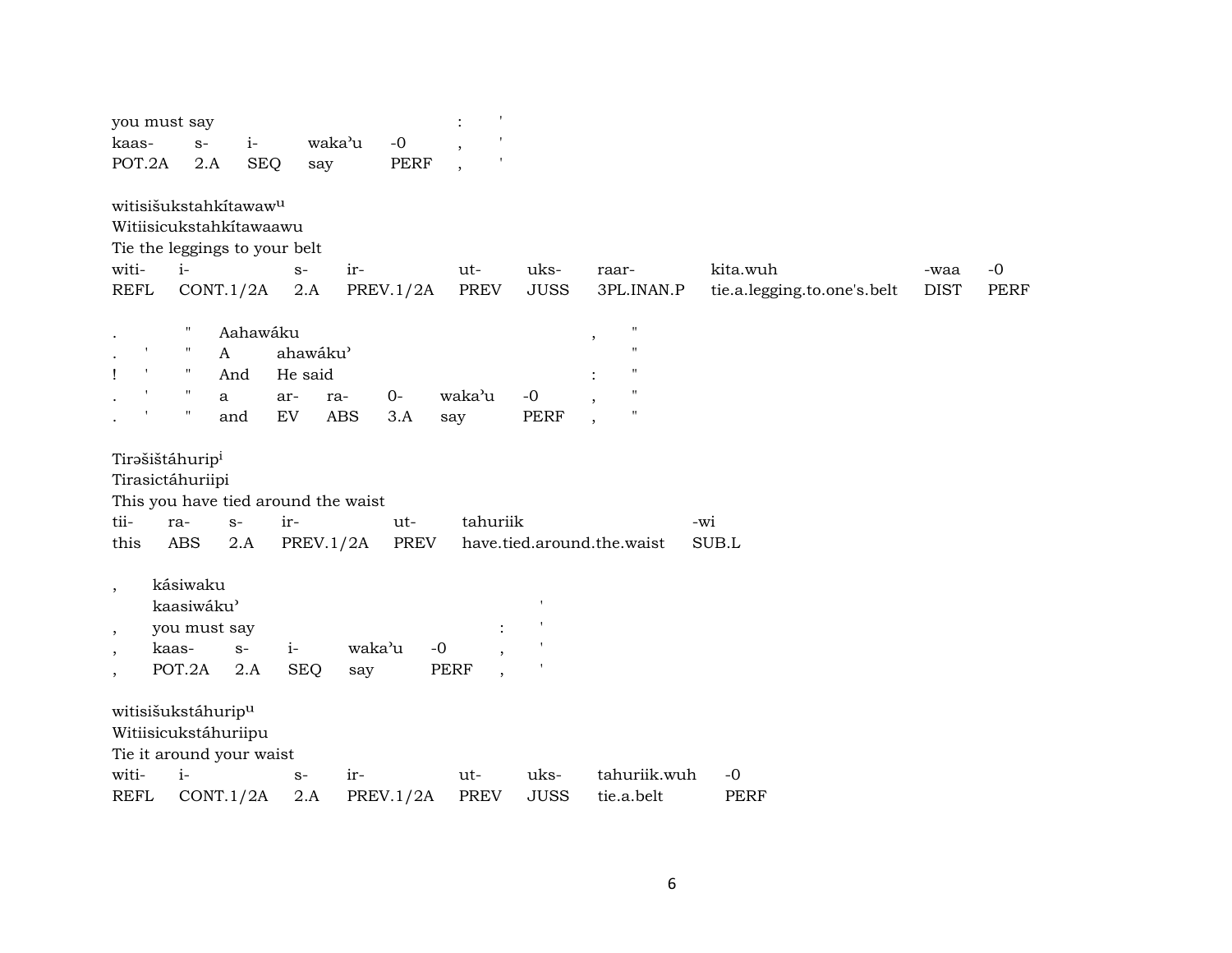|                                                                  | н                                                              | Aahawáku          |            |                     |                                                                                                |                               | $^\mathrm{,}$                                                                      | $\pmb{\mathsf{H}}$    |              |
|------------------------------------------------------------------|----------------------------------------------------------------|-------------------|------------|---------------------|------------------------------------------------------------------------------------------------|-------------------------------|------------------------------------------------------------------------------------|-----------------------|--------------|
| $\pmb{\mathsf{I}}$                                               | 11<br>A                                                        | ahawaku'          |            |                     |                                                                                                |                               |                                                                                    | $\pmb{\mathsf{H}}$    |              |
| $\pmb{\mathsf{r}}$<br>Ţ                                          | π<br>And                                                       | He said           |            |                     |                                                                                                |                               |                                                                                    | $\pmb{\mathsf{H}}$    |              |
| $\pmb{\mathsf{I}}$                                               | $\pmb{\mathsf{H}}$<br>a                                        | ar-               | ra-        | $0-$                | waka'u                                                                                         | $-0$                          | $\overline{\phantom{a}}$                                                           | $\pmb{\mathsf{H}}$    |              |
|                                                                  | Ħ<br>and                                                       | EV                | <b>ABS</b> | 3.A                 | say                                                                                            | PERF                          | $\cdot$                                                                            | $\pmb{\mathsf{H}}$    |              |
| Kásiwaku<br>Kaasiwáku'<br>You must say<br>kaas-<br>POT.2A        | $i-$<br>$S-$<br>2.A                                            | <b>SEQ</b><br>say | waka'u     | $-0$<br><b>PERF</b> | $\ddot{\cdot}$                                                                                 |                               |                                                                                    |                       |              |
| irəsiharihtaw <sup>i</sup><br>Tirasiihaaríhtawi<br>tii-<br>this  | This you tied to your belt<br>$S-$<br>ra-<br><b>ABS</b><br>2.A | ir-               | PREV.1/2A  | ut-<br>PREV         | raar-                                                                                          | 3PL.INAN.P                    | ihta                                                                               | have.under.one's.belt | -wi<br>SUB.L |
| rarihtáwiu<br>raarihtáwi'u'<br>raar-<br>PL                       | thing tied to the belt<br>ihta<br>have.under.one's.belt        |                   |            | -wi<br>SUB.L        | $-u$ <sup><math>\prime</math></sup><br><b>NOM</b>                                              | $\pmb{\cdot}$<br>$\mathbf{I}$ | $\mathbf{H}$<br>$\mathbf{H}$<br>$\mathbf{H}$<br>$\mathbf{H}$<br>$\bar{\mathbf{H}}$ |                       |              |
| Ahawáku<br>Ahawáku'<br>He said<br>ar-<br>ra-<br>EV<br><b>ABS</b> | $0-$<br>3.A                                                    | waka'u<br>say     | $-0$       | ,<br>PERF           | $\mathbf{H}$<br>$\mathbf{H}$<br>$\pmb{\mathsf{H}}$<br>$\pmb{\mathsf{H}}$<br>$\pmb{\mathsf{H}}$ |                               |                                                                                    |                       |              |
| Kásiwaku<br>Kaasiwáku'<br>You must say<br>kaas-                  | $i-$<br>$S-$                                                   |                   | waka'u     | $-0$                |                                                                                                |                               |                                                                                    |                       |              |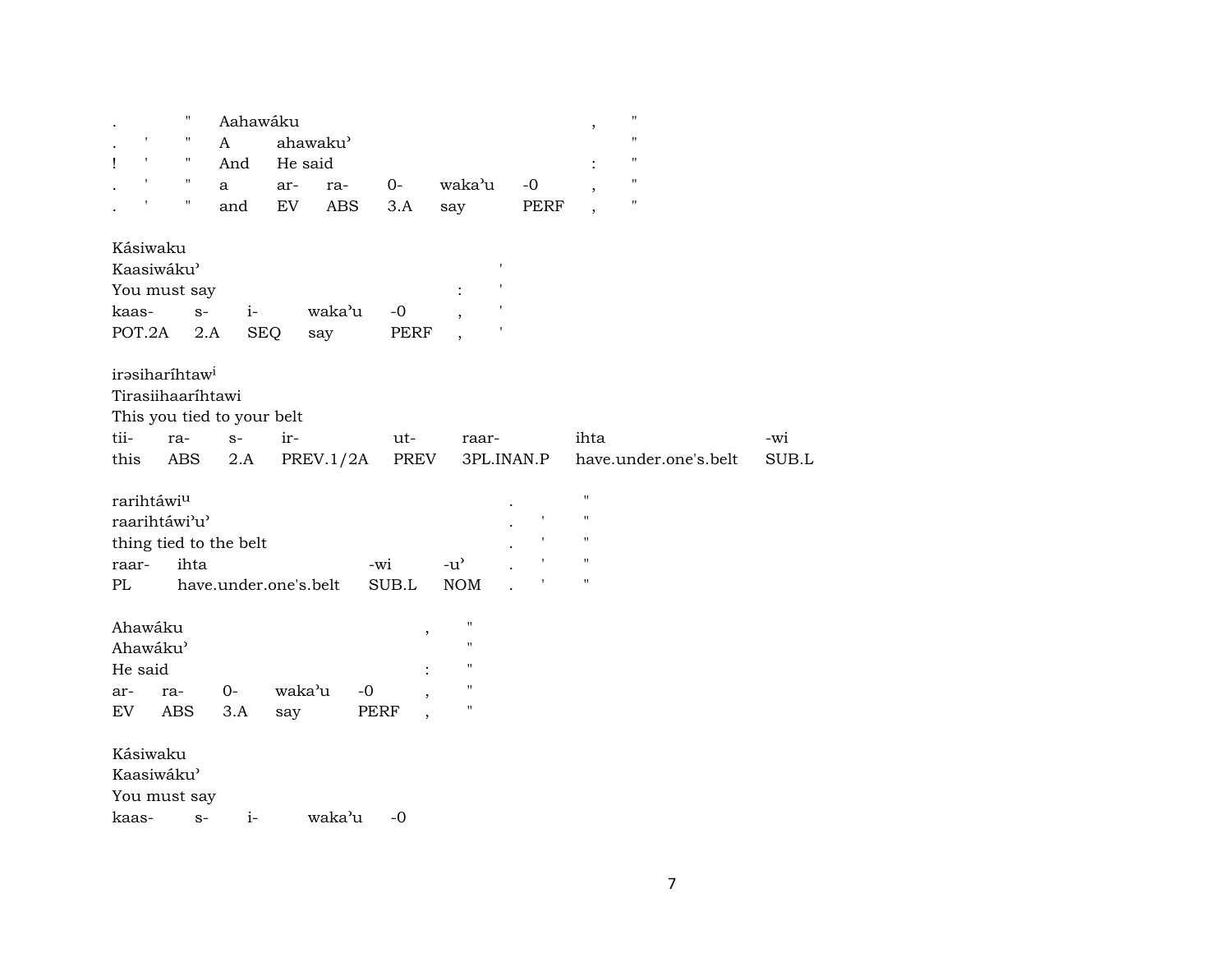### POT.2A 2.A SEQ say PERF

| tii-<br>this                                                    | tirastaríhkuk <sup>i</sup><br>tirastaaríhkuuki<br>these that you carry<br>ra-<br><b>ABS</b>                | $S-$<br>2.A                                                           | raar-<br>3PL.INAN.P                                                     |              | ruhka'uk<br>have.DIST              |                       | $-i$<br>SUB.2             | , | ı<br>,<br>,   |
|-----------------------------------------------------------------|------------------------------------------------------------------------------------------------------------|-----------------------------------------------------------------------|-------------------------------------------------------------------------|--------------|------------------------------------|-----------------------|---------------------------|---|---------------|
| šáhák <sup>i</sup><br>Cáhuuki<br>Robe<br>cahuu<br>robe          | -kis<br><b>DIM</b>                                                                                         | tii-<br>this                                                          | tirátpit <sup>Atn</sup><br>tirátpitat<br>this one I wear<br>ra-<br>ABS. | $t-$<br>1.A  | witak                              |                       | wear.over.the.shoulders   |   | $-0$<br>SUB.4 |
| ,                                                               | $\pmb{\mathsf{H}}$<br>$\pmb{\mathsf{H}}$<br>$\pmb{\mathsf{H}}$<br>$\pmb{\mathsf{H}}$<br>$\pmb{\mathsf{H}}$ | Tarahá<br>Táraha <sup>3</sup><br><b>Buffalo</b><br>tarahaa<br>buffalo | šahúk <sup>i</sup><br>cáhuuki<br>robe<br>cahuu<br>robe                  |              | -kis<br><b>DIM</b>                 |                       |                           |   |               |
| tuháik <sup>u</sup><br>tuuhá'ihku'<br>He meant<br>ti-<br>IND.3A | $0-$<br>3.A                                                                                                | $ut-$<br>PREV                                                         | ra'ihk<br>mean                                                          |              | -:hus<br><b>IMPF</b>               |                       | A<br>A<br>And<br>a<br>and |   |               |
| ahawáku<br>ahawáku'<br>He said<br>ar-<br>EV                     | ra-<br>ABS                                                                                                 | $0-$<br>3.A                                                           | waka'u<br>say                                                           | $-0$<br>PERF | ,<br>,<br>$\overline{\phantom{a}}$ | п<br>п<br>п<br>п<br>п |                           |   |               |

Witatáraµ

Witátaraa"u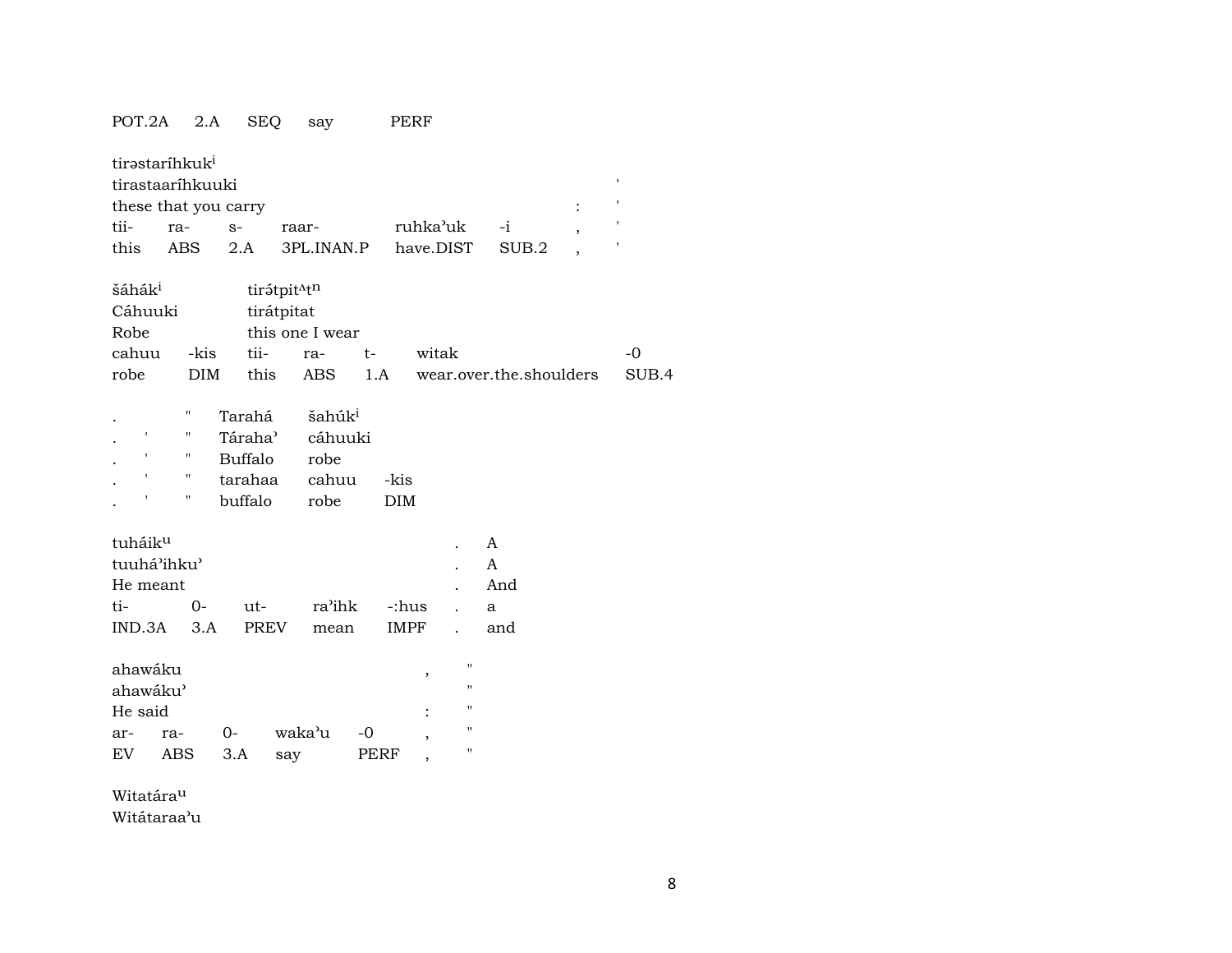| I am giving you a way                                                          |            |                           |                                |                                                     |             |                      |   |                           |             |            |
|--------------------------------------------------------------------------------|------------|---------------------------|--------------------------------|-----------------------------------------------------|-------------|----------------------|---|---------------------------|-------------|------------|
| wi-                                                                            | ta-        |                           | t-<br>a-                       | raa-                                                | uh          | $-0$                 |   |                           |             |            |
| QUOT                                                                           | IND.1/2A   |                           | 2.P<br>1.A                     | way                                                 | give        | PERF                 |   |                           |             |            |
| rakúrawaruksti <sup>u</sup><br>rakuraawaárukstii'u<br>its being a powerful way |            |                           |                                |                                                     |             |                      |   |                           |             |            |
| ra-                                                                            | $O -$      | ku-                       |                                | waarukstii                                          | -u          |                      |   |                           |             |            |
| INF.A                                                                          | 3.A        | INF.B                     | raa-                           | be.holy                                             |             | SUB.D                |   |                           |             |            |
|                                                                                |            |                           | way                            |                                                     |             |                      |   |                           |             |            |
| tirastaríhkuk <sup>i</sup>                                                     |            |                           |                                |                                                     |             |                      |   | kítapat                   |             |            |
| tirastaaríhkuuki                                                               |            |                           |                                |                                                     |             |                      |   | Kítaapat                  |             |            |
| these things you carry                                                         |            |                           |                                |                                                     |             |                      |   | An otter                  |             |            |
| tii-                                                                           | ra-        | $S-$                      | raar-                          |                                                     | ruhka'uk    | -i                   |   | kitaapat                  |             |            |
| this                                                                           | <b>ABS</b> | 2.A                       | 3PL.INAN.P                     |                                                     | have.DIST   | SUB.2                |   | otter                     |             |            |
| nikutastahkiškáwista<br>rikutastaahkiickaáwista                                |            |                           |                                | that is what you are going to have around your neck |             |                      |   |                           |             |            |
| riku-                                                                          | ta-        |                           | $S-$                           | raar-                                               | kiic.kaa    |                      |   | -wi                       | -his        | -ta        |
| that.is                                                                        | IND.1/2A   |                           | 2.A                            | 3PL.INAN.P                                          |             | be.around.one's.neck |   | SUB.L                     | <b>PERF</b> | <b>INT</b> |
| kítapat<br>kítaapat<br>an otter                                                |            | $\pmb{\mathsf{H}}$        | Ahawáku<br>Ahawáku'<br>He said |                                                     |             |                      | , | $\blacksquare$<br>"<br>11 |             |            |
| kitaapat                                                                       |            | $\pmb{\mathsf{H}}$<br>ar- | ra-                            | 0-                                                  | waka'u      | -0                   |   | "                         |             |            |
| otter                                                                          |            | 11<br>EV                  | <b>ABS</b>                     | 3.A                                                 | say         | PERF                 |   | "                         |             |            |
| Kasúšia<br>Kaasúci'a<br>You must do it                                         |            |                           |                                |                                                     |             |                      |   |                           |             |            |
| kaas-                                                                          | $S-$       | ut-                       | $i-$                           | aar                                                 | $-0$        |                      |   |                           |             |            |
| POT.2A                                                                         | 2.A        | <b>PREV</b>               | <b>SEQ</b>                     | do                                                  | <b>PERF</b> |                      |   |                           |             |            |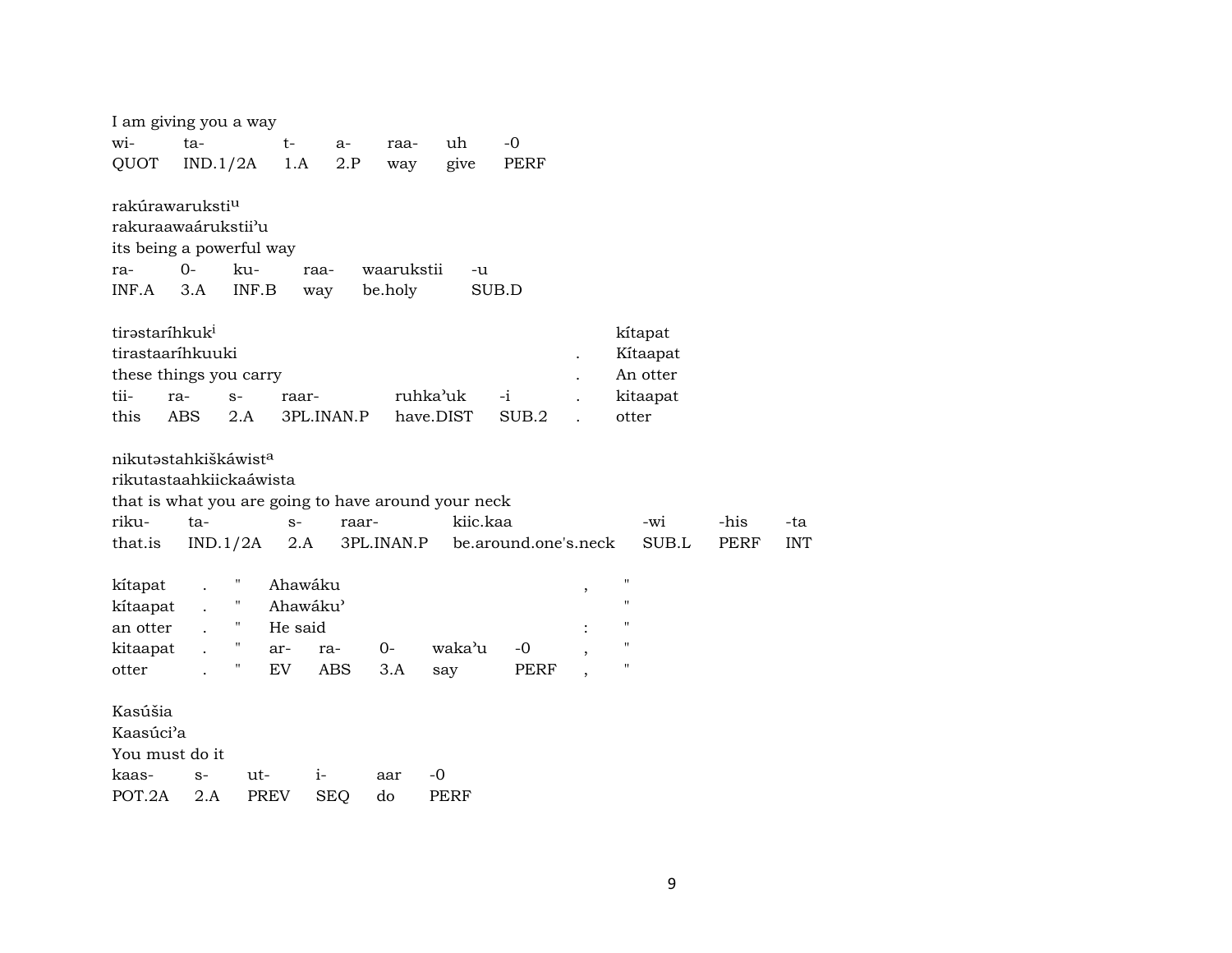| kusaksiháhiri                      |                         | hiistáuš |                                  |                          |        |                          |             |
|------------------------------------|-------------------------|----------|----------------------------------|--------------------------|--------|--------------------------|-------------|
| kúsaksiihaahiri'                   |                         | hi       | istá'uc                          |                          |        |                          |             |
| on the left side                   |                         | and      |                                  | you'll hang her          |        |                          |             |
| kusaksii<br>-haar                  | -hiri <sup>3</sup>      | hi       | $i-$                             |                          | $S-$   | ta.uc                    | $-0$        |
| LOC<br>left.side                   | LOC                     | and      | CONT.1/2A                        |                          | 2.A    | put.on                   | <b>PERF</b> |
|                                    |                         |          |                                  |                          |        |                          |             |
| atír <sup>a</sup>                  | Ħ                       | Ahawáku  |                                  |                          |        |                          | ,           |
| Atíra <sup></sup>                  | н                       | Ahawáku' |                                  |                          |        |                          |             |
| Mother (Corn)                      | Η                       | He said  |                                  |                          |        |                          |             |
| ati-<br>raa                        | "                       | ar-      | ra-                              | $0-$                     | waka'u | $-0$                     |             |
| 1.POSS<br>mother                   | "                       | EV       | ABS                              | 3.A                      | say    | PERF                     |             |
|                                    |                         |          |                                  |                          |        |                          |             |
| н<br>pihkawihiri<br>A              |                         |          |                                  |                          |        |                          |             |
| pihkawihiri'<br>н<br>A             |                         |          |                                  |                          |        |                          |             |
| п<br>And                           | on the right side       |          |                                  |                          |        |                          |             |
| п<br>wiir.kawi<br>a                | -hiri <sup>3</sup>      |          |                                  |                          |        |                          |             |
| н<br>right.side<br>and             | LOC                     |          |                                  |                          |        |                          |             |
|                                    |                         |          |                                  |                          |        |                          |             |
| hiistáuš                           |                         |          |                                  |                          | ihi    |                          |             |
| hi<br>istá'uc                      |                         |          |                                  |                          | ihi    |                          |             |
| you'll hang it<br>and              |                         |          |                                  | $\overline{\phantom{a}}$ | uh     | $\overline{\phantom{a}}$ |             |
| hi<br>i-                           | $S-$                    | ta.uc    | $-0$                             | $\overline{\phantom{a}}$ | ihii   | $\overline{\phantom{a}}$ |             |
| CONT.1/2A<br>and                   | 2.A                     | put.on   | PERF                             | $\overline{\phantom{a}}$ | uh     | ,                        |             |
| níkušk <sup>i</sup>                | kutáwikutš <sup>u</sup> |          |                                  | п                        | A      |                          |             |
| ríkucki                            | kútawikucu'             |          |                                  | п                        |        |                          |             |
|                                    |                         |          |                                  | $\pmb{\mathsf{H}}$       | A      |                          |             |
| a bird<br>$\overline{\phantom{a}}$ | a hawk                  |          |                                  | п                        | And    |                          |             |
| rikuc<br>-kis                      | rikutawi-               |          | -kucuu                           |                          | a      |                          |             |
| bird<br><b>DIM</b>                 | tail                    |          | $\mathbf{A}\mathbf{U}\mathbf{G}$ | Ħ                        | and    |                          |             |
| ahawáku                            |                         |          |                                  | п                        |        |                          |             |
| ahawáku'                           |                         |          | ,                                | $\blacksquare$           |        |                          |             |
| He said                            |                         |          |                                  | $\pmb{\mathsf{H}}$       |        |                          |             |
| $0-$                               | waka'u                  | -0       |                                  | $\pmb{\mathsf{H}}$       |        |                          |             |
| ra-<br>ar-                         |                         |          |                                  |                          |        |                          |             |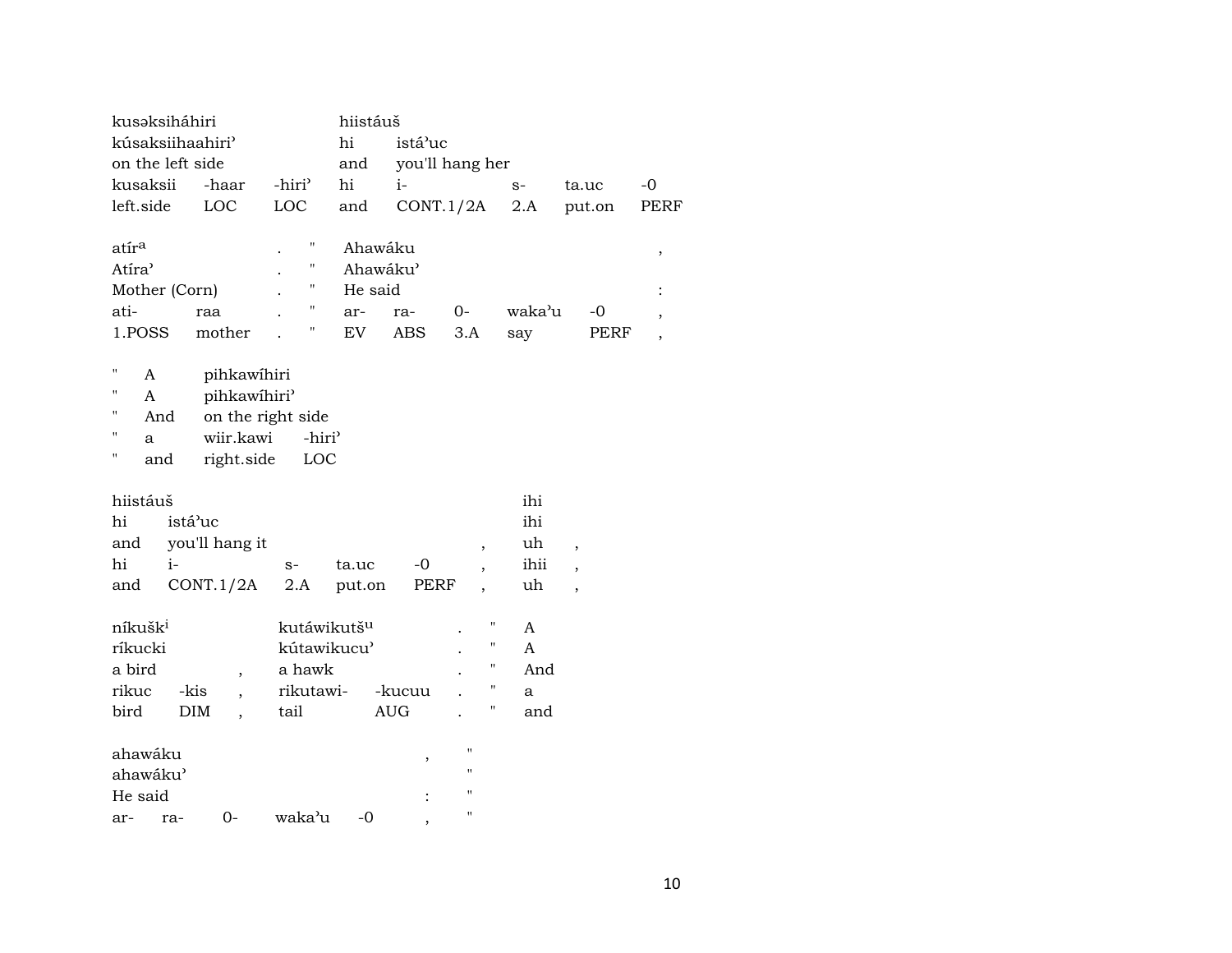PERF, ABS  $3.A$  $\mathbf{u}$ EV say Tirəstáruhkuk<sup>i</sup> Tirastaáruhkuuki These things you'll carry  $S -i$ tiiraraarruhka'uk  $2.A$ 3PL.INAN.P this **ABS** have.DIST  $SUB.2$ tíruštiriwis tíructiiriwis these lying across tiiratiiriwis  $-0$  $O$  $ut$ this ABS  $3.A$ **PREV** be.across.one's.back SUB.4 kátar<sup>u</sup> kátaaru<sup>)</sup> green grass  $-u^{\prime}$ kataar-**NOM** green.grass nikutaskuharawirutikust<sup>a</sup> rikutaskuuhaarawiiruutíkusta they are what you are going to show (ie offer to) me rikuta- $S$ ku $ut$ raarra.wi.itik -ruu -:hus that.is  $IND.1/2A$  2.A  $1.P$ **PREV** 3PL.INAN.P show **DIST IMPF** 

tiwirətararawúha tiwirataraaraawúha

 $\overline{\phantom{a}}$ 

-ta

**INT**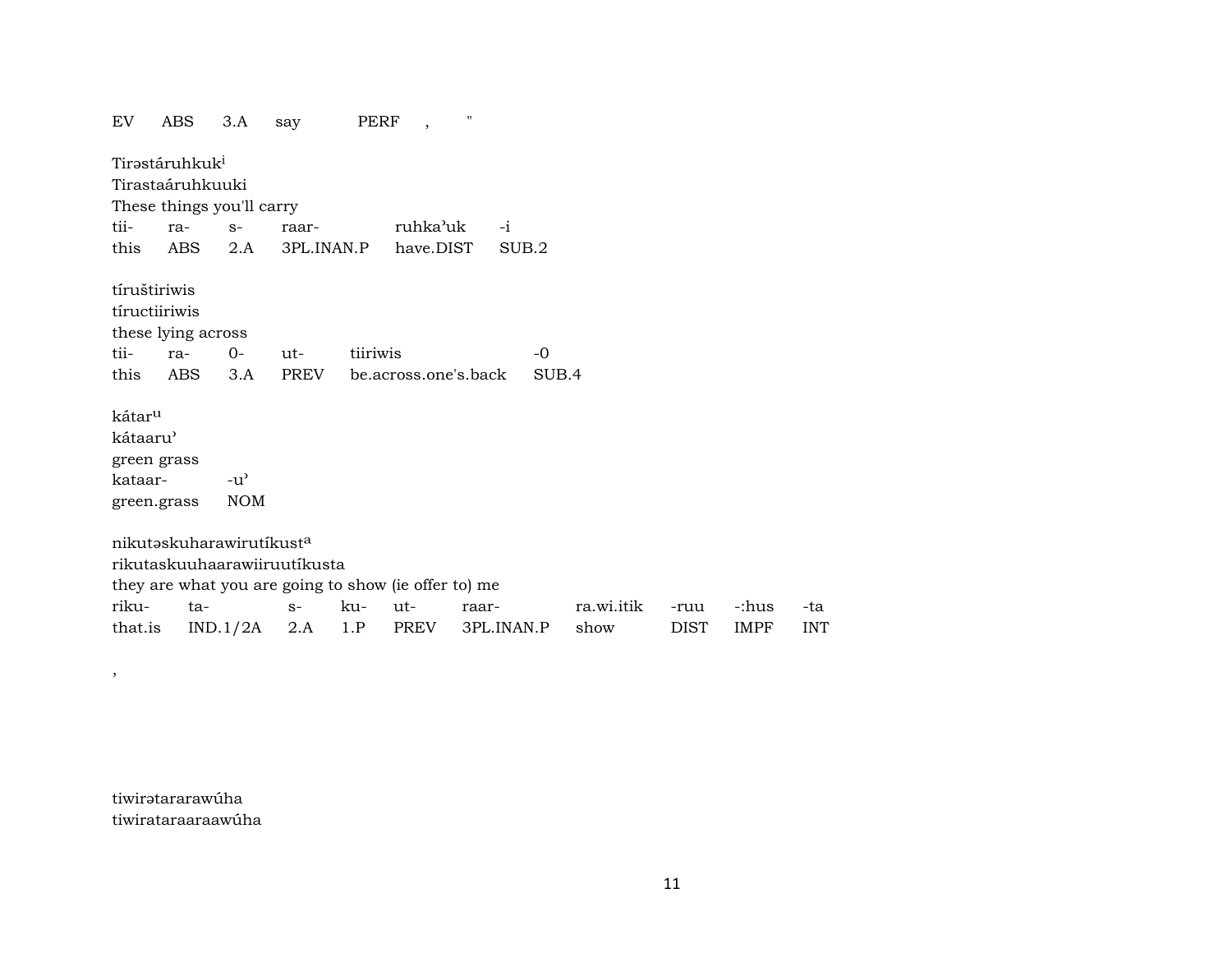|                                          |                                                                         | these things I have given you |        |      |                                      |             |             |                           |                     |       |       |
|------------------------------------------|-------------------------------------------------------------------------|-------------------------------|--------|------|--------------------------------------|-------------|-------------|---------------------------|---------------------|-------|-------|
| tii-                                     | wii-                                                                    | ra-                           | $t-$   | a-   | raar-                                |             | raa-        | wa-                       | uh                  | -a    |       |
| this                                     | $\operatorname{now}$                                                    | ABS                           | 1.A    | 2.P  | 3PL.INAN.P                           |             | way         | DIST                      | give                | SUB.1 |       |
|                                          | kutátira<br>Kutátira <sup></sup><br>They are mine<br>ku-<br><b>INDF</b> | ta-<br>$IND.1/2A$ 1.A         | $t-$   | ir-  | POSS.1/2A                            | raar-       | 3PL.INAN.P  | $\mathbf 0$<br>be         | $-0$<br><b>PERF</b> |       |       |
| Η                                        | A                                                                       | ahawáku                       |        |      |                                      |             | ,           | $\blacksquare$            |                     |       |       |
| 11                                       | A                                                                       | ahawáku'                      |        |      |                                      |             |             | $\pmb{\mathsf{H}}$        |                     |       |       |
| $\pmb{\mathsf{H}}$                       | And                                                                     | He said                       |        |      |                                      |             |             | П                         |                     |       |       |
| $\pmb{\mathsf{H}}$                       | a                                                                       | ar-                           | ra-    | $0-$ | waka'u                               | $-0$        |             | "                         |                     |       |       |
| Ħ                                        | and                                                                     | EV                            | ABS    | 3.A  | say                                  | PERF        |             | П                         |                     |       |       |
| Atirasihahkúkak <sup>u</sup><br>A<br>And |                                                                         | tirasiihaahkúkaku             |        |      | these feathers you have on your head |             |             |                           |                     |       |       |
| a                                        | tii-                                                                    | ra-                           | $S-$   | ir-  |                                      | ut-         |             | raar.kuka.kus             |                     |       | $-0$  |
| and                                      | this                                                                    | ABS                           | 2.A    |      | PREV.1/2A                            | PREV        |             | wear.feathers.on.the.head |                     |       | SUB.4 |
| káuktu<br>ká'uktu'<br>ka'uk.ru'          | downy feathers<br>downy.feather                                         |                               |        |      |                                      |             |             |                           |                     |       |       |
| hirurikutíšt <sup>a</sup>                |                                                                         |                               |        |      |                                      |             |             |                           |                     |       |       |
| hiru                                     | rikutícta                                                               |                               |        |      |                                      |             |             |                           |                     |       |       |
| there                                    |                                                                         | that is to be the one         |        |      |                                      |             |             |                           |                     |       |       |
| hiruu                                    | riku-                                                                   | ti-                           |        | 0-   | ir-                                  | ut-         | $\mathbf 0$ | -his                      | -ta                 |       |       |
| there                                    | that.is                                                                 |                               | IND.3A | 3.A  | <b>OBV</b>                           | <b>PREV</b> | be          | PERF                      | <b>INT</b>          |       |       |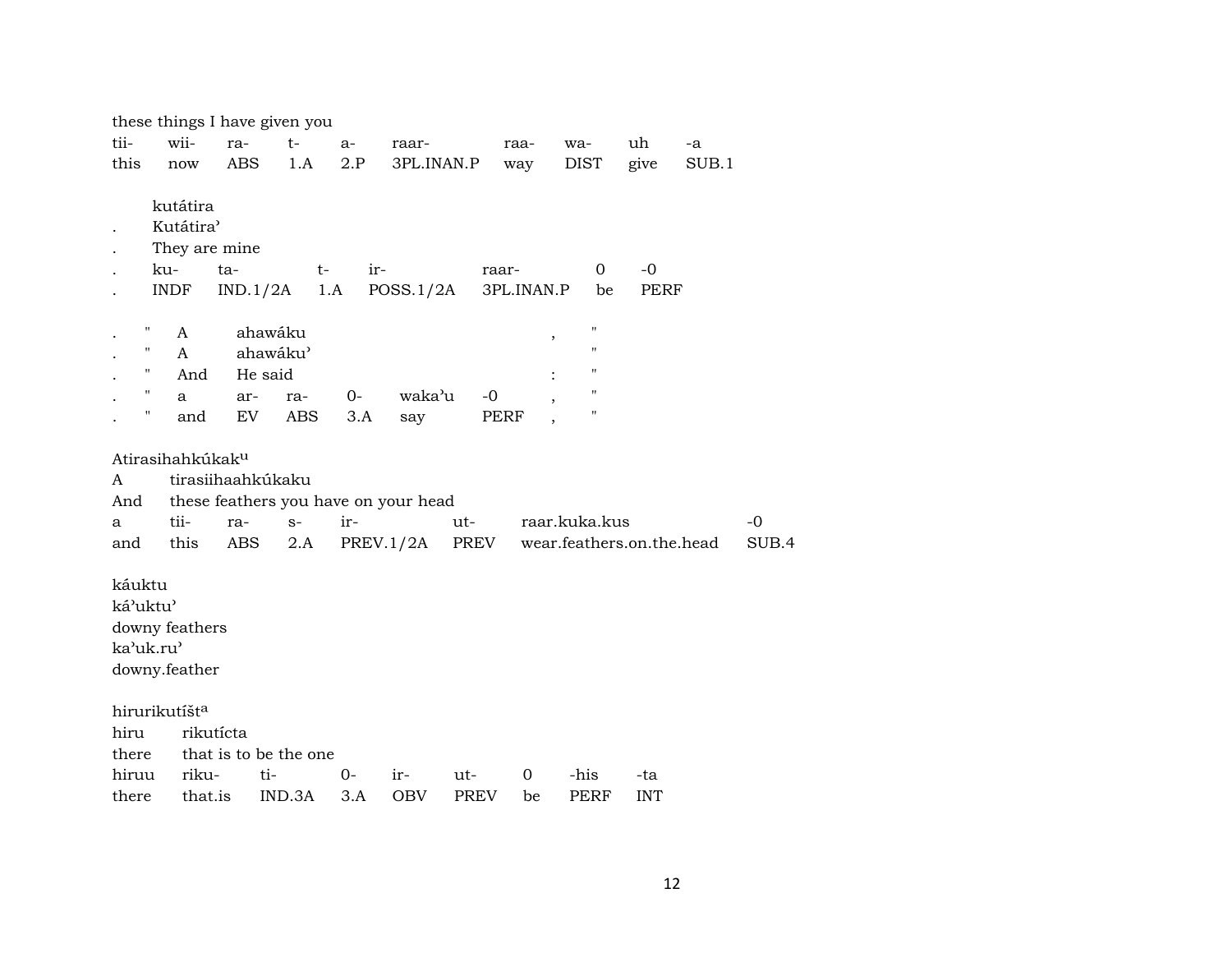| the claw you have hanging at your waist<br>$ii-$<br>$S-$<br>ir-<br>$ut -$<br>ihta<br>-wi<br>ra-<br>as-<br>PREV.1/2A<br>PREV<br>SUB.L<br>ABS<br>2.A<br>foot<br>have.under.one's.belt<br>that<br>nikutsk <sup>i</sup><br>ríkucki<br>bird<br>rikuc<br>-kis<br><b>DIM</b><br>bird |             |
|-------------------------------------------------------------------------------------------------------------------------------------------------------------------------------------------------------------------------------------------------------------------------------|-------------|
|                                                                                                                                                                                                                                                                               |             |
|                                                                                                                                                                                                                                                                               |             |
|                                                                                                                                                                                                                                                                               |             |
| Wísirarahúrit <sup>i</sup> tn<br>Wisirarahúritit<br>After they gratify you<br>$si$ -<br>wii-<br>rahur.itik<br>$-0$<br>ra-<br>$O -$<br>$a-$<br>DU<br>when<br>ABS<br>3.A<br>2.P<br>gratify<br>SUB.4                                                                             |             |
| hiruwitiisuširahkúkakus                                                                                                                                                                                                                                                       |             |
| witi'isucirahkúkakus<br>hiru                                                                                                                                                                                                                                                  |             |
| you'll put the down feathers on your head<br>then                                                                                                                                                                                                                             |             |
| witi-<br>$i-$<br>ut-<br>$i-$<br>raar.kuka.kus.k<br>hiruu<br>$S-$                                                                                                                                                                                                              | $-0$        |
| PREV<br><b>REFL</b><br>CONT.1/2A<br>SEQ<br>put.feathers.on.one's.head<br>then<br>2.A                                                                                                                                                                                          | <b>PERF</b> |
| asúrikut <sup>i</sup><br>$\cdot$<br>Ásu <sup>3</sup><br>ríkuti <sup>3</sup><br>that is the one<br>A claw<br>$-u^{\prime}$<br>riku-<br>ti-<br>$0-$<br>0<br>$-0$<br>as-                                                                                                         |             |

 $\overline{\phantom{a}}$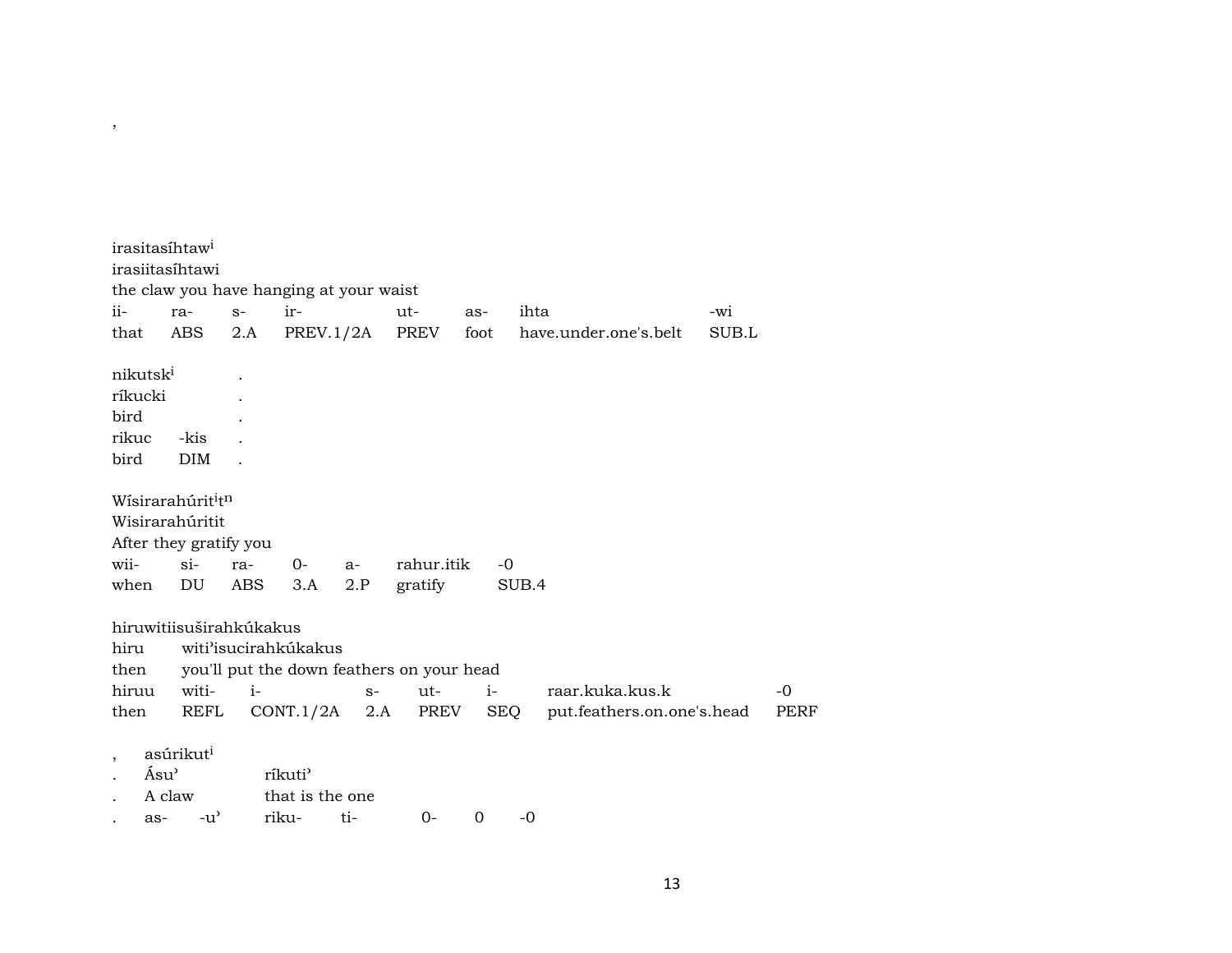#### irasitíhtawi irasiitíhtawi that one you have hanging from your belt  $ii$ ra- $S$ ir $ut$ ihta -wi  $2.A$ **PREV** have.under.one's.belt that ABS  $PREV.1/2A$ SUB.L  $\boldsymbol{\mathsf{u}}$ Ahawáku níkutsk<sup>i</sup>  $\mathbf{H}$  $\mathbf{r}$ ríkucki  $\mathbf{u}$ Ahawáku'  $\ddot{\phantom{a}}$ bird  $\mathbf{u}$ He said  $\ddot{\phantom{a}}$  $\bullet$  $\mathbf{u}$  $-0$ rikuc -kis arra- $0$ waka'u  $\ddot{\phantom{a}}$ **PERF** bird  $DIM$  $\mathbf{u}$ **ABS** EV  $3.A$ say  $\ddot{\phantom{a}}$ Wisirarahúrit<sup>i</sup>tn Wisirarahúritit After they have gratified you wii $si$ ra- $O$ rahur.itik  $-0$  $a 2.P$ gratify SUB.4 when DU **ABS**  $3.A$ hiruwitisušihitkitáuš witi'isucihitkita'uc hiru you'll put a feather on your head then hiruu witi $i S$ ut $i$ hiitkitauc lay.SG.P then REFL  $CONT.1/2A$  2.A **PREV SEO** feather on.top witatáhitu  $\overline{\phantom{a}}$  $\cdot$ Witatáhiitu I am giving you a feather wiita $t$ hiit- $-0$  $a$ uh  $IND.1/2A$  1.A give  $2.P$ feather PERF now

 $IND.3A$   $3.A$ 

be

**PERF** 

nakúrahir<sup>a</sup>

foot

**NOM** 

that.is

rakúraahiira

 $\,$ 

 $-0$ 

**PERF**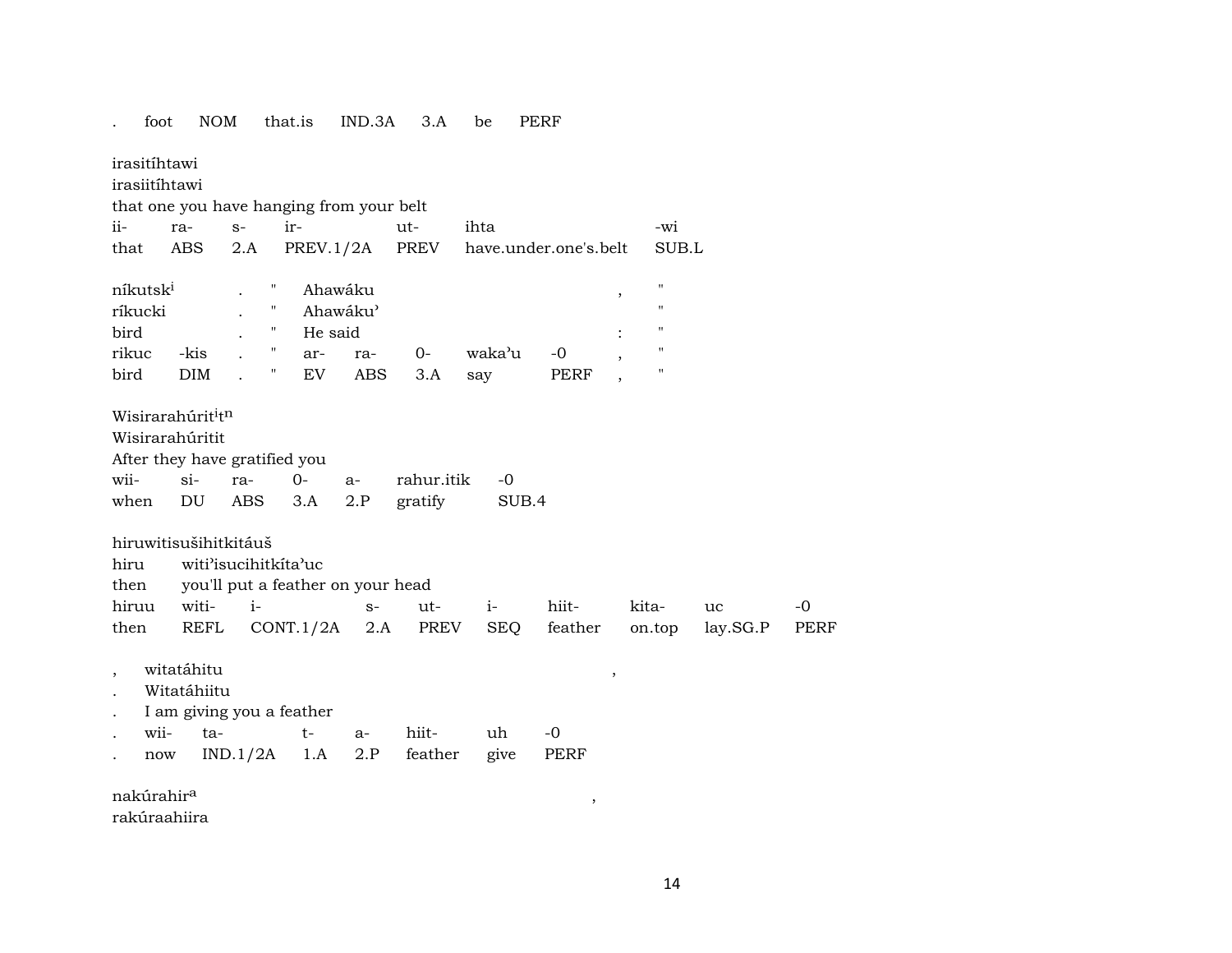| its being a good way        |              |                           |                                  |             |             |                    |            | $\, ,$                   |                       |       |
|-----------------------------|--------------|---------------------------|----------------------------------|-------------|-------------|--------------------|------------|--------------------------|-----------------------|-------|
| ra-                         | $0-$         | ku-                       | uur-                             | raa-        | hiir        |                    | -a         | $\overline{\phantom{a}}$ |                       |       |
| INF.A                       | 3.A          | $\textsf{INF}.\textsf{B}$ | PREV                             | way         | be.good     |                    | SUB.1      | $\overline{\phantom{a}}$ |                       |       |
|                             |              |                           |                                  |             |             |                    |            |                          |                       |       |
| nakúrawaruksti <sup>u</sup> |              |                           |                                  |             |             |                    |            | $\pmb{\mathsf{H}}$       | A                     |       |
| rakúraawaarukstii'u         |              |                           |                                  |             |             |                    |            | "                        | A                     |       |
| its being powerful          |              |                           |                                  |             |             |                    |            | $\pmb{\mathsf{H}}$       | And                   |       |
| ra-                         | $0-$         | ku-                       | raa-                             | waarukstii  |             | -u                 |            | $\pmb{\shortparallel}$   | a                     |       |
| INF.A                       | 3.A          | INF.B                     | way                              | be.holy     |             | SUB.D              |            | н                        | and                   |       |
|                             |              |                           |                                  |             |             |                    |            |                          |                       |       |
| ahawáku                     |              |                           |                                  |             | ,           | $\pmb{\mathsf{H}}$ |            |                          |                       |       |
| ahawáku'                    |              |                           |                                  |             |             | $\pmb{\mathsf{H}}$ |            |                          |                       |       |
| He said                     |              |                           |                                  |             |             | $\mathbf{H}$       |            |                          |                       |       |
| ar-                         | ra-          | $O -$                     | waka'u                           | -0          |             | $\pmb{\mathsf{H}}$ |            |                          |                       |       |
| EV                          | ABS          | 3.A                       | say                              | PERF        |             | $\blacksquare$     |            |                          |                       |       |
|                             |              |                           |                                  |             |             |                    |            |                          |                       |       |
| Atirastáraha                |              |                           |                                  |             |             |                    |            |                          |                       |       |
| A                           | tirástaraaha |                           |                                  |             |             |                    |            |                          |                       |       |
| And                         |              | these you have            |                                  |             |             |                    |            |                          |                       |       |
| a                           | tii-         | ra-                       | $S-$                             | raar-       |             | raah               | -a         |                          |                       |       |
| and                         | this         | <b>ABS</b>                | 2.A                              | 3PL.INAN.P  |             | have               | SUB.1      |                          |                       |       |
|                             |              |                           |                                  |             |             |                    |            |                          |                       |       |
| tirasiharíhtawi             |              |                           |                                  |             |             |                    |            |                          |                       |       |
| tirasiihaaríhtawi           |              |                           |                                  |             |             |                    |            |                          |                       |       |
|                             |              |                           | these you have tied to your belt |             |             |                    |            |                          |                       |       |
| tii-                        | ra-          | $S-$                      | ir-                              | ut-         |             | raar-              |            | ihta                     |                       | -wi   |
| this                        | ABS          | 2.A                       | PREV.1/2A                        | PREV        |             |                    | 3PL.INAN.P |                          | have.under.one's.belt | SUB.L |
|                             |              |                           |                                  |             |             |                    |            |                          |                       |       |
| nikúriitn                   |              |                           |                                  |             |             |                    |            |                          |                       |       |
| rikúrii'it                  |              |                           |                                  |             |             |                    |            |                          |                       |       |
| they are the ones           |              |                           |                                  |             |             |                    |            |                          |                       |       |
| riku-                       | ra-          | $0-$                      | ir-                              | ut-         | $\mathbf 0$ | $\overline{a}$     |            |                          |                       |       |
| that.is                     | <b>ABS</b>   | 3.A                       | PL.3A                            | <b>PREV</b> | be          | EX                 |            |                          |                       |       |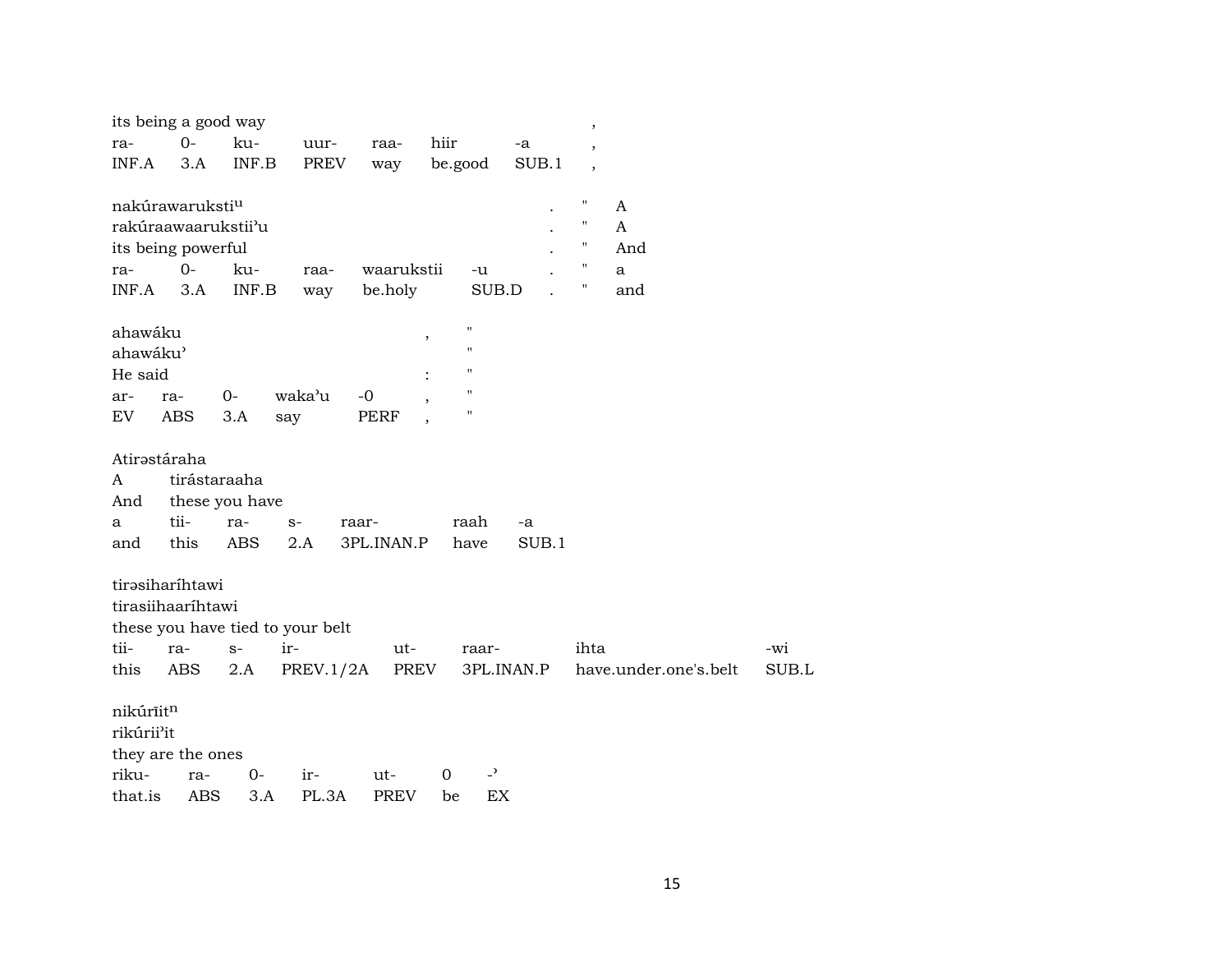|                          | sirarahpahahúkustar <sup>i</sup> t <sup>n</sup> |      |      |                                  |                                      |        |           |                       |      |               |         |
|--------------------------|-------------------------------------------------|------|------|----------------------------------|--------------------------------------|--------|-----------|-----------------------|------|---------------|---------|
|                          | sirarahpahaahuukústarit                         |      |      |                                  |                                      |        |           |                       |      |               |         |
|                          |                                                 |      |      |                                  | when they are going to paint you red |        |           |                       |      |               |         |
| $\sin$                   | ra-                                             | $0-$ |      | $a-$                             | raar-                                | pahaat | ra'uk     | -hus                  |      | -ta           | -rit    |
| DU                       | ABS                                             |      | 3.A  | 2.P                              | <b>ITER</b>                          | be.red | make      | IMPF.SUB              |      | <b>INT</b>    | INT.SUB |
|                          |                                                 |      |      |                                  |                                      |        |           |                       |      |               |         |
|                          | wisirarakustar <sup>i</sup> t <sup>n</sup>      |      |      |                                  |                                      |        |           |                       |      |               |         |
|                          | wisiraruukustarit                               |      |      |                                  |                                      |        |           |                       |      |               |         |
|                          |                                                 |      |      | when they are going to paint you |                                      |        |           |                       |      |               |         |
| wii-                     | $\sin$                                          |      | ra-  | $O -$                            | $a-$                                 | ra'uk  | -hus      | -ta                   | -rit |               |         |
| when                     | DU                                              |      | ABS  | 3.A                              | 2.P                                  | make   | IMPF.SUB  | <b>INT</b>            |      | INT.SUB       |         |
|                          |                                                 |      |      |                                  |                                      |        |           |                       |      |               |         |
| $\overline{\phantom{a}}$ | wiispíšata                                      |      |      |                                  |                                      |        |           | ákitar <sup>u</sup>   |      |               |         |
|                          | Wi'ispícata                                     |      |      |                                  |                                      |        |           | ákitaaru <sup>)</sup> |      |               |         |
|                          | When you arrive                                 |      |      |                                  |                                      |        |           | tribe                 |      |               |         |
|                          | wii-                                            | $i-$ |      |                                  | $S-$                                 | wic.at | -a        | akitaar               |      | $-u^{\prime}$ |         |
|                          | when                                            |      |      | CONT.1/2A                        | 2.A                                  | arrive | SUB.1     | be.one's.tribe        |      | <b>NOM</b>    |         |
|                          |                                                 |      |      |                                  |                                      |        |           |                       |      |               |         |
|                          | irirəsihrihk <sup>u</sup>                       |      |      |                                  |                                      |        |           |                       |      |               |         |
|                          | iriirasírihku                                   |      |      |                                  |                                      |        |           |                       |      |               |         |
|                          | where yours is                                  |      |      |                                  |                                      |        |           |                       |      |               |         |
| irii-                    | ra-                                             |      | $S-$ | $ir-$                            |                                      | ri-    |           | uur-                  | kus  |               | -0      |
| where                    |                                                 | ABS  | 2.A  |                                  | POSS.1/2A                            |        | PHYS.POSS | POSS.A                |      | be sitting    | SUB.4   |

sirarapahahukústar $^{\rm i}$ t $^{\rm n}$ sirarahpahaahuukústarit when they are going to paint you red si- ra- 0- a- raar- pahaat ra'uk -hus -ta -rit

,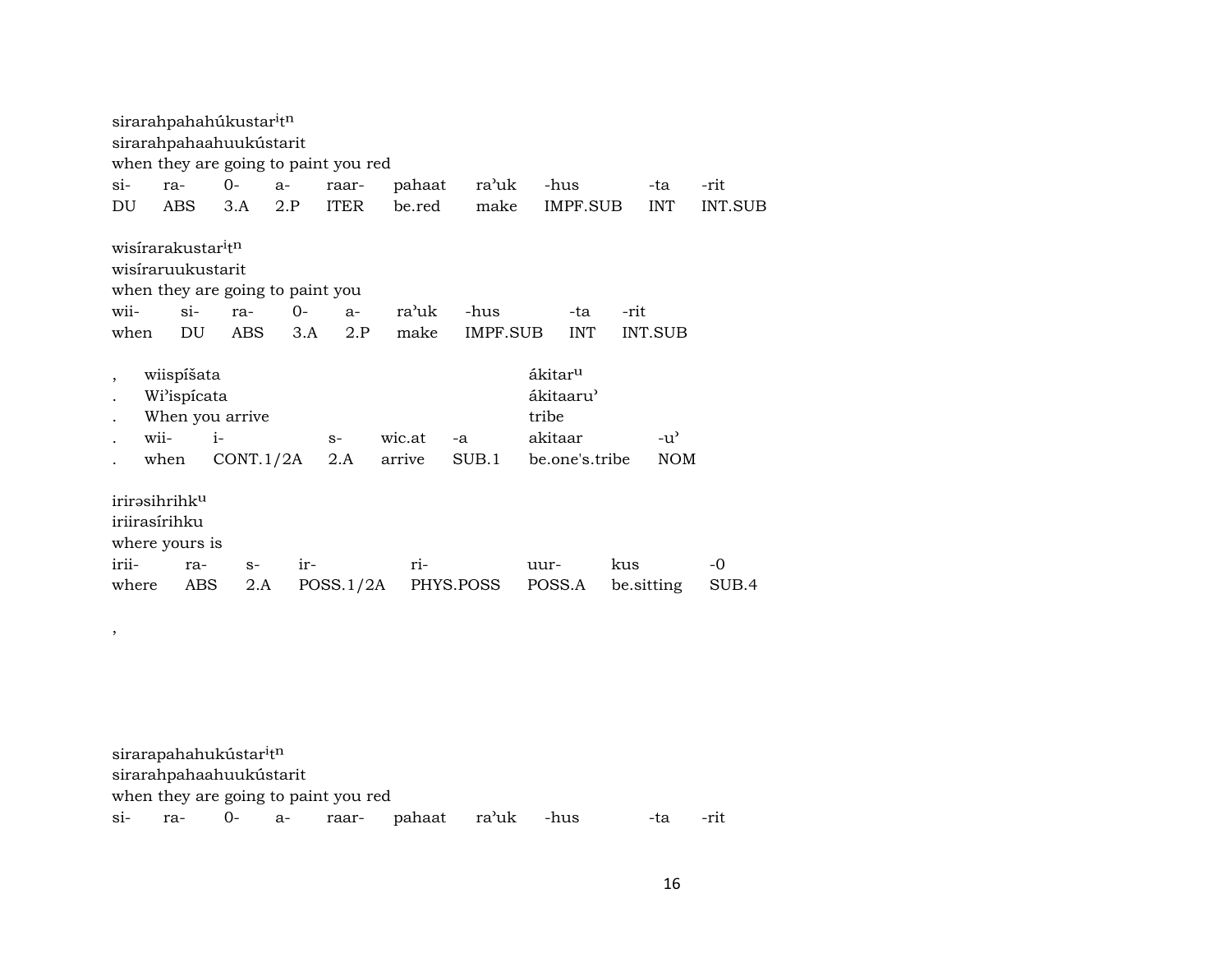| DU                        | ABS                                                                   | 3.A                         | 2.P                                 | <b>ITER</b>     | be.red       | make           | IMPF.SUB                                                                                                   | <b>INT</b>          | INT.SUB |
|---------------------------|-----------------------------------------------------------------------|-----------------------------|-------------------------------------|-----------------|--------------|----------------|------------------------------------------------------------------------------------------------------------|---------------------|---------|
| $\overline{\phantom{a}}$  | nikutíkista<br>rikutiíkista<br>they are going to be the ones<br>riku- | ti-                         | $0-$                                | ir-             | uk           | -his           | -ta                                                                                                        | п<br>H.<br>11<br>11 |         |
|                           | that.is                                                               |                             | IND.3A                              | 3.A             | PL.3A<br>be  | <b>PERF</b>    | <b>INT</b>                                                                                                 | п                   |         |
| A<br>A<br>And<br>a<br>and | ahawáku<br>ahawáku'<br>He said<br>ar-<br>EV                           | ra-<br>ABS                  | 0-<br>3.A                           | waka'u<br>say   | $-0$<br>PERF | $\, ,$         | $\pmb{\mathsf{H}}$<br>$\pmb{\mathsf{H}}$<br>$\pmb{\mathsf{H}}$<br>$\pmb{\mathsf{H}}$<br>$\pmb{\mathsf{H}}$ |                     |         |
| A<br>And<br>a<br>and      | Atirásastah <sup>a</sup><br>tii-<br>this                              | tirásaastaaha<br>ra-<br>ABS | this string you have<br>$S-$<br>2.A | haas-<br>string | raah<br>have | -a<br>SUB.1    | $\pmb{\cdot}$                                                                                              |                     |         |
| a pipe<br>pipe            | naktáwiskar <sup>u</sup><br>raktaáwiskaaru'<br>rak.raawis.kaar-       |                             | $-u^{\prime}$<br><b>NOM</b>         |                 |              |                |                                                                                                            |                     |         |
| ku-                       | kutásihaatn<br>kutásiihaa'at<br>the pipe stem is yours<br>ta-         |                             | $S-$                                | $ir-$           | haak-        | $\overline{0}$ | $\overline{\phantom{0}}$                                                                                   |                     |         |
| INDF<br>tátahaku          |                                                                       | IND.1/2A                    | 2.A                                 | POSS.1/2A       | wood         | be             | EX                                                                                                         |                     |         |

Tátahaaku .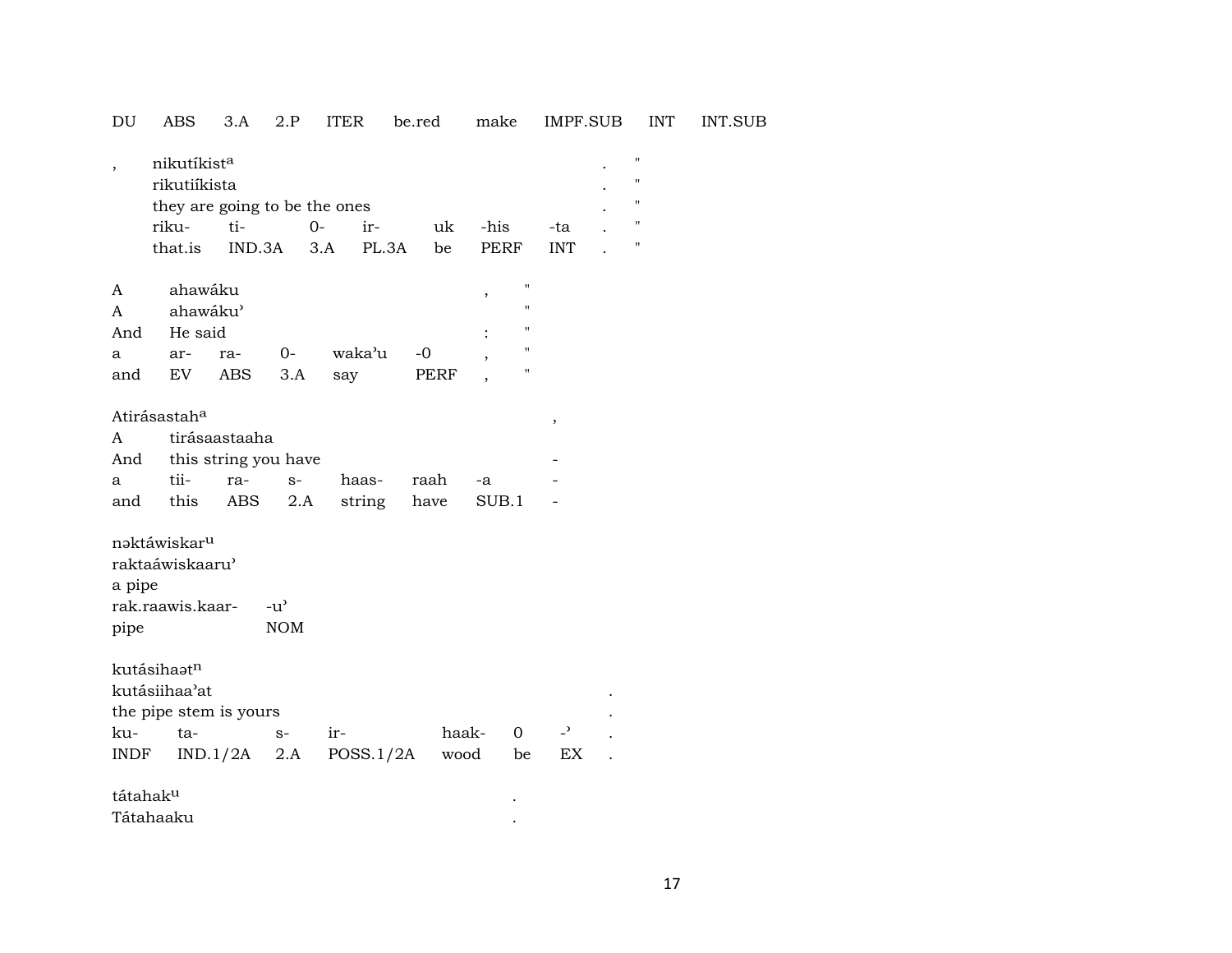| I give you the pipe                |         |      |                               |                                 |        |                                                  |      |                             |       |             |            |
|------------------------------------|---------|------|-------------------------------|---------------------------------|--------|--------------------------------------------------|------|-----------------------------|-------|-------------|------------|
| ta-                                |         | $t-$ | $a-$                          | haak-                           | uh     | $-0$                                             |      |                             |       |             |            |
| IND.1/2A                           |         | 1.A  | 2.P                           | wood                            | give   | PERF                                             |      |                             |       |             |            |
|                                    |         |      |                               |                                 |        |                                                  |      |                             |       |             |            |
| Hírikurisastuwaríhust <sup>a</sup> |         |      |                               |                                 |        |                                                  |      |                             |       |             |            |
| Hi                                 |         |      |                               | rikuriisaastuuwariihusta        |        |                                                  |      |                             |       |             |            |
| And                                |         |      |                               |                                 |        | that is the string you are going to carry around |      |                             |       |             |            |
| hi                                 | riku-   |      | rii-                          | $S-$                            | haas-  | ruu-                                             |      | warii                       |       | -:hus       | -ta        |
| and                                | that.is |      | ASSR                          | 2.A                             | string | PORT                                             |      | be.going.about.IMPF         |       | <b>IMPF</b> | <b>INT</b> |
|                                    |         |      |                               |                                 |        |                                                  |      |                             |       |             |            |
|                                    |         |      |                               |                                 |        |                                                  |      |                             |       |             |            |
|                                    |         |      |                               |                                 |        |                                                  |      |                             |       |             |            |
|                                    |         |      |                               |                                 |        |                                                  |      |                             |       |             |            |
|                                    |         |      |                               |                                 |        |                                                  |      |                             |       |             |            |
|                                    |         |      |                               |                                 |        |                                                  |      |                             |       |             |            |
| Hiruirahaspasíat <sup>a</sup>      |         |      |                               |                                 |        |                                                  |      |                             |       |             |            |
| Hiru                               |         |      | irahaaspasii <sup>3</sup> ata |                                 |        |                                                  |      |                             |       |             |            |
| Then                               |         |      |                               | that string stretched along it  |        |                                                  |      |                             |       |             |            |
| hiruu                              | ii-     |      | ra-                           | $0-$                            | haas-  | wasii.at                                         |      |                             | -a    |             |            |
| then                               | that    |      | ABS                           | 3.A                             | string |                                                  |      | thin.line.to.stretch.across | SUB.1 |             |            |
|                                    |         |      |                               |                                 |        |                                                  |      |                             |       |             |            |
| hirurikutaskúskist <sup>a</sup>    |         |      |                               |                                 |        |                                                  |      |                             |       |             |            |
| hiru                               |         |      | rikutaskúskista               |                                 |        |                                                  |      |                             |       |             |            |
| there                              |         |      |                               | that is where you are to put it |        |                                                  |      |                             |       |             |            |
| hiruu                              | riku-   |      | ta-                           |                                 | $S-$   | kus.k                                            | -his | -ta                         |       |             |            |
| there                              | that.is |      | IND.1/2A                      |                                 | 2.A    | put                                              | PERF | <b>INT</b>                  |       |             |            |
|                                    |         |      |                               |                                 |        |                                                  |      |                             |       |             |            |
| níkuškíripášk <sup>i</sup>         |         |      |                               | $\pmb{\mathsf{H}}$              |        |                                                  |      |                             |       |             |            |
| ríkuckiripacki                     |         |      |                               | $\pmb{\mathsf{H}}$              |        |                                                  |      |                             |       |             |            |
| a small bird                       |         |      |                               | $\mathbf{H}$                    |        |                                                  |      |                             |       |             |            |
| rikuc                              | kiripac |      | -kis                          | $\pmb{\mathsf{H}}$              |        |                                                  |      |                             |       |             |            |
| bird                               | small   |      | <b>DIM</b>                    | $\pmb{\mathsf{H}}$              |        |                                                  |      |                             |       |             |            |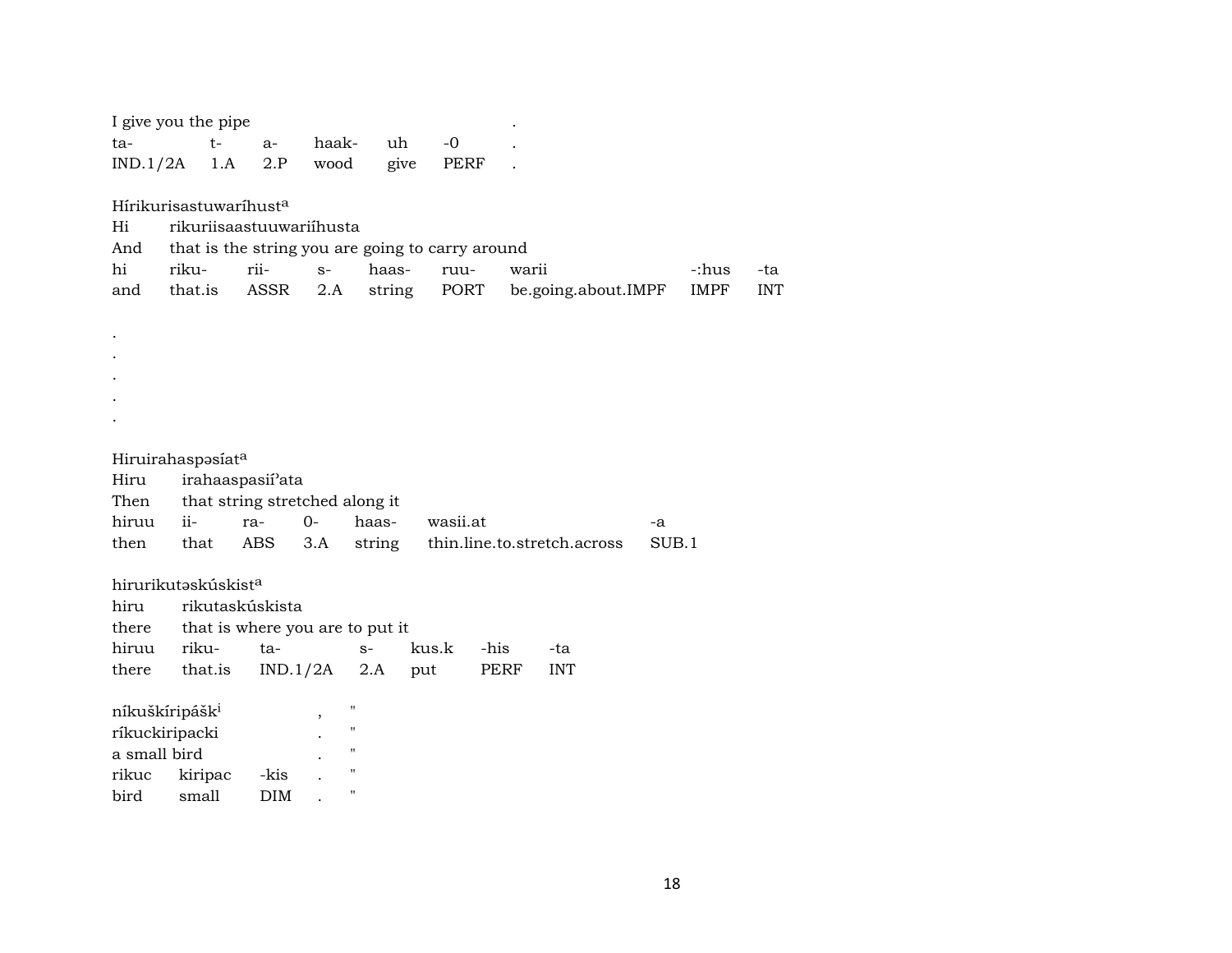|                          | níhwakíhu                    |                                 |         |               |                          | kíritn   | $\,$       |                    |            |                          |
|--------------------------|------------------------------|---------------------------------|---------|---------------|--------------------------|----------|------------|--------------------|------------|--------------------------|
|                          | Ríhwakihu'                   |                                 |         |               |                          | kírit    |            | $\pmb{\mathsf{H}}$ |            |                          |
| They say                 |                              |                                 |         |               |                          | bluebird |            | $\pmb{\mathsf{H}}$ |            |                          |
| ra-                      | $0 -$                        | ir-                             | waki.a  |               | -:hus                    | kirit    |            | $\pmb{\mathsf{H}}$ |            |                          |
| <b>ABS</b>               | 3.A                          | PL.3A                           |         | say.PL.IMPF   | IMPF                     | bluebird |            | $\pmb{\mathsf{H}}$ |            |                          |
|                          |                              |                                 |         |               |                          |          |            |                    |            |                          |
|                          |                              | nawirahisurikuwitisaa           |         |               |                          |          |            |                    |            |                          |
|                          | Raawiiraáhisu'               |                                 |         | rikuwitiisá'a |                          |          |            |                    |            |                          |
| A warrior                |                              |                                 |         |               | that is what it is named |          |            |                    |            |                          |
|                          | raawiir.aah.his              | $-u^{\prime}$                   |         | riku-         | wi-                      | ti-      | $0-$       | asar               |            | $\overline{\phantom{0}}$ |
| warrior                  |                              | <b>NOM</b>                      |         | that.is       | QUOT                     | IND.3A   | 3.A        |                    | be.named   | EX                       |
|                          |                              |                                 |         |               |                          |          |            |                    |            |                          |
|                          | A                            | ahawáku                         |         |               |                          |          | $\, ,$     | 11                 | Náwa       |                          |
| н                        | A                            | ahawáku'                        |         |               |                          |          |            | $\pmb{\mathsf{H}}$ | Ráwa       |                          |
| н                        | And                          | He said                         |         |               |                          |          |            | "                  | <b>Now</b> |                          |
| 11                       | a                            | ar-                             | ra-     | $0-$          | waka'u                   | $-0$     |            | "                  | rawa       |                          |
| Н                        | and                          | EV                              | ABS     | 3.A           | say                      | PERF     |            | "                  | now        |                          |
|                          |                              |                                 |         |               |                          |          |            |                    |            |                          |
| $\overline{\phantom{a}}$ | kutátira                     |                                 |         |               |                          |          |            |                    |            |                          |
|                          | kutátira <sup></sup>         |                                 |         |               |                          |          |            |                    |            |                          |
|                          | they are mine                |                                 |         |               |                          |          |            |                    |            |                          |
|                          | ku-                          | ta-                             | t-      | ir-           |                          | raar-    |            | 0                  | $-0$       |                          |
|                          | INDF                         | IND.1/2A                        |         | 1.A           | POSS.1/2A                |          | 3PL.INAN.P | be                 | PERF       |                          |
|                          |                              |                                 |         |               |                          |          |            |                    |            |                          |
|                          | witatatíraktaru              |                                 |         |               |                          |          |            |                    |            |                          |
|                          | witatatíraktaru              |                                 |         |               |                          |          |            |                    |            |                          |
|                          |                              | now I give you a bow and arrows |         |               |                          |          |            |                    |            |                          |
| wii-                     | ta-                          | $t-$                            |         | a-            | tiraak-                  | raar-    | uh         | $-0$               |            |                          |
| now                      | IND.1/2A                     |                                 | 1.A     | 2.PP          | bow                      | PL       | give       | PERF               |            |                          |
|                          |                              |                                 |         |               |                          |          |            |                    |            |                          |
|                          | tirəstiráktarah <sup>a</sup> |                                 |         |               |                          |          |            |                    |            |                          |
|                          | tirastiráktaraaha            |                                 |         |               |                          |          |            |                    |            |                          |
|                          |                              | this bow and arrows you have    |         |               |                          |          |            |                    |            |                          |
| tii-                     | ra-                          | $S-$                            | tiraak- | raar-         | raah                     | -a       |            |                    |            |                          |
|                          |                              |                                 |         |               |                          |          |            |                    |            |                          |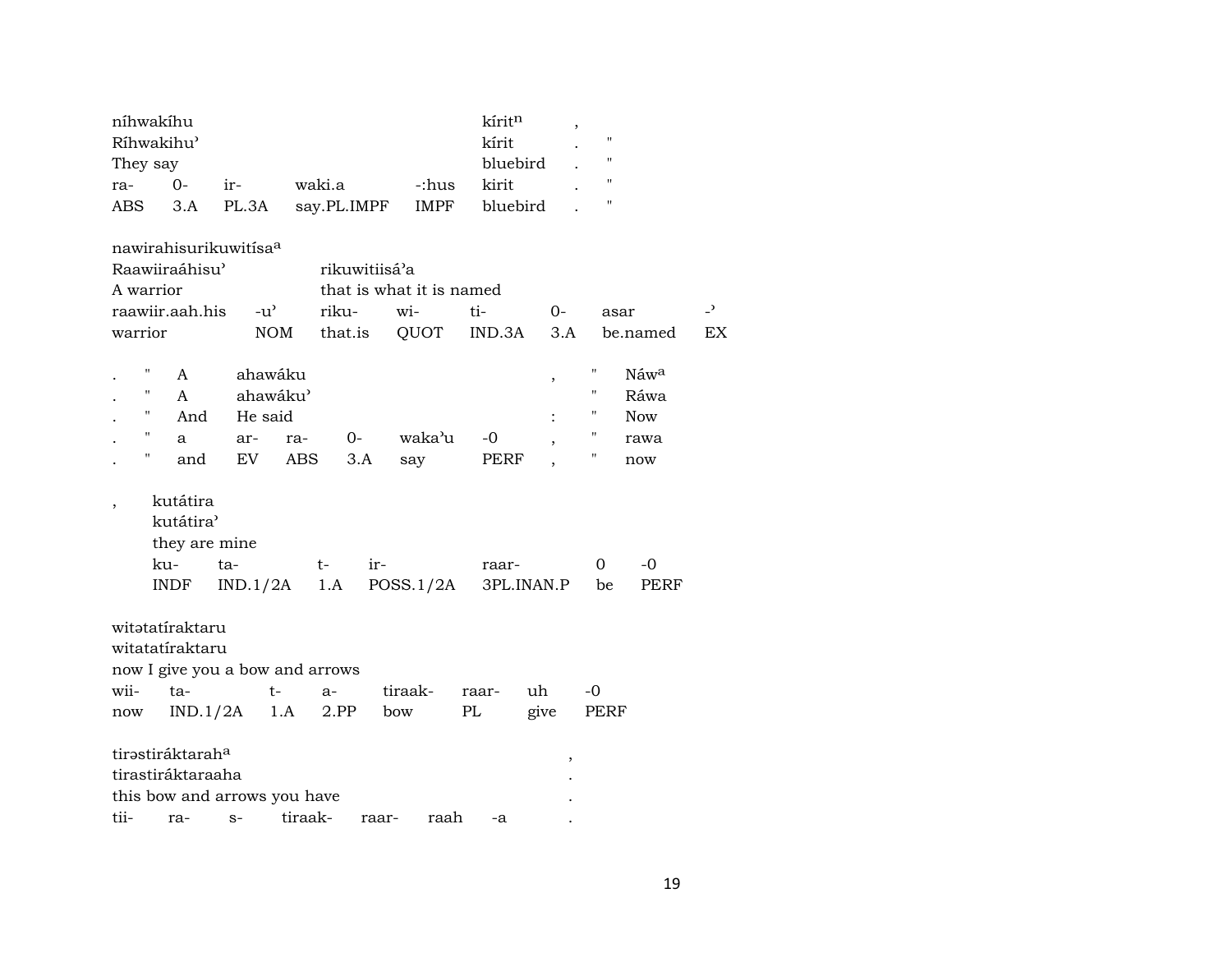| wírikutitirák <sup>^tn</sup><br>Wirikutitiraákit<br>These are the bows<br>wii-<br>riku-<br>tiraak-<br>-ik<br>$-0$<br>ti-<br>$0-$<br>$\Omega$<br>that.is<br><b>DIST</b><br>IND.3A<br>3.A<br>bow<br><b>PERF</b><br>be<br>now<br>witirasuhakawawutikústarit <sup>n</sup><br>witirasuuhaakawaawuutikústarit<br>when you are going to kill various things for yourself<br>ut-<br>ka.wa.ut.ik<br>raa-<br>-hus<br>-rit<br>ra-<br>$S-$<br>-ta<br>-waa<br><b>BEN</b><br>kill.DIST<br><b>INT</b><br><b>ABS</b><br>2.A<br><b>DIST</b><br>IMPF.SUB<br><b>INT.SUB</b><br>way<br>yourself<br>ariisit<br>one's.own<br>witirasuhakawawutikústaritn<br>witirasuuhaakawaawuutikústarit<br>when you are going to kill various things for yourself<br>witi-<br>ka.wa.ut.ik<br>ut-<br>-hus<br>-rit<br>ra-<br>$S-$<br>raa-<br>-ta<br>-waa<br><b>REFL</b><br>2.A<br><b>BEN</b><br>kill.DIST<br><b>DIST</b><br>IMPF.SUB<br><b>INT</b><br><b>INT.SUB</b><br>ABS<br>way<br>tíras <sup>a</sup><br>A<br>$\mathbf{A}$<br>tíraasa<br>this one lying<br>And<br>tii-<br>$-0$<br>ra-<br>0-<br>sa<br>a<br>this<br>ABS<br>3.A<br>be.lying<br>SUB.3<br>and<br>nəkaks <sup>u</sup><br>wirita <sup>u</sup><br>$^\mathrm{^\mathrm{o}}$ | this              | <b>ABS</b> | 2.A | bow | PL | have | SUB.1 |  |  |
|-------------------------------------------------------------------------------------------------------------------------------------------------------------------------------------------------------------------------------------------------------------------------------------------------------------------------------------------------------------------------------------------------------------------------------------------------------------------------------------------------------------------------------------------------------------------------------------------------------------------------------------------------------------------------------------------------------------------------------------------------------------------------------------------------------------------------------------------------------------------------------------------------------------------------------------------------------------------------------------------------------------------------------------------------------------------------------------------------------------------------------------------------------------------------------------------------|-------------------|------------|-----|-----|----|------|-------|--|--|
|                                                                                                                                                                                                                                                                                                                                                                                                                                                                                                                                                                                                                                                                                                                                                                                                                                                                                                                                                                                                                                                                                                                                                                                                 |                   |            |     |     |    |      |       |  |  |
|                                                                                                                                                                                                                                                                                                                                                                                                                                                                                                                                                                                                                                                                                                                                                                                                                                                                                                                                                                                                                                                                                                                                                                                                 |                   |            |     |     |    |      |       |  |  |
|                                                                                                                                                                                                                                                                                                                                                                                                                                                                                                                                                                                                                                                                                                                                                                                                                                                                                                                                                                                                                                                                                                                                                                                                 |                   |            |     |     |    |      |       |  |  |
|                                                                                                                                                                                                                                                                                                                                                                                                                                                                                                                                                                                                                                                                                                                                                                                                                                                                                                                                                                                                                                                                                                                                                                                                 |                   |            |     |     |    |      |       |  |  |
|                                                                                                                                                                                                                                                                                                                                                                                                                                                                                                                                                                                                                                                                                                                                                                                                                                                                                                                                                                                                                                                                                                                                                                                                 |                   |            |     |     |    |      |       |  |  |
|                                                                                                                                                                                                                                                                                                                                                                                                                                                                                                                                                                                                                                                                                                                                                                                                                                                                                                                                                                                                                                                                                                                                                                                                 | witi-             |            |     |     |    |      |       |  |  |
|                                                                                                                                                                                                                                                                                                                                                                                                                                                                                                                                                                                                                                                                                                                                                                                                                                                                                                                                                                                                                                                                                                                                                                                                 | <b>REFL</b>       |            |     |     |    |      |       |  |  |
|                                                                                                                                                                                                                                                                                                                                                                                                                                                                                                                                                                                                                                                                                                                                                                                                                                                                                                                                                                                                                                                                                                                                                                                                 | arísit<br>ariísit |            |     |     |    |      |       |  |  |
|                                                                                                                                                                                                                                                                                                                                                                                                                                                                                                                                                                                                                                                                                                                                                                                                                                                                                                                                                                                                                                                                                                                                                                                                 |                   |            |     |     |    |      |       |  |  |
|                                                                                                                                                                                                                                                                                                                                                                                                                                                                                                                                                                                                                                                                                                                                                                                                                                                                                                                                                                                                                                                                                                                                                                                                 |                   |            |     |     |    |      |       |  |  |
|                                                                                                                                                                                                                                                                                                                                                                                                                                                                                                                                                                                                                                                                                                                                                                                                                                                                                                                                                                                                                                                                                                                                                                                                 |                   |            |     |     |    |      |       |  |  |
|                                                                                                                                                                                                                                                                                                                                                                                                                                                                                                                                                                                                                                                                                                                                                                                                                                                                                                                                                                                                                                                                                                                                                                                                 |                   |            |     |     |    |      |       |  |  |

wiriíta"u rákaaksu" .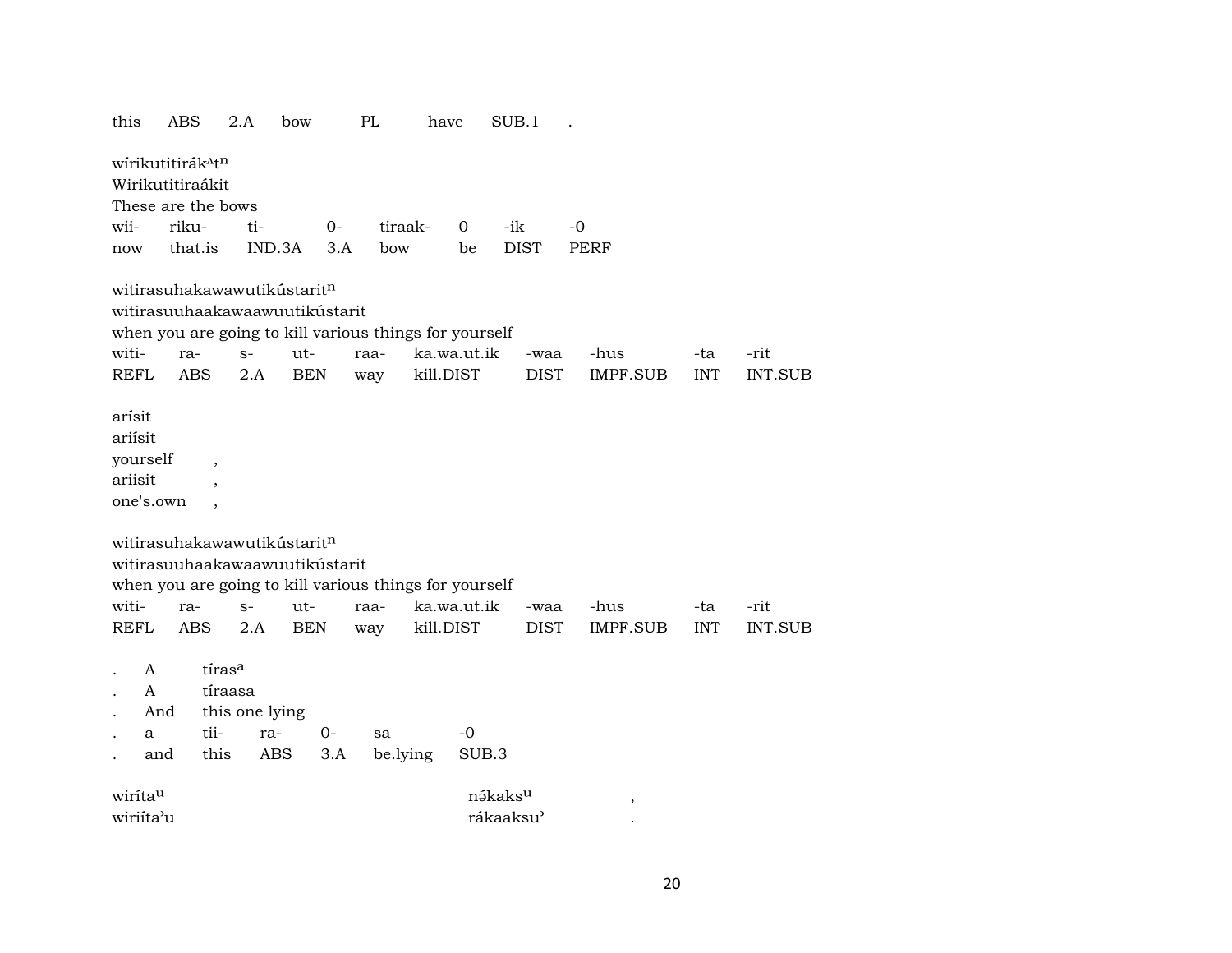|                          | I now give you              |          |            |            |       |                     | war club  |                       |               |     |
|--------------------------|-----------------------------|----------|------------|------------|-------|---------------------|-----------|-----------------------|---------------|-----|
| wii-                     | rii-                        | $t-$     | $a-$       | uh         | $-0$  |                     | rakaaks-  | $-u^{\prime}$         |               |     |
| now                      | ASSR                        | 1.A      | 2.P        | give       |       | PERF                | war.club  | <b>NOM</b>            |               |     |
|                          |                             |          |            |            |       |                     |           |                       |               |     |
| witáta <sup>u</sup>      |                             |          |            |            |       |                     |           | nəkáks <sup>u</sup>   |               |     |
| Witáta'u                 |                             |          |            |            |       |                     |           | rákaaksu <sup>)</sup> |               |     |
|                          | I now give you              |          |            |            |       |                     |           | a war club            |               |     |
| wi-                      | ta-                         |          | $t-$       | a-         | uh    | $-0$                |           | rakaaks-              | $-u^{\prime}$ |     |
| QUOT                     |                             | IND.1/2A | 1.A        | 2.P        | give  | PERF                |           | war.club              | <b>NOM</b>    |     |
| naskuráha                |                             |          |            |            |       |                     |           |                       |               |     |
| raskuraáha               |                             |          |            |            |       |                     |           |                       |               |     |
|                          | for you to have             |          |            |            |       |                     |           |                       |               |     |
| ra-                      | $S-$                        | ku-      | raah       | -a         |       |                     |           |                       |               |     |
| INF.A                    | 2.A                         | INF.B    | have       |            | SUB.1 |                     |           |                       |               |     |
|                          | nikutiwáruksti              |          |            |            |       |                     |           |                       |               |     |
|                          | Rikutiwaáruksti <sup></sup> |          |            |            |       |                     |           |                       |               |     |
|                          | That one is holy            |          |            |            |       |                     |           |                       |               |     |
| riku-                    | ti-                         |          | $O -$      | waarukstii |       | -0                  |           |                       |               |     |
| that.is                  |                             | IND.3A   | 3.A        | be.holy    |       | PERF                |           |                       |               |     |
|                          |                             |          |            |            |       |                     |           |                       |               |     |
| tiwáruksti               |                             |          |            |            |       |                     |           |                       |               |     |
| Tiwaáruksti <sup>3</sup> |                             |          |            |            |       |                     |           |                       |               |     |
| It is holy               |                             |          |            |            |       |                     |           |                       |               |     |
| ti-                      | $0-$                        |          | waarukstii | -0         |       |                     |           |                       |               |     |
| IND.3A                   | 3.A                         |          | be.holy    | PERF       |       |                     |           |                       |               |     |
| tíras <sup>a</sup>       |                             |          |            |            |       | nákaks <sup>u</sup> |           |                       |               | a   |
| tíraasa                  |                             |          |            |            |       |                     | rákaaksu' |                       |               | A   |
|                          | this one lying              |          |            |            |       | war club            |           |                       |               | And |
| tii-                     | ra-                         | $0-$     | sa         | $-0$       |       | rakaaks-            |           | $-u^{\prime}$         |               | a   |
| this                     | ABS                         | 3.A      | be.lying   |            | SUB.3 | war.club            |           | <b>NOM</b>            |               | and |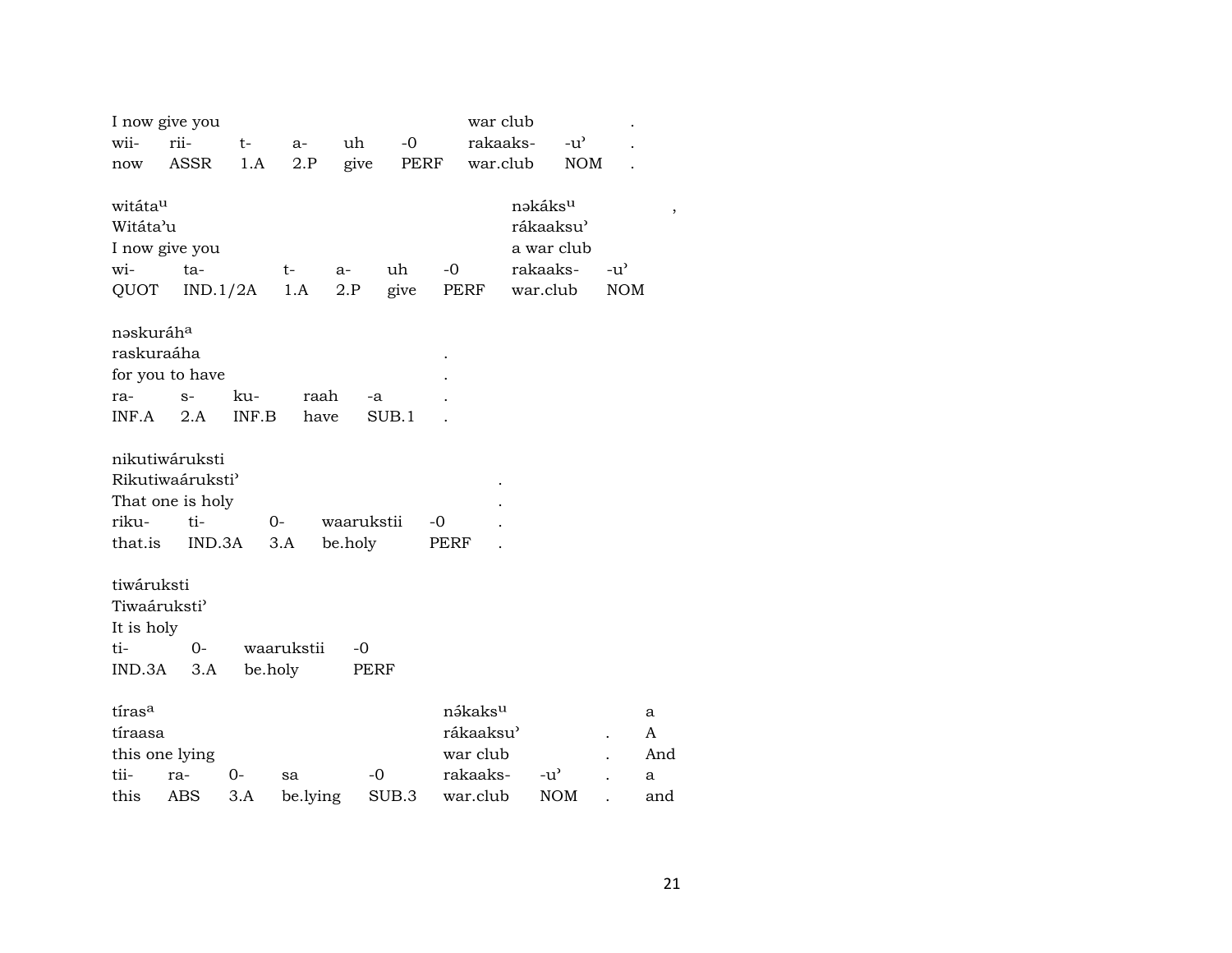| tíras <sup>a</sup>      |                |                         |                                      |         |            |                    |                       |                     |                          |
|-------------------------|----------------|-------------------------|--------------------------------------|---------|------------|--------------------|-----------------------|---------------------|--------------------------|
| tíraasa                 |                |                         |                                      |         |            |                    |                       |                     |                          |
|                         | this one lying |                         |                                      |         |            | ,                  |                       |                     |                          |
| tii-                    | ra-            | $0-$                    | sa                                   |         | $-0$       |                    |                       |                     |                          |
| this                    | ABS            | 3.A                     | be.lying                             |         | SUB.3      |                    |                       |                     |                          |
| tíras <sup>a</sup>      |                |                         |                                      |         |            | níšik <sup>i</sup> |                       |                     |                          |
| tíraasa                 |                |                         |                                      |         |            | riíciki            |                       |                     |                          |
|                         | this one lying |                         |                                      |         |            | knife              | $\,$                  |                     |                          |
| tii-                    | ra-            | 0-                      | sa                                   |         | $-0$       | riici              | -kis                  |                     |                          |
| this                    | ABS            | 3.A                     | be.lying                             |         | SUB.3      | knife              | DIM<br>$\overline{ }$ |                     |                          |
| wirikurīta <sup>u</sup> |                |                         |                                      |         |            |                    |                       |                     |                          |
|                         | wirikuriíta'u  |                         |                                      |         |            |                    |                       |                     |                          |
|                         |                | now I give you that one |                                      |         |            |                    |                       |                     |                          |
| wii-                    | riku-          |                         | rii-                                 | t-      | $a-$       | uh<br>-0           |                       |                     |                          |
| now                     | that.is        |                         | <b>ASSR</b>                          | 1.A     | 2.P        | give               | PERF                  |                     |                          |
|                         |                | witiraskuhakuwawáruu    |                                      |         |            |                    |                       |                     |                          |
|                         |                |                         | witiraskuuhaakuuwaáwaru              |         |            |                    |                       |                     |                          |
|                         |                |                         | for you to butcher them for yourself |         |            |                    |                       |                     |                          |
| witi-                   | ra-            | $S-$                    | ku-                                  |         | ut-        | raa-               | kuuwaaru              | -waa                | -0                       |
| <b>REFL</b>             | INF.A          |                         | 2.A                                  | INF.B   | <b>BEN</b> | way                | butcher               | <b>DIST</b>         | SUB.4                    |
|                         |                | nəskukuwawáru           |                                      |         |            |                    |                       | táraha              |                          |
|                         |                | raskukuuwaáwaru         |                                      |         |            |                    |                       | táraha <sup>3</sup> |                          |
|                         |                |                         | for you to butcher them              |         |            |                    |                       | buffalos            | $\overline{\phantom{a}}$ |
|                         | ra-            | $S-$                    | ku-                                  |         | kuuwaaru   | -waa               | -0                    | tarahaa             |                          |
|                         | INF.A          | 2.A                     | INF.B                                |         | butcher    | <b>DIST</b>        | SUB.4                 | buffalo             | $\overline{\phantom{a}}$ |
| nahúrahk                |                |                         | Н                                    |         | Ahawáku    |                    |                       | ,                   |                          |
| rahúrahki               |                |                         | Η                                    |         | Ahawáku'   |                    |                       |                     | $^{\prime}$              |
| deer                    |                |                         | П                                    | He said |            |                    |                       |                     | $^{\prime}$              |
| rahuraar                |                | -kis                    | 11                                   | ar-     | ra-        | $0-$               | waka'u                | -0                  | $^{\prime\prime}$        |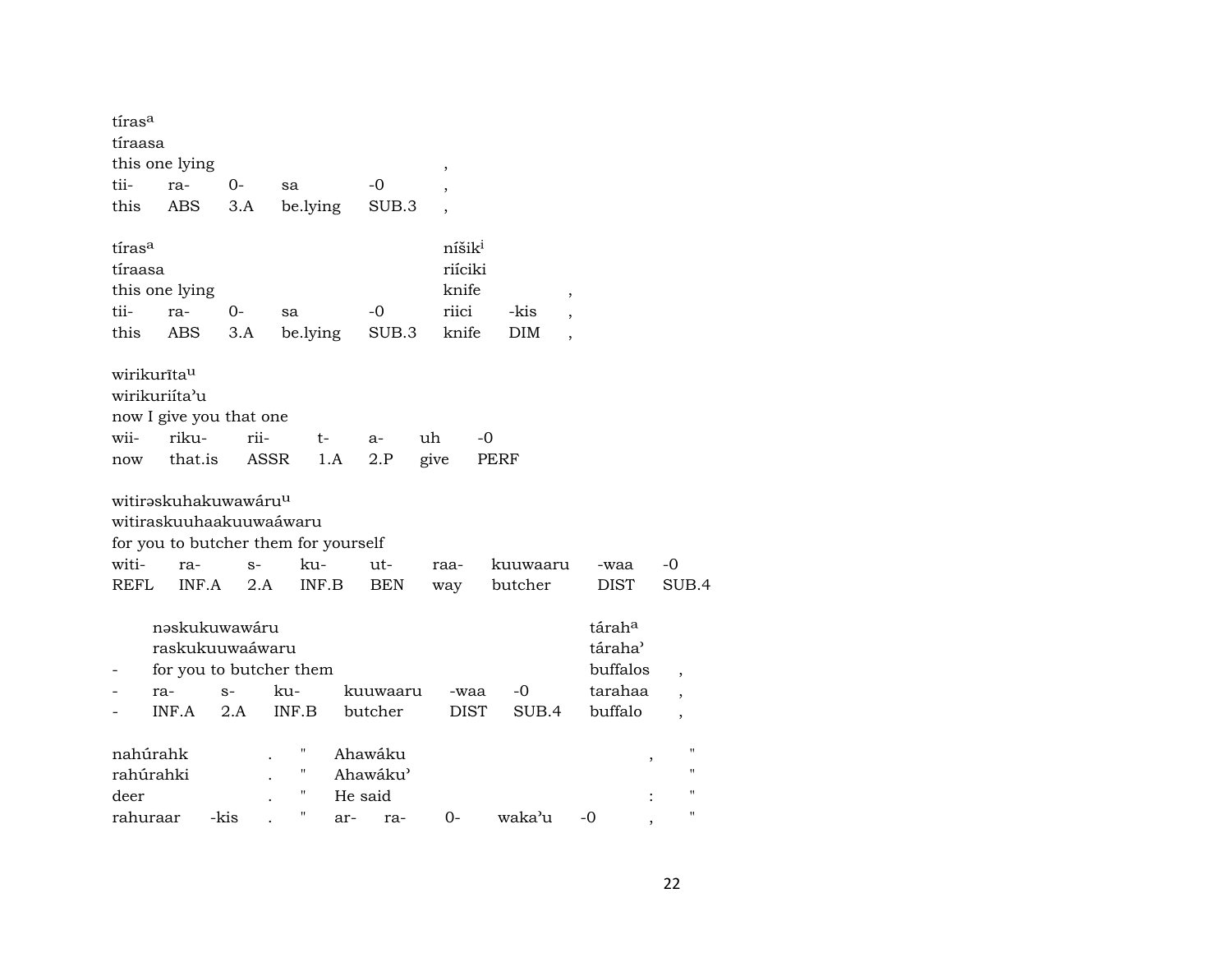| animal                    |                                                                                                | DIM  | Π     | EV    | ABS                     |      | 3.A    | say             | PERF       |                | $\pmb{\mathsf{H}}$ |
|---------------------------|------------------------------------------------------------------------------------------------|------|-------|-------|-------------------------|------|--------|-----------------|------------|----------------|--------------------|
| atiraruš <sup>i</sup>     |                                                                                                |      |       |       |                         |      |        |                 |            |                |                    |
| A                         | tíraruuci                                                                                      |      |       |       |                         |      |        |                 |            |                |                    |
| And                       | these lying                                                                                    |      |       |       |                         |      |        |                 |            |                |                    |
| a                         | tii-                                                                                           | ra-  | $0-$  | ra.uc |                         | $-i$ |        |                 |            |                |                    |
| and                       | this                                                                                           | ABS  |       |       | 3.A be.lying.PL         |      | SUB.2  |                 |            |                |                    |
| wiritararu<br>wiriitaráru |                                                                                                |      |       |       |                         |      |        |                 |            |                |                    |
|                           | now I give them to you                                                                         |      |       |       |                         |      |        |                 |            |                |                    |
| wii-                      | rii-                                                                                           | $t-$ | $a-$  | raar- |                         |      | uh     | -0              |            |                |                    |
| now                       | ASSR                                                                                           | 1.A  | 2.P   |       | 3PL.INAN.P              |      | give   | PERF            |            |                |                    |
| nikútiitn<br>Ríkuti'it    |                                                                                                |      |       |       |                         |      |        |                 |            |                |                    |
|                           | They are the ones                                                                              |      |       |       |                         |      |        |                 |            |                |                    |
| riku-                     | ti-                                                                                            |      | $O-$  | 0     | -ik                     | $-0$ |        |                 |            |                |                    |
| that.is                   | IND.3A                                                                                         |      | 3.A   | be    | <b>DIST</b>             | PERF |        |                 |            |                |                    |
|                           | tirasparihústar <sup>i</sup> tn<br>tiraspariihústarit<br>when you are going to be going around |      |       |       |                         |      |        |                 |            |                |                    |
| tii-                      | ra-                                                                                            | $S-$ | warii |       |                         |      | -hus   |                 | -ta        | -rit           |                    |
| when                      | ABS                                                                                            |      |       |       | 2.A be.going.about.IMPF |      |        | IMPF.SUB        | <b>INT</b> | <b>INT.SUB</b> |                    |
|                           | hiistarušpáwuhu                                                                                |      |       |       |                         |      |        |                 |            |                |                    |
| hi                        | istarucpaáwuhu                                                                                 |      |       |       |                         |      |        |                 |            |                |                    |
| and                       | when you'll be making fires                                                                    |      |       |       |                         |      |        |                 |            |                |                    |
| hi                        | $i-$                                                                                           |      | $S-$  |       | ta.ra.uc.wuh            |      | -waa   | -hus            |            |                |                    |
| and                       | CONT.1/2A                                                                                      |      | 2.A   |       | make.a.fire             |      | DIST   | <b>IMPF.SUB</b> |            |                |                    |
|                           |                                                                                                |      |       |       |                         |      |        | П               |            |                |                    |
| tirasá <sup>a</sup>       |                                                                                                |      |       |       |                         |      | násiš  |                 |            |                |                    |
| tíraasa                   |                                                                                                |      |       |       |                         |      | raásic |                 |            |                |                    |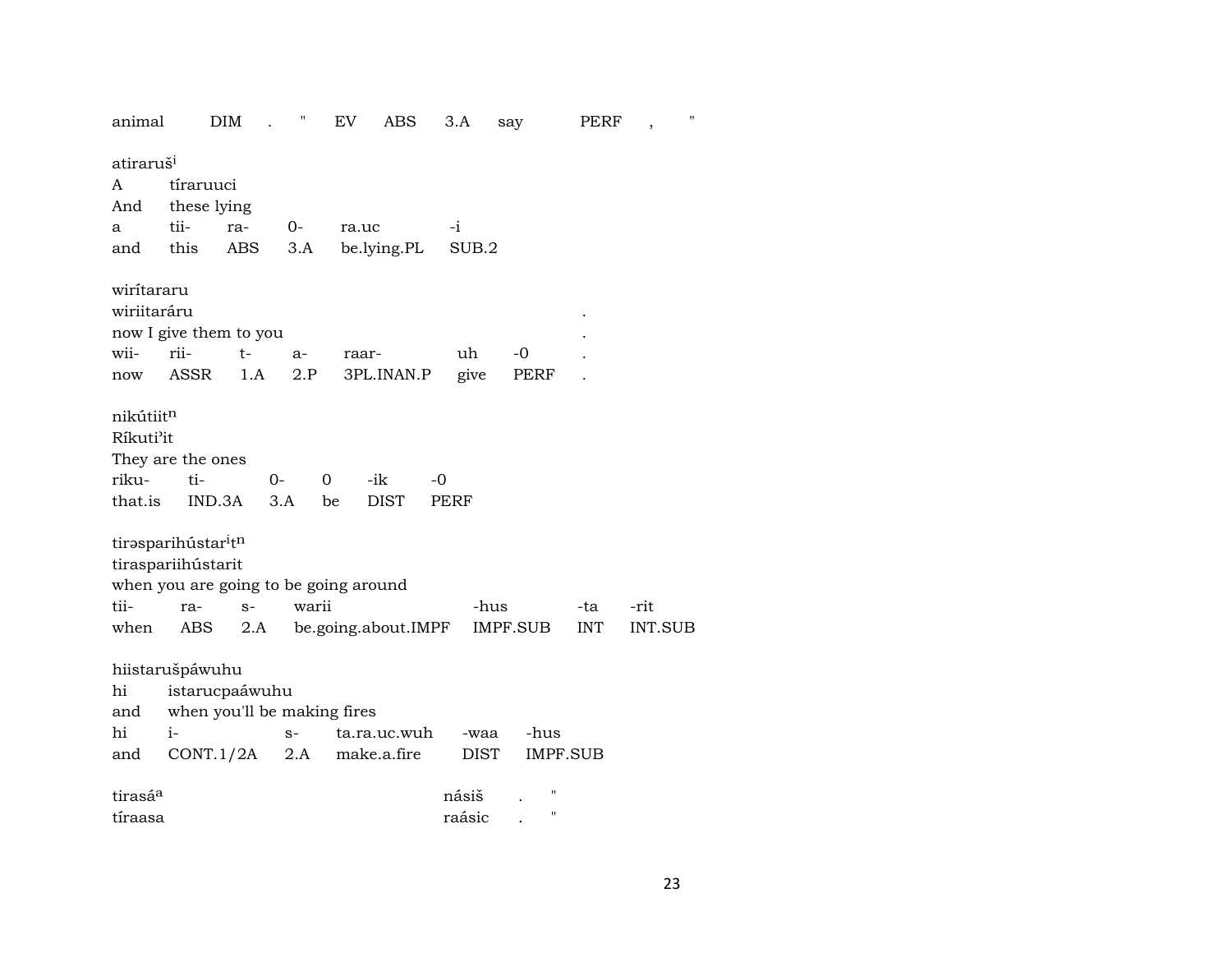|                        | this one lying                                    |                            |                                       |                     |                                         |      |                     |             |      |                          | $\pmb{\mathsf{H}}$                                                   |                                           |                               |            |
|------------------------|---------------------------------------------------|----------------------------|---------------------------------------|---------------------|-----------------------------------------|------|---------------------|-------------|------|--------------------------|----------------------------------------------------------------------|-------------------------------------------|-------------------------------|------------|
| tii-                   | ra-                                               |                            | $O -$                                 | sa                  |                                         | $-0$ |                     |             |      |                          | $\pmb{\mathsf{H}}$                                                   |                                           |                               |            |
| this                   | ABS                                               |                            | 3.A                                   |                     | be.lying                                |      | SUB.3               |             |      |                          | $\pmb{\mathsf{H}}$                                                   |                                           |                               |            |
|                        |                                                   | Náwa<br>Ráwa<br><b>Now</b> | $\overline{\phantom{a}}$              |                     | irar <sup>i</sup><br>iraári'<br>brother |      |                     |             |      |                          |                                                                      |                                           | ,                             |            |
|                        |                                                   | rawa                       |                                       | $i-$                |                                         |      | -raar-              |             |      |                          | -ri'                                                                 |                                           | ,                             |            |
|                        |                                                   | now                        |                                       |                     | 3.POSS.A                                |      | same.sex.sibling    |             |      |                          |                                                                      | 3.POSS.B                                  | ,<br>$\overline{\phantom{a}}$ |            |
|                        |                                                   |                            |                                       |                     |                                         |      |                     |             |      |                          |                                                                      |                                           |                               |            |
|                        | nikuwitúta<br>rikuwituúta<br>that is what He did  |                            |                                       |                     |                                         |      |                     |             |      |                          |                                                                      |                                           |                               |            |
| riku-                  |                                                   | wi-                        |                                       | ti-                 | $0-$                                    |      | ut-                 | aar         |      | $-0$                     |                                                                      |                                           |                               |            |
| that.is                |                                                   | QUOT                       |                                       | IND.3A              | 3.A                                     |      | <b>PREV</b>         | do          |      | PERF                     |                                                                      |                                           |                               |            |
| Tiráwa<br>tii-<br>this | Tiráwaahat<br>the Heavens<br>ra-                  | ABS                        | $0-$<br>3.A                           | waa-<br><b>DIST</b> |                                         | ahak | extend.in.a.line    |             | $-0$ | SUB.4                    |                                                                      |                                           |                               |            |
|                        | tirátparí<br>tirátpari<br>this one of mine living |                            |                                       |                     |                                         |      |                     |             |      |                          |                                                                      | ákitar <sup>u</sup><br>ákitaaru'<br>tribe |                               |            |
| tii-                   | ra-                                               |                            | t-                                    | warii               |                                         |      |                     | -hus        |      |                          |                                                                      | akitaar-                                  |                               | -u'        |
| this                   | ABS                                               |                            | 1.A                                   |                     |                                         |      | be.going.about.IMPF |             |      | IMPF.SUB                 |                                                                      | tribe                                     |                               | <b>NOM</b> |
|                        | A<br>$\mathsf{A}$<br>And<br>а                     | ar-                        | ahawáku<br>ahawáku'<br>He said<br>ra- |                     | $0-$                                    |      | waka'u              | -0          |      | $\overline{\phantom{a}}$ | $\pmb{\zeta}\pmb{\zeta}$<br>$\epsilon\epsilon$<br>$\mathcal{C}$<br>" |                                           |                               |            |
|                        | and                                               | EV                         |                                       | <b>ABS</b>          | 3.A                                     | say  |                     | <b>PERF</b> |      |                          | н                                                                    |                                           |                               |            |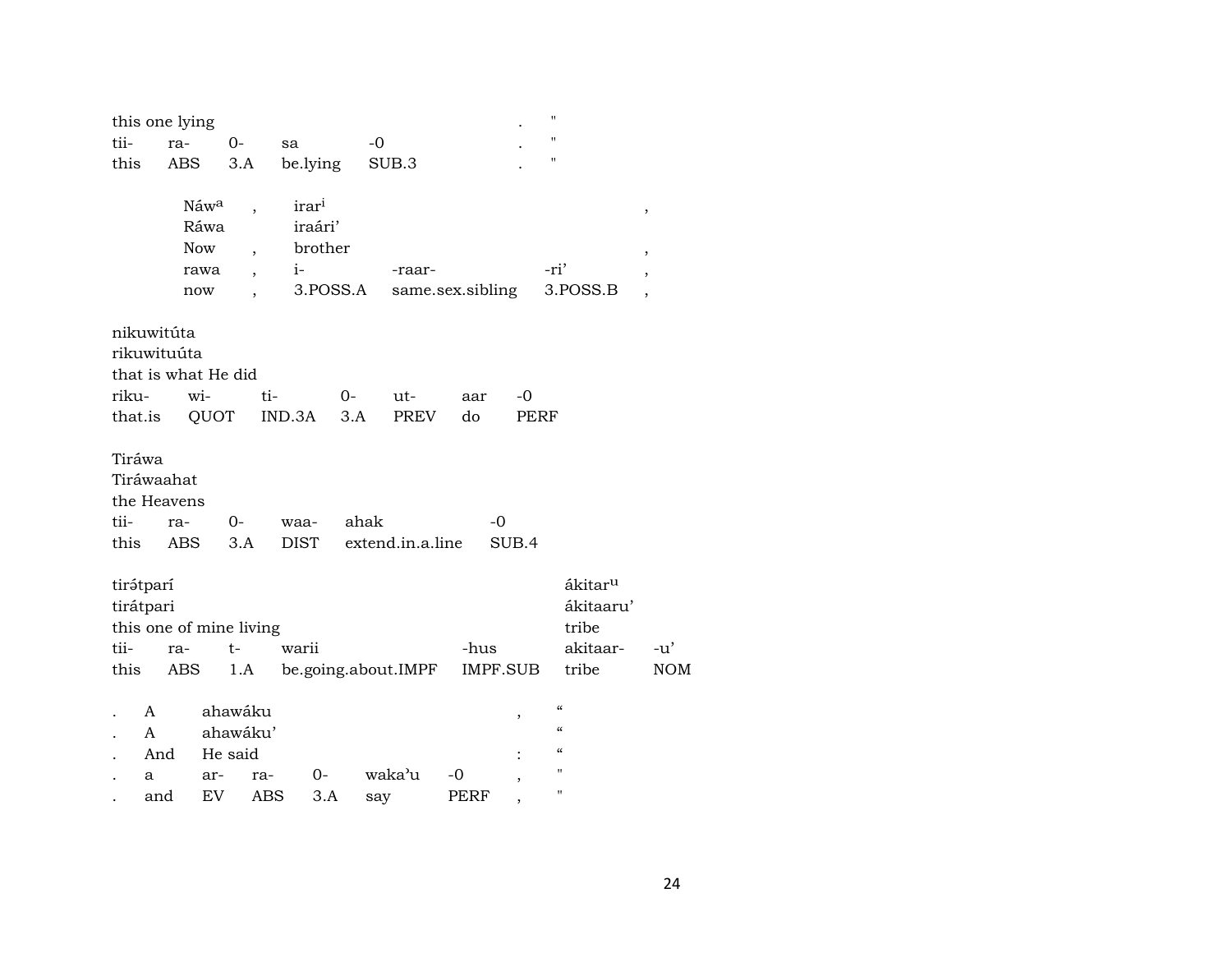| Nikútira                                |     |                                                   |                                       |       |                   |              |      |            | ati^s       |        |  |
|-----------------------------------------|-----|---------------------------------------------------|---------------------------------------|-------|-------------------|--------------|------|------------|-------------|--------|--|
| Ríkutira'                               |     |                                                   |                                       |       |                   |              |      |            | Atí'as      |        |  |
|                                         |     | That is what he did                               |                                       |       |                   |              |      |            | our Father  |        |  |
| riku-                                   |     | ti-                                               |                                       | $0-$  | raa-              | $\mathbf{0}$ | $-0$ |            | ati-        | as     |  |
| that.is                                 |     |                                                   | IND.3A                                | 3.A   | way               | be           |      | PERF       | 1.POSS      | father |  |
| tirakítak <sup>u</sup><br>tirakítaku    |     | this one above                                    |                                       |       |                   |              |      |            |             |        |  |
| tii-                                    | ra- |                                                   | $0 -$                                 | kita- |                   | kus          |      | -0         |             |        |  |
| this                                    |     | ABS                                               | 3.A                                   |       | on.top be.sitting |              |      | SUB.4      |             |        |  |
| ahára <sup>u</sup><br>ahára'u           |     | when He made it                                   |                                       |       |                   |              |      |            |             |        |  |
| ar-                                     | ra- |                                                   | $O -$                                 | ra'uk | -0                |              |      |            |             |        |  |
| EV                                      | ABS |                                                   | 3.A                                   | make  | SUB.3             |              |      |            |             |        |  |
|                                         |     | tirəstiwihtawaw <sup>i</sup><br>tirastiwihtawaawi | these limbs of your body              |       |                   |              |      |            |             |        |  |
| tii-                                    | ra- |                                                   | $S-$                                  | ri-   | wiir-             |              | ta   |            | -waa        | -wi    |  |
| this                                    |     | ABS                                               | 2.A                                   | PORT  | arm               |              |      | be.hanging | <b>DIST</b> | SUB.L  |  |
| Ħ<br>Ħ<br>п                             | ti- | tuharáihku                                        | Tuuhaará'ihku'<br>He meant them<br>0- | ut-   |                   | raa.ra'ihk   |      | -:hus      | ,<br>,<br>, |        |  |
| н                                       |     |                                                   | $IND.3A$ $3.A$                        | PREV  |                   | mean         |      | IMPF       | ,           |        |  |
| irár <sup>i</sup><br>iraári'<br>brother |     |                                                   |                                       |       |                   |              |      | ,<br>,     |             |        |  |
| $i-$                                    |     |                                                   | -raar-                                |       |                   | -ri'         |      | ,          |             |        |  |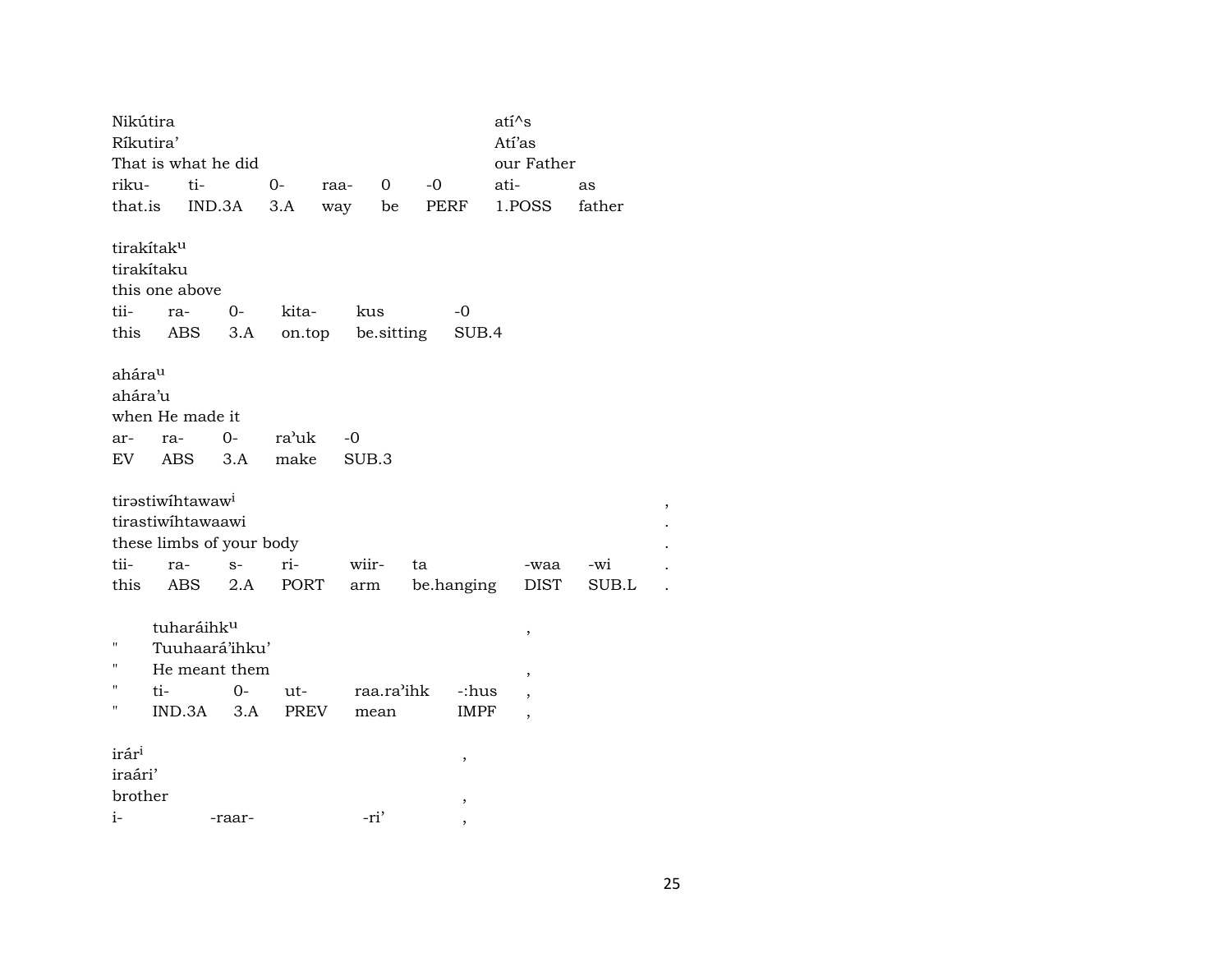3.POSS.A same.sex.sibling 3.POSS.B ,

|                    | tirəspihtawaw <sup>i</sup> ,<br>tiraspíhtawaawi |                    |         |            |                                        |             |            |             |       |
|--------------------|-------------------------------------------------|--------------------|---------|------------|----------------------------------------|-------------|------------|-------------|-------|
|                    | these arms of yours                             |                    |         |            |                                        |             |            |             |       |
| tii-               | ra-                                             | $S-$               | wiir-   | ta         |                                        | -waa        | -wi        |             |       |
| this               | ABS                                             | 2.A                | arm     | be.hanging |                                        | <b>DIST</b> | SUB.L      |             |       |
|                    | atirəšikəstawáw <sup>i</sup>                    |                    |         |            |                                        |             |            |             |       |
| a                  |                                                 | tiracihkaastawaáwi |         |            |                                        |             |            |             |       |
| and                |                                                 | these legs of ours |         |            |                                        |             |            |             |       |
| a                  | tii-                                            | ra-                | aciir-  | kaas-      |                                        | ta          |            | -waa        | -wi   |
| and                | this                                            | ABS                | IN.DU.A | leg        |                                        | be.hanging  |            | <b>DIST</b> | SUB.L |
|                    | nikútira                                        |                    |         |            |                                        |             | $ati^s$    |             |       |
|                    |                                                 |                    |         |            |                                        |             |            |             |       |
|                    | Ríkutira'                                       |                    |         |            |                                        |             | Atí'as     |             |       |
|                    | That is what He did                             |                    |         |            |                                        |             | our Father |             |       |
|                    | riku-                                           | ti-                | $0-$    | raar       | -0                                     | ati-        |            | as          |       |
|                    | that.is                                         | IND.3A             | 3.A     | do         | PERF                                   |             | 1.POSS     | father      |       |
| ahárá <sup>u</sup> |                                                 |                    |         |            |                                        |             |            |             |       |
| ahára'u            |                                                 |                    |         |            |                                        |             |            |             |       |
|                    | when He made it                                 |                    |         |            |                                        |             |            |             |       |
| ar-                | ra-                                             | $0-$               | ra'uk   | $-0$       |                                        |             |            |             |       |
| EV.                | ABS.                                            | 3.A                | make    | SUB.3      |                                        |             |            |             |       |
|                    | ahawiška <sup>a</sup>                           |                    |         |            |                                        |             |            |             |       |
|                    | Ahawicka'                                       |                    |         |            | $\boldsymbol{\zeta}\boldsymbol{\zeta}$ |             |            |             |       |
|                    | He thought:                                     |                    |         |            | $\boldsymbol{\zeta}\boldsymbol{\zeta}$ |             |            |             |       |
| ar-                | ra-                                             | $0-$               | wicka   | $-0$       | $\pmb{\mathsf{H}}$                     |             |            |             |       |
| EV                 | ABS                                             | 3.A                | think   | PERF       | "                                      |             |            |             |       |
|                    |                                                 |                    |         |            |                                        |             |            |             |       |
| súkspari,          |                                                 |                    |         |            |                                        |             |            |             |       |

Súkspari'

 $\Delta$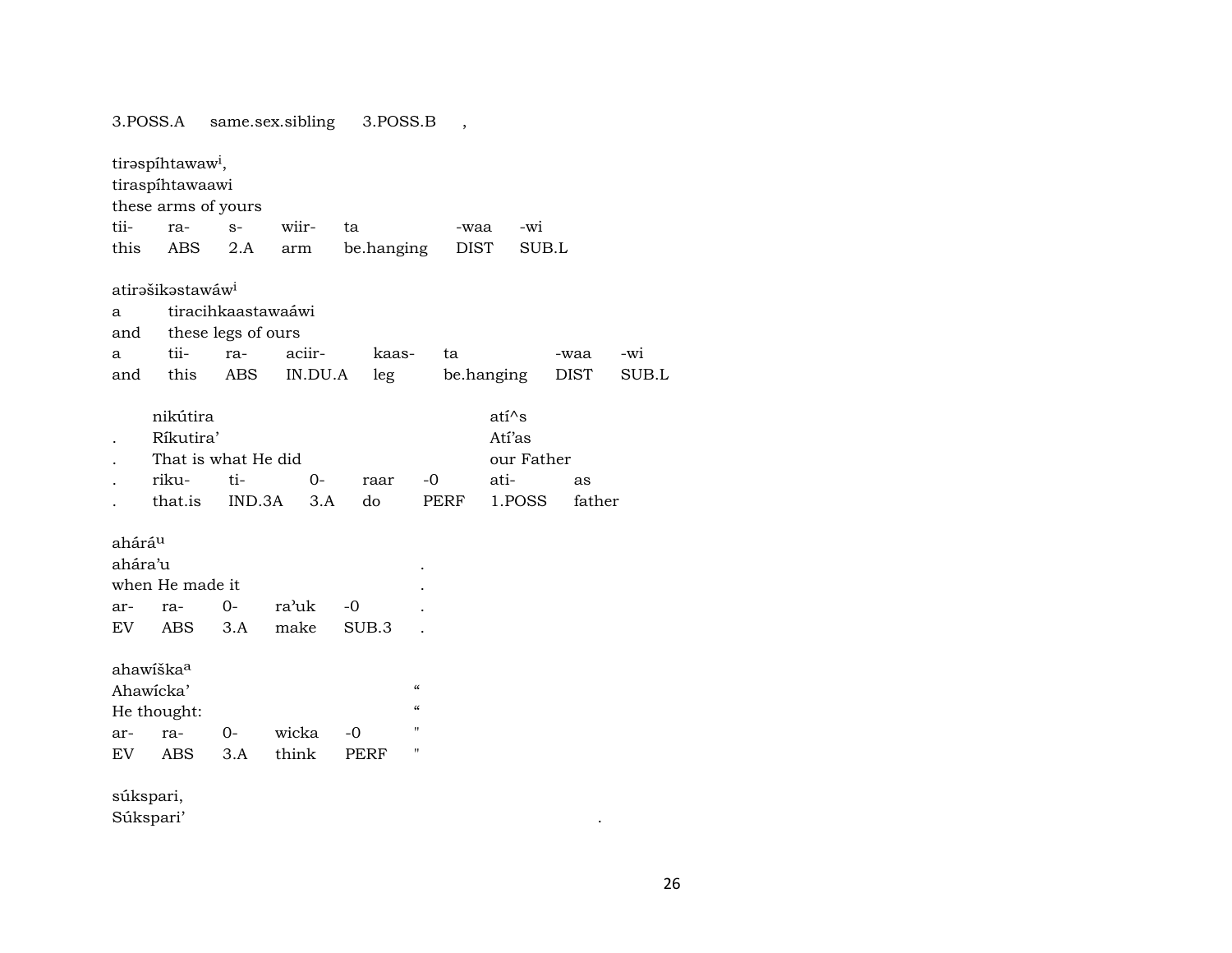| Walk about<br>$i-$<br>CONT.1/2A                                                                                    | $S-$<br>2.A                                                     | uks-<br><b>JUSS</b> | warii              | be.going.about.IMPF                          | -:hus<br><b>IMPF</b> | Ţ                    |                                                   |                                                 |             |                              |                      |
|--------------------------------------------------------------------------------------------------------------------|-----------------------------------------------------------------|---------------------|--------------------|----------------------------------------------|----------------------|----------------------|---------------------------------------------------|-------------------------------------------------|-------------|------------------------------|----------------------|
| tihasuksuratíspari<br>Tihaasúksuurat<br>Be this high<br>tii-<br>haa-<br>this<br>here                               | $i-$                                                            | CONT.1/2A           | $S-$<br>2.A        | uks-<br>huur.ak<br><b>JUSS</b><br>be.so.tall |                      | $-0$<br>PERF         | $\ddot{\phantom{0}}$<br>Ţ<br>$\ddot{\phantom{a}}$ | Íspari'<br>Walk about here<br>$i-$<br>CONT.1/2A | $S-$<br>2.A | warii<br>be.going.about.IMPF | -:hus<br><b>IMPF</b> |
| $\pmb{\mathsf{H}}$<br>$\bullet$<br>$\pmb{\mathsf{H}}$<br>$\mathbf{I}$<br>$\blacksquare$<br>"                       | nikútira<br>Rikutíra'<br>That is the reason<br>riku-<br>that.is | ti-<br>IND.3A       | $O -$<br>3.A       | $\mathbf 0$<br>raa-<br>be<br>way             | $-0$<br><b>PERF</b>  |                      |                                                   |                                                 |             |                              |                      |
| tiiriraširihúrak <sup>i</sup><br>ti'iriiraciriihuúraki<br>this that is our height<br>tii-<br>irii-<br>this<br>that | ra-<br><b>ABS</b>                                               | aciir-<br>IN.DU.A   | $i-$<br><b>SEQ</b> | huur.ak<br>be.so.tall                        | $-i$<br>SUB.2        |                      |                                                   |                                                 |             |                              |                      |
| tirásuhurárik <sup>i</sup><br>tiraasuhuraáriki<br>this way that you stand<br>tii-<br>ra-<br>ABS<br>this            | $S-$<br>2.A                                                     | uhur-<br>now        | raa-<br>way        | arik<br>be.standing                          | $-i$<br>SUB.2        | ,                    |                                                   |                                                 |             |                              |                      |
| nikutahapakiahu<br>Rikutahapakí'aahu'<br>That is what we say<br>riku-<br>ta-<br>that.is                            | IND.1/2A                                                        | $t-$<br>1.A         | rak-<br>$1/2$ .PL  | waki.a<br>say.PL.IMPF                        |                      | -:hus<br><b>IMPF</b> |                                                   |                                                 |             |                              |                      |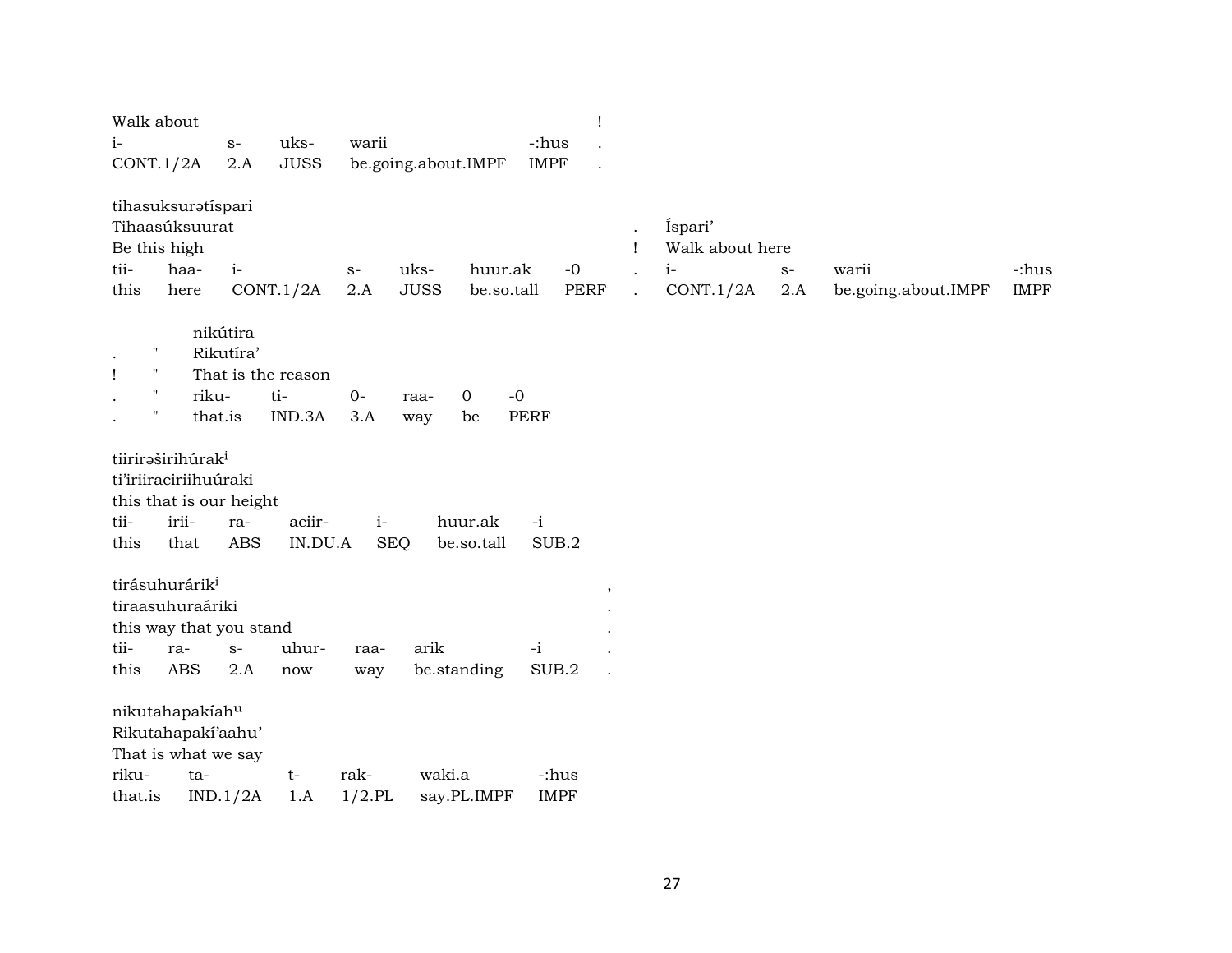|                                        | tirásuhurárik <sup>i</sup>                 |            |                              |             |                |                |             |               | $\pmb{\mathsf{H}}$       |      |    |
|----------------------------------------|--------------------------------------------|------------|------------------------------|-------------|----------------|----------------|-------------|---------------|--------------------------|------|----|
|                                        | tiraasuhuraáriki                           |            |                              |             |                |                |             |               |                          |      |    |
|                                        |                                            |            | this way in which you stand  |             |                |                |             |               |                          |      |    |
| tii-                                   | ra-                                        | $S-$       | uhur-                        | raa-        | arik           |                | $-i$        |               |                          |      |    |
| this                                   | <b>ABS</b>                                 | 2.A        | now                          | way         | be.standing    |                | SUB.2       |               |                          |      |    |
| Nawa                                   | $\ddot{\phantom{0}}$                       |            | nikuwitiwáku                 |             |                |                |             |               | $\, ,$                   |      |    |
| Ráwa                                   |                                            |            | rikuwitiwáku'                |             |                |                |             |               |                          |      |    |
| <b>Now</b>                             |                                            |            | that is what He said         |             |                |                |             |               |                          |      |    |
| rawa                                   |                                            | riku-      | wi-                          | ti-         | $0-$           |                | waka'u      | $-0$          |                          |      |    |
| now                                    |                                            | that.is    | QUOT                         | IND.3A      | 3.A            |                | say         | <b>PERF</b>   | $\overline{\phantom{a}}$ |      |    |
| $\epsilon\epsilon$                     | Tirastaruhkuk <sup>i</sup>                 |            |                              |             |                |                |             | $^\mathrm{,}$ |                          |      |    |
| $\mathcal{C}\mathcal{C}$               | Tirastaáruhkuuki                           |            |                              |             |                |                |             |               |                          |      |    |
| $\boldsymbol{\zeta}\boldsymbol{\zeta}$ | These things you have                      |            |                              |             |                |                |             |               |                          |      |    |
| $\pmb{\mathsf{H}}$<br>tii-             |                                            | ra-        | $S-$<br>raar-                |             | ruhka'uk       |                | $-i$        |               |                          |      |    |
| $\blacksquare$                         | this                                       | <b>ABS</b> | 2.A                          | 3PL.INAN.P  |                | have.DIST      | SUB.2       |               |                          |      |    |
|                                        | tirəskišišuhəstawi<br>tiraskiciicuhaástawi |            | this string around your neck |             |                |                |             |               |                          |      |    |
| tii-                                   | ra-                                        | $S-$       | kiic-                        | ica-        |                | haas-          | ta          |               | -wi                      |      |    |
| this                                   | ABS                                        | 2.A        | neck                         | on.the.end  |                | string         | be.hanging  |               | SUB.L                    |      |    |
| tihátu^tn                              |                                            |            |                              |             |                |                | $\, ,$      |               |                          |      |    |
| tihátuu'ut                             |                                            |            |                              |             |                |                |             |               |                          |      |    |
|                                        | it is this way                             |            |                              |             |                |                |             |               |                          |      |    |
| tii-                                   | haa-                                       | ti-        | $0-$                         | ut-         | $\overline{0}$ | $\overline{z}$ |             |               |                          |      |    |
| this                                   | here                                       | IND.3A     | 3.A                          | <b>PREV</b> | be             | EX             |             |               |                          |      |    |
|                                        | nikútiratiráwahatn                         |            |                              |             |                |                |             |               |                          |      |    |
| Rikutíra'                              |                                            |            |                              |             |                |                | Tiráwaahat  |               |                          |      |    |
|                                        | That one is the way it is                  |            |                              |             |                |                | the Heavens |               |                          |      |    |
| riku-                                  | ti-                                        |            | $0-$<br>raa-                 | $\mathbf 0$ | -0             | tii-           | ra-         | $0-$          | waa-                     | ahak | -0 |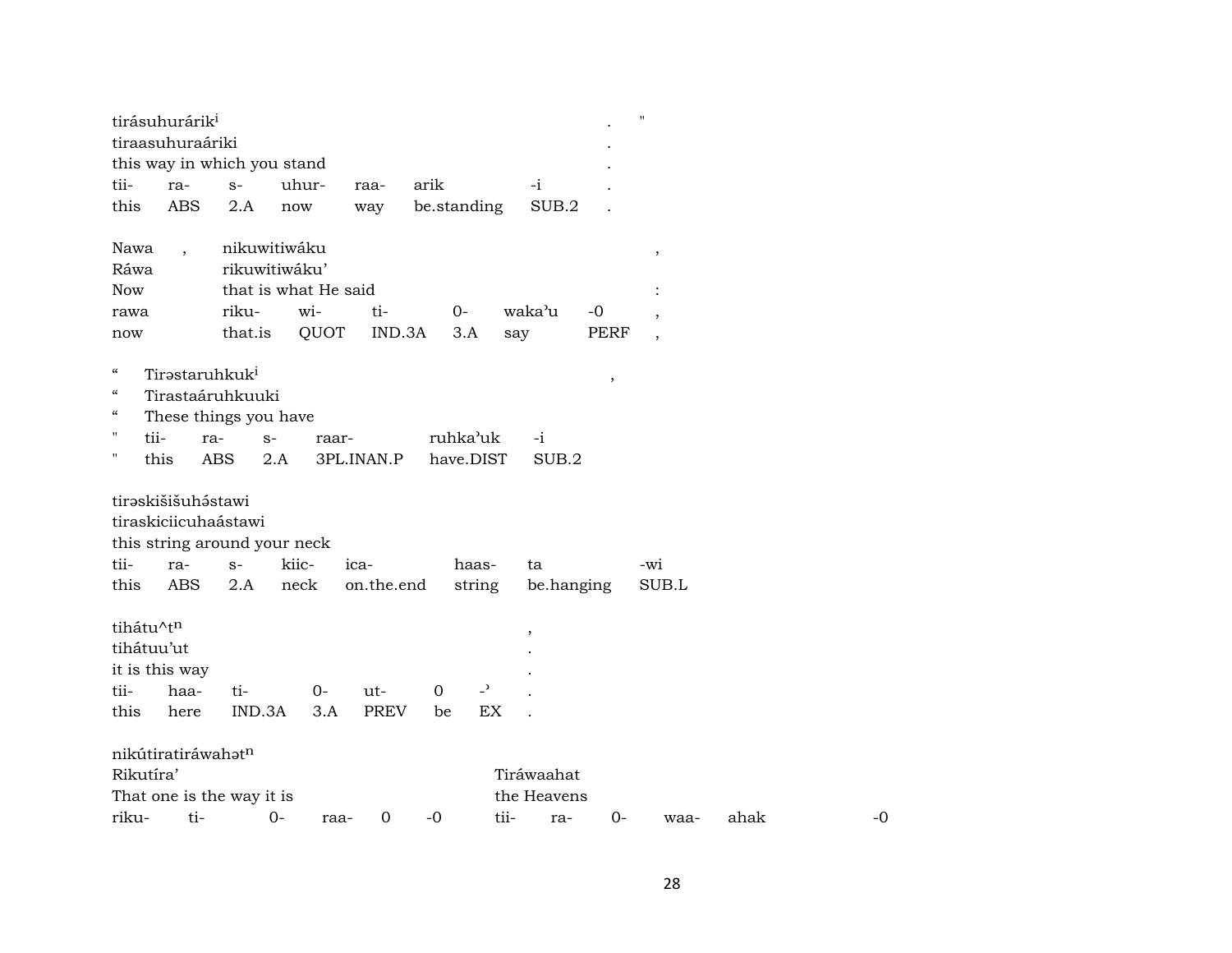| that.is |                                | IND.3A     | 3.A                                | way         | be                | <b>PERF</b>             | this     | <b>ABS</b> | 3.A                |                   | <b>DIST</b> | extend.in.a.line | SUB.4 |
|---------|--------------------------------|------------|------------------------------------|-------------|-------------------|-------------------------|----------|------------|--------------------|-------------------|-------------|------------------|-------|
|         | tirəsuhairiku,                 |            |                                    |             |                   |                         |          |            |                    |                   |             |                  |       |
|         | tirasuuhaa'iiriku              |            |                                    |             |                   |                         |          |            |                    |                   |             |                  |       |
|         | these things you see           |            |                                    |             |                   |                         |          |            |                    |                   |             |                  |       |
| tii-    | ra-                            | $S-$       | ut-                                | raa-        | iirik             |                         | -hus     |            |                    |                   |             |                  |       |
| this    | ABS                            | 2.A        | <b>PREV</b>                        | way         | see               |                         | IMPF.SUB |            |                    |                   |             |                  |       |
|         | tisirawikatirítik <sup>u</sup> |            |                                    |             |                   |                         |          |            |                    |                   |             |                  |       |
|         | tisiraawikatiriitiku           |            |                                    |             |                   |                         |          |            |                    |                   |             |                  |       |
|         | these (du) that fly above      |            |                                    |             |                   |                         |          |            |                    |                   |             |                  |       |
| tii-    | $\sin$                         | ra-        | $0-$                               |             | awi.kata.iri.itik |                         | -hus     |            |                    |                   |             |                  |       |
| this    | DU                             | <b>ABS</b> | 3.A                                | fly.above   |                   |                         | IMPF.SUB |            |                    |                   |             |                  |       |
|         | tirəkišišuh staw <sup>i</sup>  |            |                                    |             |                   |                         |          |            |                    |                   |             |                  |       |
|         | tiraskiciicuhaástawi           |            |                                    |             |                   |                         |          |            |                    |                   |             |                  |       |
|         |                                |            | this string around your neck       |             |                   |                         |          |            |                    |                   |             |                  |       |
| tii-    | ra-                            | $S-$       | kiic-                              | ica-        |                   | haas-                   |          | ta         |                    | -wi               |             |                  |       |
| this    | ABS                            | 2.A        | neck                               |             | on.the.end        | string                  |          | be.hanging |                    |                   | SUB.L       |                  |       |
|         | naskuwitákipir <sup>u</sup>    |            |                                    |             |                   |                         |          |            | $\pmb{\mathsf{H}}$ |                   |             |                  |       |
|         | raskuuwitákipiiru              |            |                                    |             |                   |                         |          |            |                    | "                 |             |                  |       |
|         |                                |            | when you wear it securely fastened |             |                   |                         |          |            |                    | "                 |             |                  |       |
| ra-     | $S-$                           | ku-        |                                    | awi.takipir |                   |                         | -u       |            |                    | $^{\prime\prime}$ |             |                  |       |
| INF.A   | 2.A                            | INF.B      |                                    |             |                   | wear.securely.fasteneed |          | SUB.D      |                    | 11                |             |                  |       |

Náw<sup>a</sup>,  $\mbox{ir\^{a}r}^{\rm i}$ iraári<sup>)</sup> Ráwa

 $\overline{\phantom{a}}$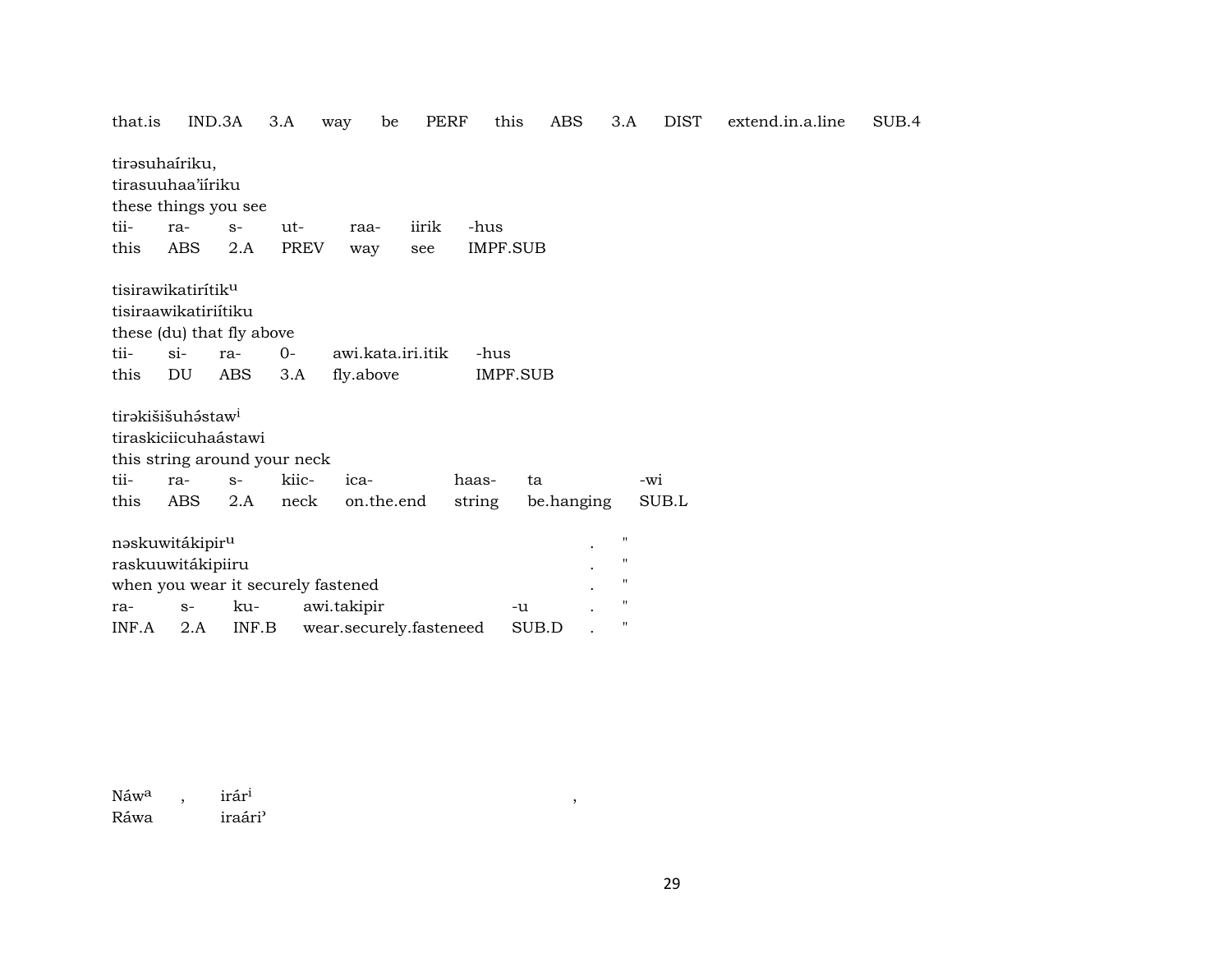| <b>Now</b>                |            | brother                        |     |                                      |                  |         |                  | $\overline{ }$  |
|---------------------------|------------|--------------------------------|-----|--------------------------------------|------------------|---------|------------------|-----------------|
| rawa                      |            | $i-$                           |     | -raar-                               |                  |         | -ri <sup>3</sup> |                 |
| now                       |            | 3.POSS.A                       |     |                                      | same.sex.sibling |         | 3.POSS.B         |                 |
|                           |            |                                |     |                                      |                  |         |                  |                 |
|                           |            | tirəskurətkáwawuk <sup>u</sup> |     |                                      |                  |         |                  |                 |
|                           |            | tiraskuuratkáwaawuku           |     |                                      |                  |         |                  |                 |
|                           |            |                                |     | these things you are hearing from me |                  |         |                  |                 |
| tii-                      | ra-        | $S-$                           | ku- | uur-                                 |                  | atka'uk | -waawa           | -hus            |
| this                      | <b>ABS</b> | 2.A                            | 1.P | PREV                                 | hear             |         | <b>DIST</b>      | <b>IMPF.SUB</b> |
| nikutiwakiah <sup>u</sup> |            |                                |     |                                      |                  |         |                  | kúrahus         |
| rikutihwakí'aahu'         |            |                                |     |                                      |                  |         |                  | kúrahus         |
|                           |            | that is what they said         |     |                                      |                  |         |                  | the old men     |
| riku-                     | ti-        |                                | 0-  | ir-                                  | waki.a           |         | -:hus            | kurahuus        |
| that.is                   |            | IND.3A                         | 3.A | PL.3A                                | say.PL.IMPF      |         | <b>IMPF</b>      | old.man         |
|                           |            |                                |     |                                      |                  |         |                  |                 |
| raturákətkuk <sup>u</sup> |            |                                |     |                                      |                  |         |                  | kúrahus         |
| ratuuraákatkuku           |            |                                |     |                                      |                  |         |                  | kúrahus         |
|                           |            | what I heard from them         |     |                                      |                  |         |                  | old men         |
| ra-                       | t-         | uur-                           | ak- |                                      | atka'uk          |         | -hus             | kurahuus        |
| <b>ABS</b>                | 1.A        | PREV                           |     | PL.AN.3P                             | hear             |         | IMPF.SUB         | old.man         |
| $\pmb{\mathsf{H}}$        |            |                                |     |                                      |                  |         |                  |                 |
|                           | Kĩtu       |                                |     |                                      |                  |         |                  |                 |
|                           | Kítuu'u'   |                                |     |                                      |                  |         |                  |                 |
| All                       |            |                                |     |                                      |                  |         |                  |                 |
|                           | kituu      | $-u^{\prime}$                  |     |                                      |                  |         |                  |                 |
| all                       |            | <b>NOM</b>                     |     |                                      |                  |         |                  |                 |
| tikuhapawáktiku           |            |                                |     |                                      |                  |         |                  |                 |
|                           |            | tikuhaapaawáktiiku'            |     |                                      |                  |         |                  |                 |
|                           |            | he was talking to us           |     |                                      |                  |         |                  |                 |
| ti-                       | 0-         | ku-                            | ut- |                                      | rak-             |         | waa.wak.tik      | -:hus           |
| IND.3A                    | 3.A        | 1.P                            |     | BEN                                  | $1/2$ .PL        | talk    |                  | <b>IMPF</b>     |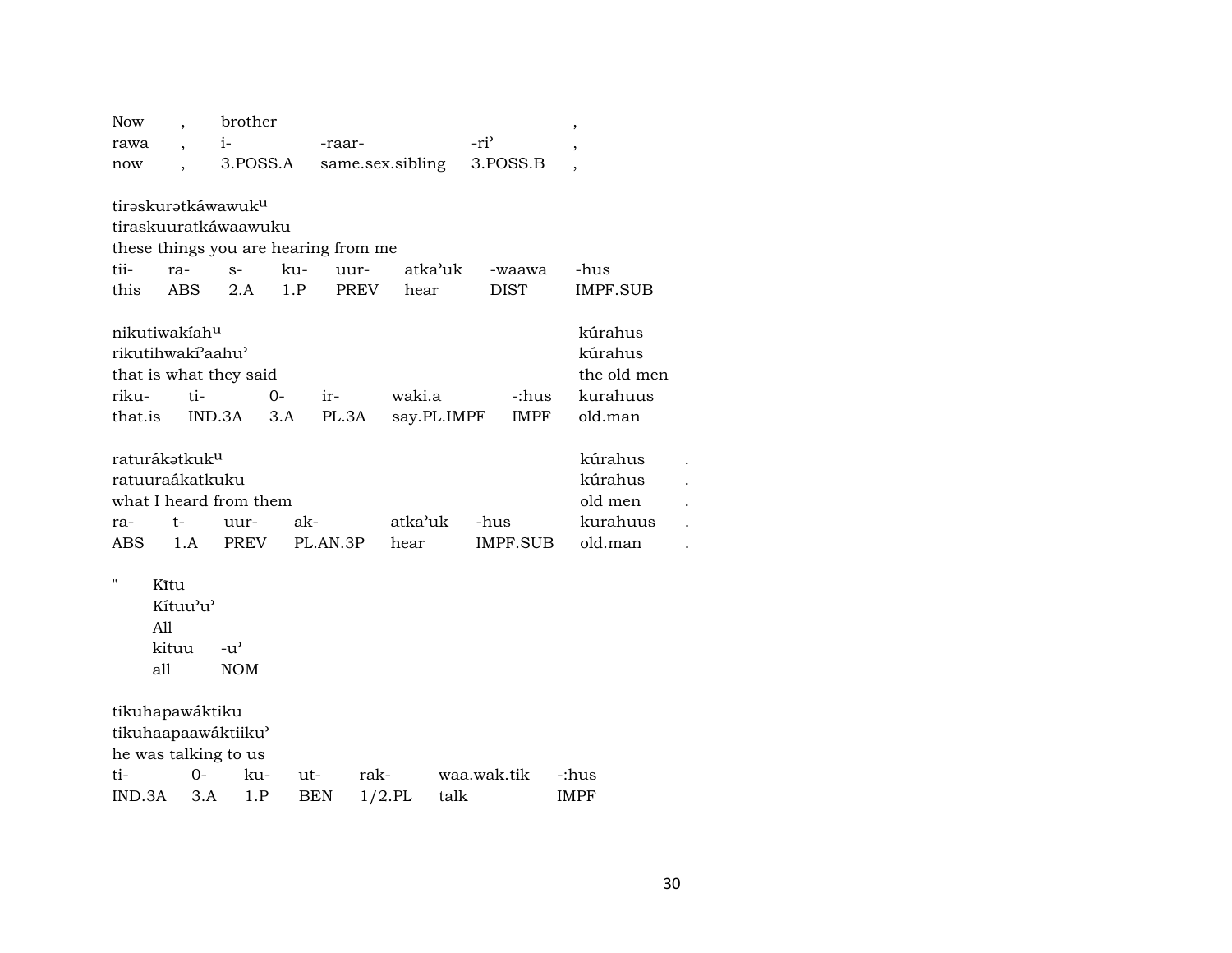|                          | kúrahus<br>kúrahus<br>an old man<br>kurahuus<br>old.man                              |                                                                                                                                                          |                                                          |                                                  |                                           |                                                                                   |                     |                               |                             |             |             |             |  |
|--------------------------|--------------------------------------------------------------------------------------|----------------------------------------------------------------------------------------------------------------------------------------------------------|----------------------------------------------------------|--------------------------------------------------|-------------------------------------------|-----------------------------------------------------------------------------------|---------------------|-------------------------------|-----------------------------|-------------|-------------|-------------|--|
| hi                       |                                                                                      | hitikuhaktatarúwa <sup>u</sup><br>tikuhaktaataruúwa'u'                                                                                                   |                                                          |                                                  |                                           |                                                                                   |                     |                               |                             |             |             |             |  |
| and                      |                                                                                      | he told us different things                                                                                                                              |                                                          |                                                  |                                           |                                                                                   |                     |                               |                             |             |             |             |  |
| hi                       |                                                                                      | ti-                                                                                                                                                      | $0-$                                                     | ku-                                              | ut-                                       | rak-                                                                              | raa-                | tara'u                        |                             | -ruu        | -wa         | $-0$        |  |
| and                      |                                                                                      | IND.3A                                                                                                                                                   | 3.A                                                      | 1.P                                              | PREV                                      | $1/2$ .PL                                                                         | way                 |                               | talk.about                  | <b>DIST</b> | <b>DIST</b> | <b>PERF</b> |  |
| $\overline{\phantom{a}}$ | $\pmb{\mathsf{H}}$<br>$\pmb{\mathsf{H}}$<br>$\pmb{\mathsf{H}}$<br>$\pmb{\mathsf{H}}$ | Hiru<br>There<br>hiruu<br>there<br>šiksúrakut <sup>a</sup><br>cíksu' rakuúta<br>think about Him<br>$-u$ <sup><math>\prime</math></sup><br>aciks-<br>mind | hirutiráwah <sup>^tn</sup><br>tii-<br>this<br>$\rm{NOM}$ | Tiráwaahat<br>the Heavens<br>ra-<br>ra-<br>INF.A | $0-$<br><b>ABS</b><br>3.A<br>$O -$<br>3.A | waa-<br><b>DIST</b><br>ku-<br>$\ensuremath{\mathsf{INF}}.\ensuremath{\mathsf{B}}$ | ahak<br>ut-<br>PREV | extend.in.a.line<br>aar<br>do | $-0$<br>$-0$<br><b>PERF</b> | SUB.4       |             |             |  |
| $\pmb{\mathsf{H}}$       |                                                                                      | Atiwáku                                                                                                                                                  |                                                          |                                                  |                                           |                                                                                   | $\mathbf{H}$<br>,   |                               |                             |             |             |             |  |
| п                        | A                                                                                    | tiwáku'                                                                                                                                                  |                                                          |                                                  |                                           |                                                                                   | $\mathbf{H}$        |                               |                             |             |             |             |  |
| $\pmb{\mathsf{H}}$       | And                                                                                  | he said                                                                                                                                                  |                                                          |                                                  |                                           |                                                                                   | $\mathbf{H}$        |                               |                             |             |             |             |  |
| 11                       | a                                                                                    | ti-                                                                                                                                                      |                                                          | $0-$                                             | waka'u                                    | $-0$                                                                              | $\mathbf{H}$        |                               |                             |             |             |             |  |
| п                        | and                                                                                  | IND.3A                                                                                                                                                   |                                                          | 3.A                                              | say                                       | <b>PERF</b>                                                                       | $\pmb{\mathsf{H}}$  |                               |                             |             |             |             |  |
| Hiru<br>Then             | Hirutítaku<br>hiruu                                                                  | títaku<br>here<br>tii-                                                                                                                                   | -taku                                                    |                                                  |                                           |                                                                                   |                     |                               |                             |             |             |             |  |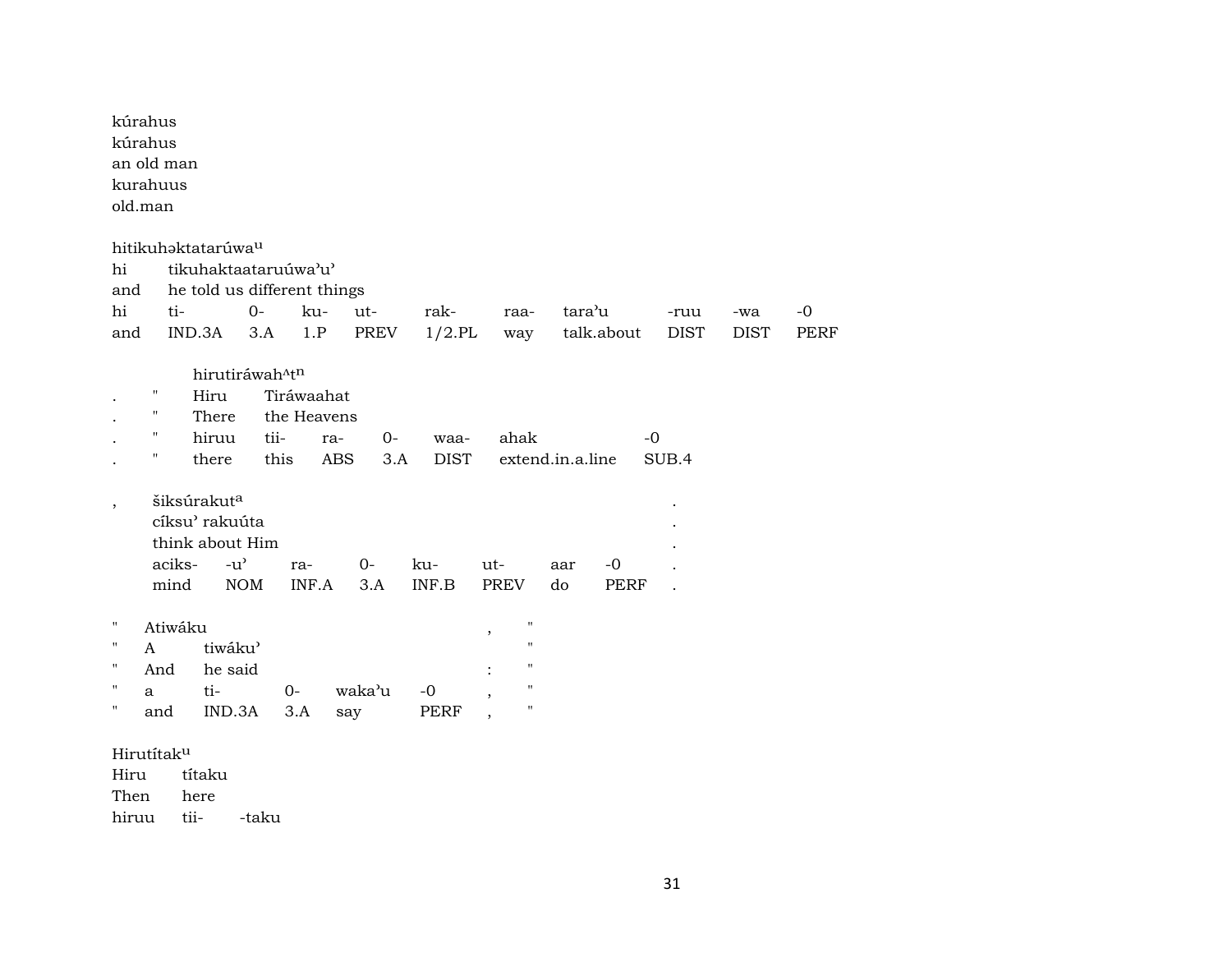| then                                                                   | this       |                                            | LOC        |                       |                                                              |                  |                           |                                                |       |                                |         |                     |                 |
|------------------------------------------------------------------------|------------|--------------------------------------------|------------|-----------------------|--------------------------------------------------------------|------------------|---------------------------|------------------------------------------------|-------|--------------------------------|---------|---------------------|-----------------|
| witikitaku<br>witikítaku<br>He sits above                              |            |                                            |            |                       |                                                              |                  |                           |                                                |       |                                |         |                     |                 |
| wi-                                                                    | ti-        |                                            | $O -$      |                       | kita-                                                        | kus              | $-0$                      |                                                |       |                                |         |                     |                 |
| QUOT                                                                   |            | IND.3A                                     | 3.A        |                       | on.top                                                       |                  | <b>PERF</b><br>be sitting |                                                |       |                                |         |                     |                 |
| iriahuharutirašíhwari<br>irii'ahuuhaáru<br>where he caused it<br>irii- |            |                                            |            |                       |                                                              |                  |                           |                                                | tii-  | tiracíhwari<br>our living here |         |                     |                 |
|                                                                        | ar-<br>EV  | ra-                                        |            | $0-$                  | ut-                                                          |                  | raar                      | -u                                             |       | ra-                            | aciir-  | warii               | -hus            |
| where                                                                  |            |                                            | <b>ABS</b> | 3.A                   | <b>PREV</b>                                                  |                  | be.the.cause              | SUB.D                                          | this  | <b>ABS</b>                     | IN.DU.A | be.going.about.IMPF | <b>IMPF.SUB</b> |
| $\cdot$<br>$\mathbf{I}$<br>And<br>$\mathbf{i}$<br>and                  | ikasáhtawi | kasaáhtawi <sup>3</sup><br>kaas-<br>POT.2A |            | $\mathbf{S}$ –<br>2.A | you might be among them<br>ar-<br>$\mathop{\rm EV}\nolimits$ | tawi<br>be.among | $-0$<br><b>PERF</b>       | $\cdot$<br>$\cdot$<br>$\overline{\phantom{a}}$ |       |                                |         |                     |                 |
| witisutk <sup>i</sup><br>wiitiisutki<br>young men                      |            |                                            |            |                       |                                                              |                  |                           |                                                |       |                                |         |                     |                 |
| wiita.isut                                                             |            | -kis                                       |            |                       |                                                              |                  |                           |                                                |       |                                |         |                     |                 |
| young.man                                                              |            | <b>DIM</b>                                 |            |                       |                                                              |                  |                           |                                                |       |                                |         |                     |                 |
| tirásuhakasuh <sup>^tn</sup>                                           |            |                                            |            |                       |                                                              |                  |                           |                                                |       |                                |         |                     |                 |
| tirásuuhaakasuuhat                                                     |            |                                            |            |                       |                                                              |                  |                           |                                                |       |                                |         |                     |                 |
| you who are sitting around here                                        |            |                                            |            |                       |                                                              |                  |                           |                                                |       |                                |         |                     |                 |
| tii-                                                                   | ra-        | $S-$                                       |            | ut-                   | rak-                                                         |                  | as.uu.hak                 |                                                | $-0$  |                                |         |                     |                 |
| here                                                                   | <b>ABS</b> | 2.A                                        |            | <b>PREV</b>           | $1/2$ .PL                                                    |                  | be.sitting.around         |                                                | SUB.4 |                                |         |                     |                 |
| kasáhtawi                                                              |            |                                            |            |                       |                                                              |                  | $ati^{\Lambda}s$          |                                                |       |                                |         |                     |                 |
| Kasaáhtawi <sup>3</sup>                                                |            |                                            |            |                       |                                                              |                  | Ati'as                    |                                                |       |                                |         |                     |                 |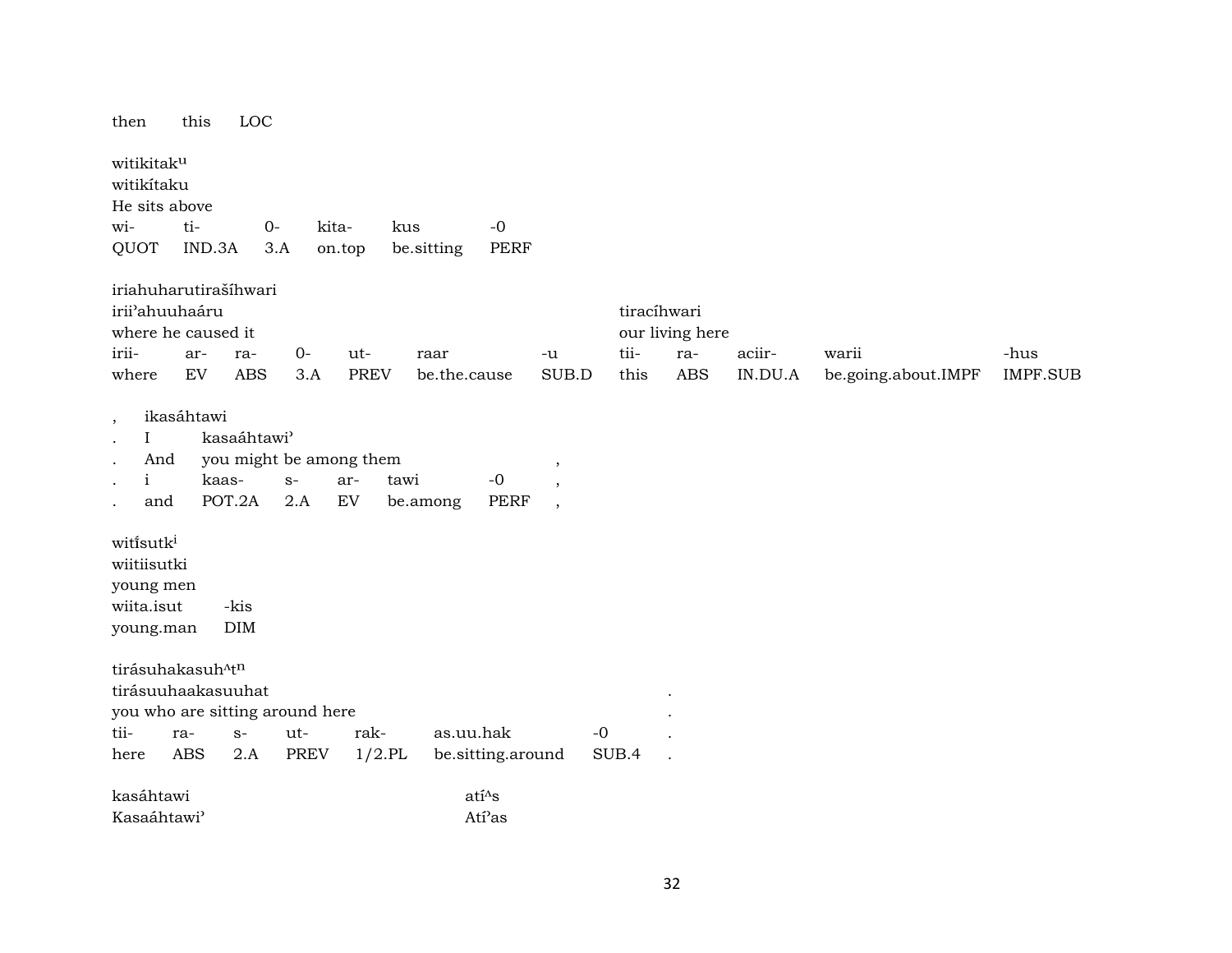|                                                                         | You might be among them                                            |       |         |              |             |      |            | our Father     |        |       |                            |
|-------------------------------------------------------------------------|--------------------------------------------------------------------|-------|---------|--------------|-------------|------|------------|----------------|--------|-------|----------------------------|
| kaas-                                                                   | $S-$                                                               | ar-   | tawi    |              | $-0$        |      | ati-       |                | as     |       |                            |
| POT.2A                                                                  | 2.A                                                                | EV    |         | be.among     | PERF        |      | 1.POSS     |                | father |       |                            |
|                                                                         | rirurašikstúk <sup>^tn</sup><br>riiruuracikstuúkut                 |       |         |              |             |      |            |                |        |       | $\, ,$                     |
|                                                                         | if He puts his mind on you                                         |       |         |              |             |      |            |                |        |       |                            |
| rii-                                                                    | ri-                                                                | $0-$  |         | $a-$         | uur-        |      |            | aciks.ta'uukuk |        | $-0$  |                            |
| then                                                                    | CONT.3A                                                            |       | 3.A     | 2.P          | PREV        |      | drop.down  |                |        | SUB.4 |                            |
| šiksuríra <sup>u</sup><br>cíksu' ríraa'u<br>aciks-<br>mind              | when He gives him a way in his mind<br>$-u^{\prime}$<br><b>NOM</b> | ri-   | CONT.3A | $0 -$<br>3.A | raa-<br>way |      | uh<br>give | $-0$<br>PERF   |        |       |                            |
| $atī^{\Lambda}s$<br>Ati <sup>2</sup> as<br>our Father<br>ati-<br>1.POSS | as<br>father                                                       |       |         |              |             |      |            |                |        |       |                            |
| irikusáruš <sup>i</sup><br>Irikuusáruuci <sup></sup>                    | That is how it will be                                             |       |         |              |             |      |            |                |        |       |                            |
| irii-                                                                   | kuus-                                                              | $O -$ |         | ar-          | ut-         | $i-$ |            | $\overline{0}$ | $-0$   |       |                            |
| that                                                                    | POT.1/3A                                                           |       | 3.A     | EV           | PREV        | SEQ  |            | be             | PERF   |       |                            |
| isáhwari<br>isaáhwari                                                   | when you live (here on earth)                                      |       |         |              |             |      |            |                |        |       | Náwa<br>Ráwa<br><b>Now</b> |

| when you live (here on earth)<br>Now |  |  |                                                     |      |  |        |  |  |  |  |  |
|--------------------------------------|--|--|-----------------------------------------------------|------|--|--------|--|--|--|--|--|
| s- ar- warii<br>$i -$                |  |  |                                                     | -hus |  | . rawa |  |  |  |  |  |
|                                      |  |  | CONT.1/2A 2.A EV be.going.about.IMPF IMPF.SUB . now |      |  |        |  |  |  |  |  |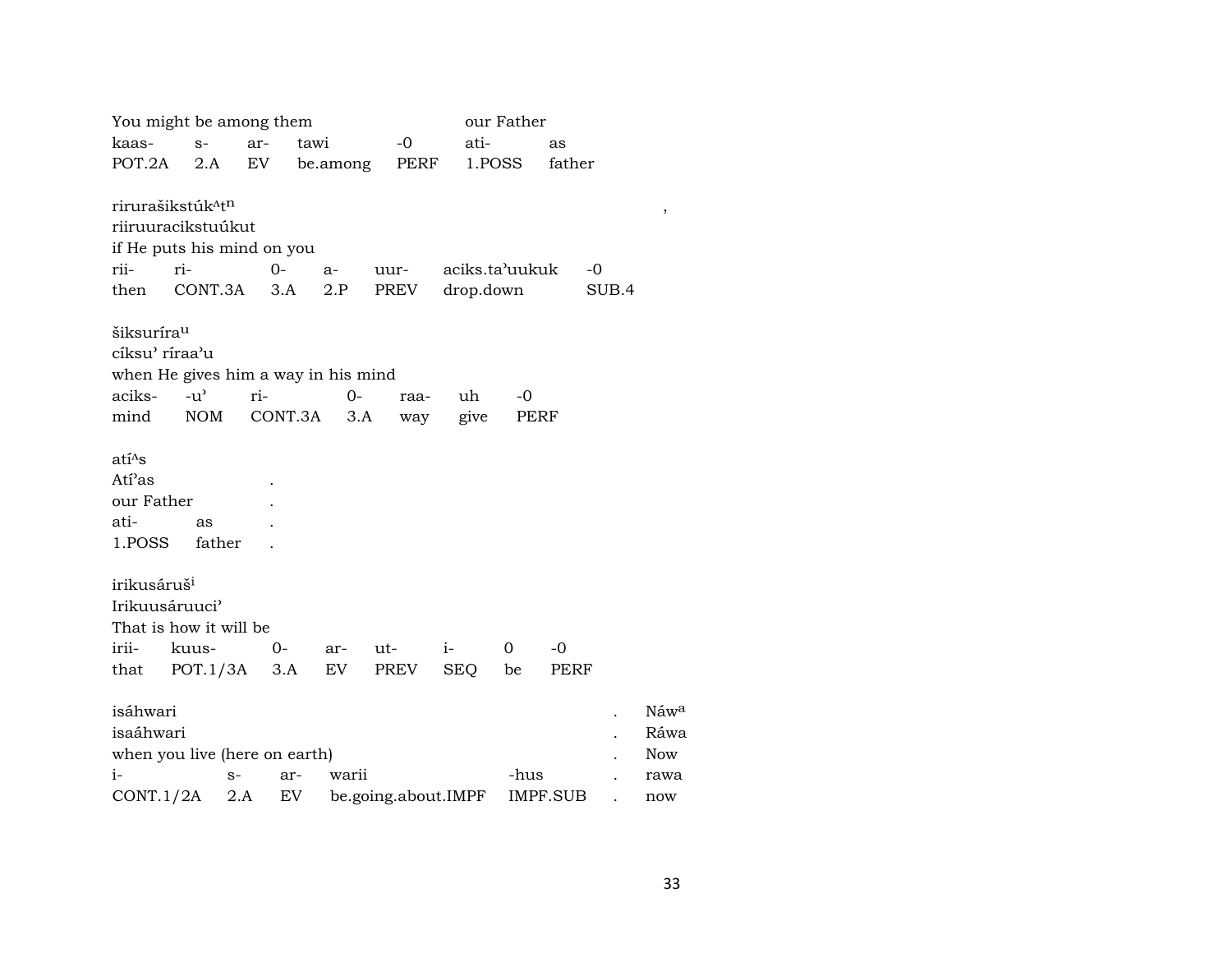| ,<br>,<br>,                                                              | witisatk <sup>i</sup><br>wiitiísutki<br>young men<br>wiita.isut<br>young.man | -kis<br>DIM                        | ,<br>$\overline{\phantom{a}}$ |                                          |         |                    |                                                        |               |  |
|--------------------------------------------------------------------------|------------------------------------------------------------------------------|------------------------------------|-------------------------------|------------------------------------------|---------|--------------------|--------------------------------------------------------|---------------|--|
| tihárut <sup>a</sup><br>tiháruuta<br>it is this way<br>tii-<br>this      | haa-<br>here                                                                 | ra-<br>ABS                         | 0-<br>3.A                     | ut-<br>PREV                              | 0<br>be | -a<br>SUB.1        |                                                        |               |  |
| atirátirut <sup>a</sup><br>Atíra <sup></sup><br>Mother<br>ati-<br>1.POSS | raa                                                                          | $\overline{\phantom{a}}$<br>mother | tii-<br>this                  | tiíruuta<br>it is this way<br>ra-<br>ABS | 0-      | ut-<br>3.A<br>PREV | 0<br>be                                                | -a<br>SUB.1   |  |
| tirahárik <sup>u</sup><br>tirahaáriku<br>tii-<br>this                    | this one I have<br>ra-<br>ABS                                                | t-<br>1.A                          | raa-<br>way                   | ri.kus<br>sit.holding                    |         | -0<br>SUB.4        | átira<br>Atíra <sup></sup><br>Mother<br>ati-<br>1.POSS | raa<br>mother |  |
| Witirášiksta<br>wi-<br>QUOT                                              | Witíraaciksta<br>He has his thoughts in her<br>ti-<br>IND.3A                 | $0-$<br>3.A                        |                               | raa.aciks.ta<br>think.highly.of          |         | -0<br>PERF         | $ati^s$ s<br>Atí'as<br>our Father<br>ati-<br>1.POSS    | as<br>father  |  |
| iríhašikst <sup>a</sup><br>i<br>and<br>i                                 | ríhaaciksta<br>ra-                                                           | He is watching over her<br>$0-$    | ir-                           | ut-                                      |         | raa.aciks.ta       | -0                                                     |               |  |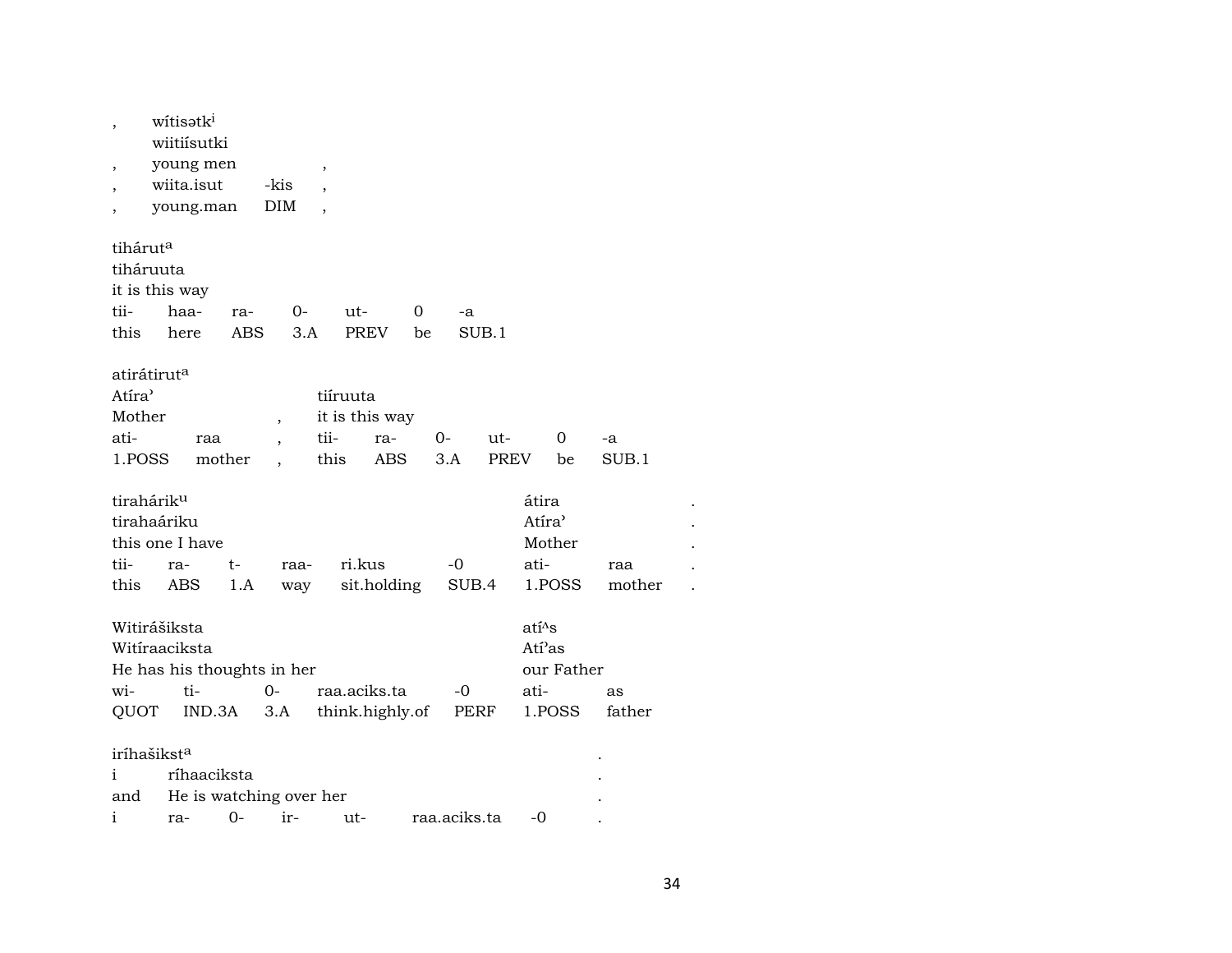| and                        | ABS                                          | 3.A   | OBV           | <b>PREV</b> | watch.over         |              | PERF        |     |  |  |  |  |
|----------------------------|----------------------------------------------|-------|---------------|-------------|--------------------|--------------|-------------|-----|--|--|--|--|
|                            | Irákurašíkstaw <sup>i</sup>                  |       |               |             |                    |              |             |     |  |  |  |  |
| ,<br>rákuuhaacikstawi<br>Ι |                                              |       |               |             |                    |              |             |     |  |  |  |  |
| And                        | watch over her                               |       |               |             |                    |              |             |     |  |  |  |  |
| $\mathbf{i}$               | ra-                                          | $0-$  | ku-           | ut-         |                    | raa.aciks.ta | -wi         |     |  |  |  |  |
| and                        | INF.A                                        | 3.A   | INF.B         |             | PREV               | watch.over   | SUB.L       |     |  |  |  |  |
|                            |                                              |       |               |             |                    |              |             |     |  |  |  |  |
|                            | nakuharáh <sup>^tn</sup>                     |       |               |             |                    |              |             |     |  |  |  |  |
|                            | rakuuhaaráhut*                               |       |               |             |                    |              |             |     |  |  |  |  |
|                            | when one holds her                           |       |               |             |                    |              |             |     |  |  |  |  |
| ra-                        | $0-$                                         | ku-   | ut-           | raar-       |                    | ahuk         | -0          |     |  |  |  |  |
| INF.A                      | 3.A                                          | INF.B |               | PREV        | 3PL.INAN.P         | hold         | SUB.4       |     |  |  |  |  |
|                            |                                              |       |               |             |                    |              |             |     |  |  |  |  |
|                            | Siwitirawikihkaruk <sup>u</sup>              |       |               |             |                    |              |             |     |  |  |  |  |
|                            | Siwitiraawikihkaruuku'                       |       |               |             |                    |              |             |     |  |  |  |  |
|                            | They set prescribed times for it             |       |               |             |                    |              |             |     |  |  |  |  |
| $\sin$                     | wi-                                          | ti-   | $0-$          |             | raawi.kiir         | ka.ra'uk     | -:hus       |     |  |  |  |  |
| DU                         | QUOT                                         |       | IND.3A<br>3.A |             | be.late            | make.PL.P    | <b>IMPF</b> |     |  |  |  |  |
|                            |                                              |       |               |             |                    |              |             |     |  |  |  |  |
| tiráwah <sup>^tn</sup>     |                                              |       |               |             |                    |              |             |     |  |  |  |  |
| Tiráwaahat                 |                                              |       |               |             |                    |              |             |     |  |  |  |  |
| the Heavens                |                                              |       |               |             |                    |              |             |     |  |  |  |  |
| tii-                       | ra-                                          | 0-    | waa-          | ahak        |                    | $-0$         |             |     |  |  |  |  |
| this                       | ABS                                          | 3.A   | <b>DIST</b>   |             | extend.in.a.line   | SUB.4        |             |     |  |  |  |  |
|                            |                                              |       |               |             |                    |              |             |     |  |  |  |  |
|                            | Kusirašiksišáwiš <sup>a</sup> t <sup>n</sup> |       |               |             |                    |              |             | hi  |  |  |  |  |
|                            | Kusiíraciksicawicat                          |       |               |             |                    |              |             | hi  |  |  |  |  |
|                            | You will live to an old age                  |       |               |             |                    |              |             | and |  |  |  |  |
| kuus-                      |                                              | $O -$ | ir-           | ar-         | aciks.ica.wic.at   |              | -0          | hi  |  |  |  |  |
|                            | $POT.1/3A$ 3.A                               |       | PL.3A         | EV          | live.to.an.old.age |              | PERF        | and |  |  |  |  |
|                            |                                              |       |               |             |                    |              |             |     |  |  |  |  |

nikúisa ríku'isaa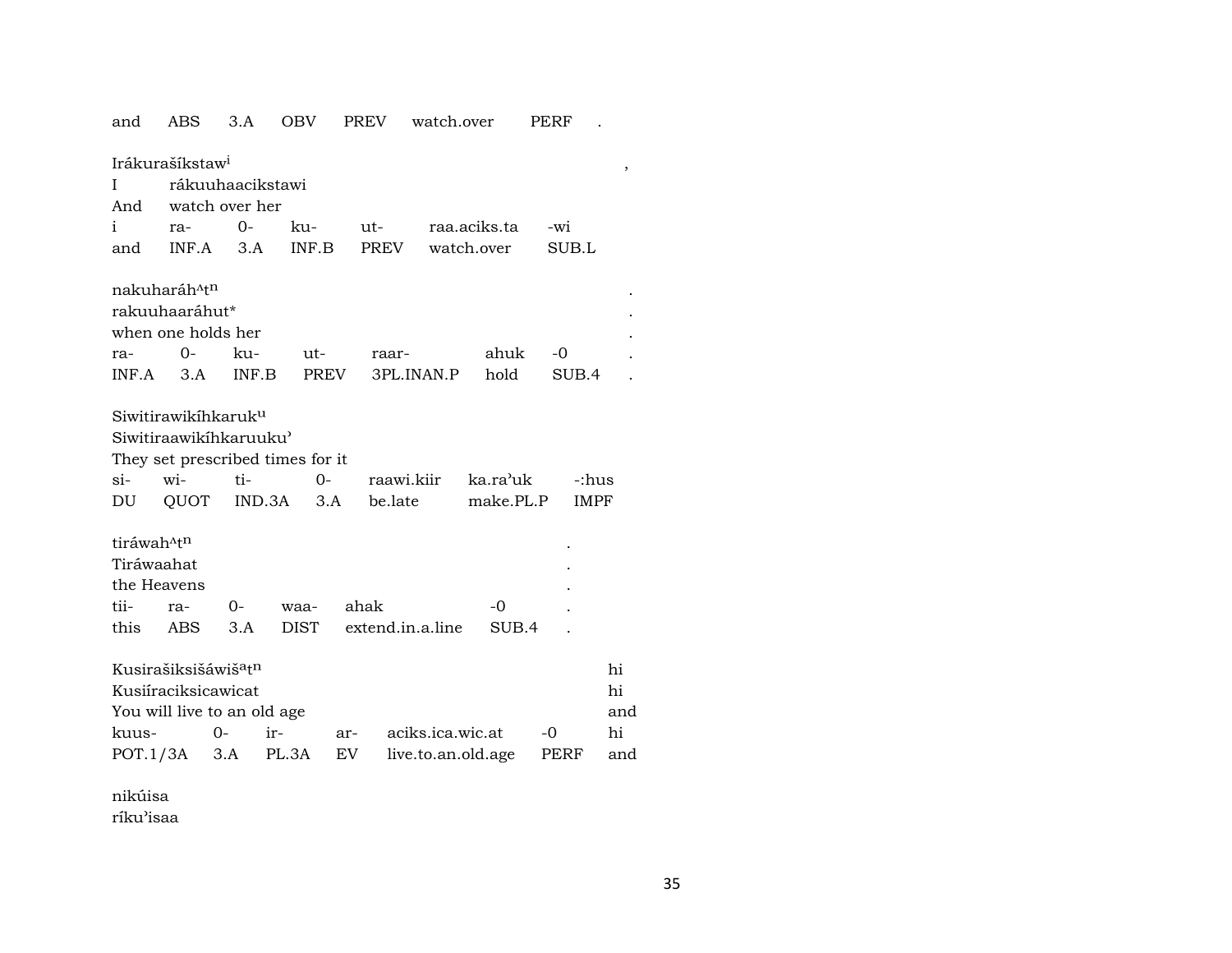|                        | you'll be the one     |               |                              |      |            |                                      |       |             |             |
|------------------------|-----------------------|---------------|------------------------------|------|------------|--------------------------------------|-------|-------------|-------------|
| riku-                  | $\mathbf{i}$          |               | $S-$                         | aah  | $-0$       |                                      |       |             |             |
| that.is                |                       | CONT.1/2A     | 2.A                          | be   | PERF       |                                      |       |             |             |
|                        |                       |               |                              |      |            |                                      |       |             |             |
|                        | hiisaratpáwaktiku     |               |                              |      |            |                                      |       |             |             |
| hi                     |                       |               | isaruutapaáwaktiiku'         |      |            |                                      |       |             |             |
| and                    |                       |               | you'll be talking to them    |      |            |                                      |       |             |             |
| hi                     | $i-$                  |               | $S-$                         | ar-  | ut-        | ak-                                  |       | waa.wak.tik | -:hus       |
| and                    |                       | CONT.1/2A     | 2.A                          | EV.  | BEN        | PL.AN.3P                             | talk  |             | <b>IMPF</b> |
|                        |                       |               |                              |      |            |                                      |       |             |             |
| witisatki              |                       |               |                              |      |            |                                      |       |             |             |
| wiitiisutki            |                       |               |                              |      |            |                                      |       |             |             |
| young men              |                       |               |                              |      |            |                                      |       |             |             |
| wiita.isut             |                       | -kis          |                              |      |            |                                      |       |             |             |
| young.man              |                       | DIM           |                              |      |            |                                      |       |             |             |
|                        |                       |               |                              |      |            |                                      |       |             |             |
| Áriruhara <sup>u</sup> |                       |               |                              |      |            |                                      |       |             |             |
| A                      |                       | riiruuhaára'u |                              |      |            |                                      |       |             |             |
| And                    |                       |               | He will make the way for you |      |            |                                      |       |             |             |
| a                      | ra-                   | $0 -$         | ir-                          | $a-$ | ut-        | raa-                                 | ra'uk | -0          |             |
| and                    | ABS                   | 3.A           | OBV                          | 2.P  | <b>BEN</b> | way                                  | make  | SUB.3       |             |
|                        |                       |               |                              |      |            |                                      |       |             |             |
| nakuwiška <sup>a</sup> |                       |               |                              |      |            |                                      |       |             |             |
| rakuwicka'a            |                       |               |                              |      |            |                                      |       |             |             |
|                        | His wanting it        |               |                              |      |            | $\pmb{\mathsf{H}}$                   |       |             |             |
| ra-                    | $0 -$                 | ku-           | wicka                        |      | -a         | $\pmb{\mathsf{H}}$<br>$\overline{ }$ |       |             |             |
| INF.A                  | 3.A                   | INF.B         | want                         |      | SUB.1      | $\pmb{\mathsf{H}}$                   |       |             |             |
|                        |                       |               |                              |      |            |                                      |       |             |             |
| kítarau                |                       |               |                              |      |            |                                      |       |             |             |
| Kiítaraa'u             |                       |               |                              |      |            |                                      |       |             |             |
|                        | Let me give you a way |               |                              |      |            |                                      |       |             |             |
| kii-                   | $i-$                  |               | t-                           | $a-$ | raa-       | uh                                   | -0    |             |             |
| <b>HORT</b>            |                       | CONT.1/2A     | 1.A                          | 2.P  | way        | give                                 | PERF  |             |             |
|                        |                       |               |                              |      |            |                                      |       |             |             |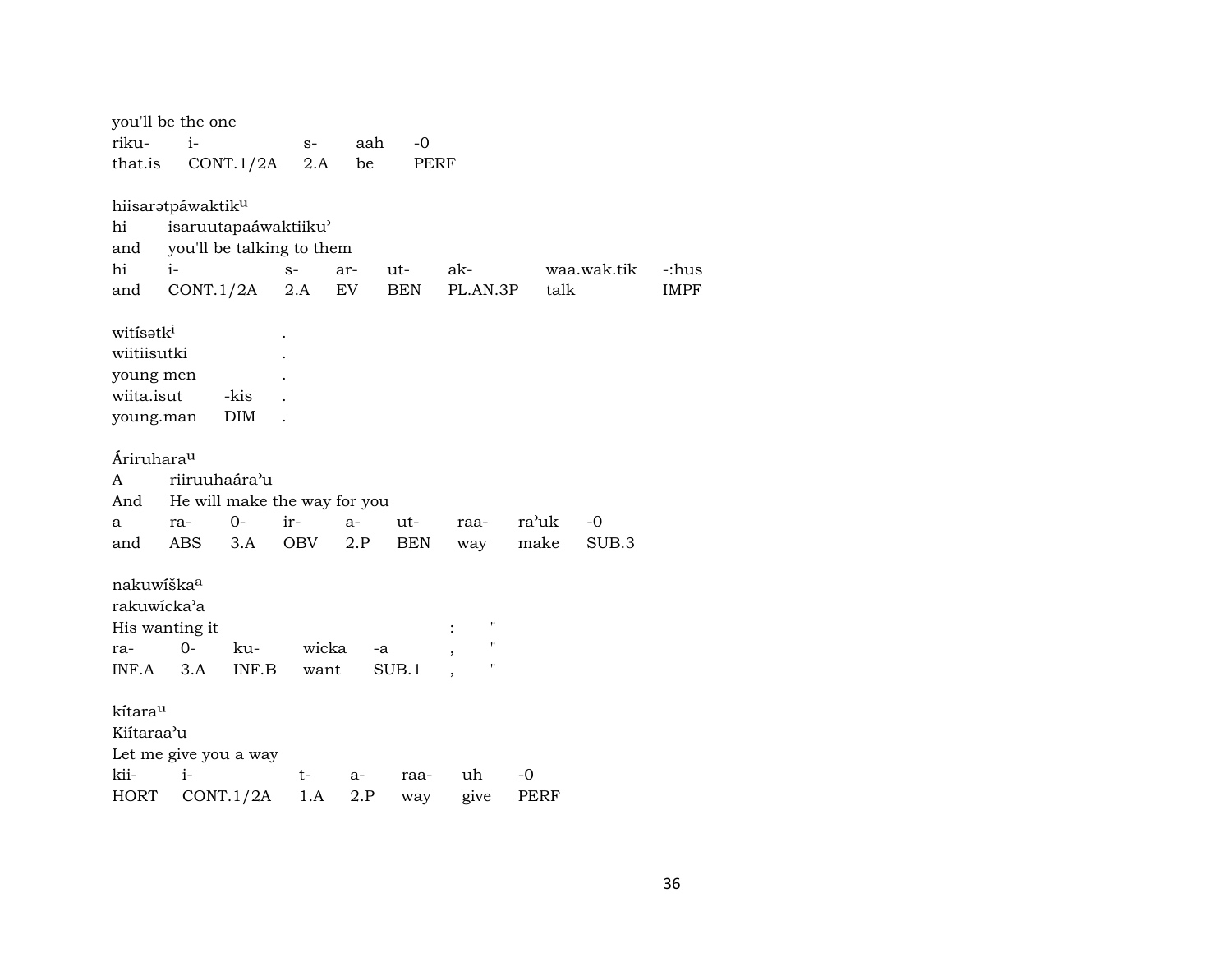|                       | kararakukapákis <sup>u</sup>           |            |        |            |            |       |       |  |  |  |  |  |  |
|-----------------------|----------------------------------------|------------|--------|------------|------------|-------|-------|--|--|--|--|--|--|
|                       | kararakuukaapaákisu                    |            |        |            |            |       |       |  |  |  |  |  |  |
|                       | that one not be pitiful                |            |        |            |            |       |       |  |  |  |  |  |  |
| kara-                 | $O -$<br>ku-<br>kaapaakis<br>ra-<br>-u |            |        |            |            |       |       |  |  |  |  |  |  |
| <b>NEG</b>            | INF.A                                  | 3.A        | INF.B  |            | be.pitiful |       | SUB.D |  |  |  |  |  |  |
| nikuwítira            |                                        |            |        |            |            |       |       |  |  |  |  |  |  |
| Rikuwitira'           |                                        |            |        |            |            |       |       |  |  |  |  |  |  |
| That is the way it is |                                        |            |        |            |            |       |       |  |  |  |  |  |  |
| riku-                 | wi-                                    | ti-        |        | 0-         | raa-       | 0     | -0    |  |  |  |  |  |  |
| that.is               | QUOT                                   |            | IND.3A | 3.A        | way        | be    | PERF  |  |  |  |  |  |  |
|                       | kararakukapákis <sup>u</sup>           |            |        |            |            |       |       |  |  |  |  |  |  |
|                       | kararakuukaapaákisu                    |            |        |            |            |       |       |  |  |  |  |  |  |
|                       | for one not to be poor                 |            |        |            |            |       |       |  |  |  |  |  |  |
| kara-                 | ra-                                    | 0-         | ku-    |            | kaapaakis  |       | -u    |  |  |  |  |  |  |
| <b>NEG</b>            | INF.A                                  | 3.A        | INF.B  |            | be.poor    |       | SUB.D |  |  |  |  |  |  |
| nakútawi<br>rakútawi  |                                        |            |        |            |            |       |       |  |  |  |  |  |  |
|                       | to be among them                       |            |        |            |            |       |       |  |  |  |  |  |  |
| ra-                   | $O -$                                  | ku-        | ta     |            | -wi        |       |       |  |  |  |  |  |  |
| INF.A                 | 3.A                                    | INF.B      |        | be.hanging |            | SUB.L |       |  |  |  |  |  |  |
| níhkuruh <sup>a</sup> |                                        |            |        |            |            |       |       |  |  |  |  |  |  |
| ríhkuruuha            |                                        |            |        |            |            |       |       |  |  |  |  |  |  |
|                       | what was given to him by Him           |            |        |            |            |       |       |  |  |  |  |  |  |
| ra-                   | 0-                                     | ir-        | ku-    |            | uh<br>raa- |       | -a    |  |  |  |  |  |  |
| INF.A                 | 3.A                                    | <b>OBV</b> | INF.B  |            | way        | give  | SUB.1 |  |  |  |  |  |  |
| tiráwa                |                                        |            |        |            |            |       |       |  |  |  |  |  |  |
| Tiráwaahat            |                                        |            |        |            |            |       |       |  |  |  |  |  |  |
| the Heavens           |                                        |            |        |            |            |       |       |  |  |  |  |  |  |
| tii-                  | ra-                                    | 0-         | waa-   | ahak       |            |       | $-0$  |  |  |  |  |  |  |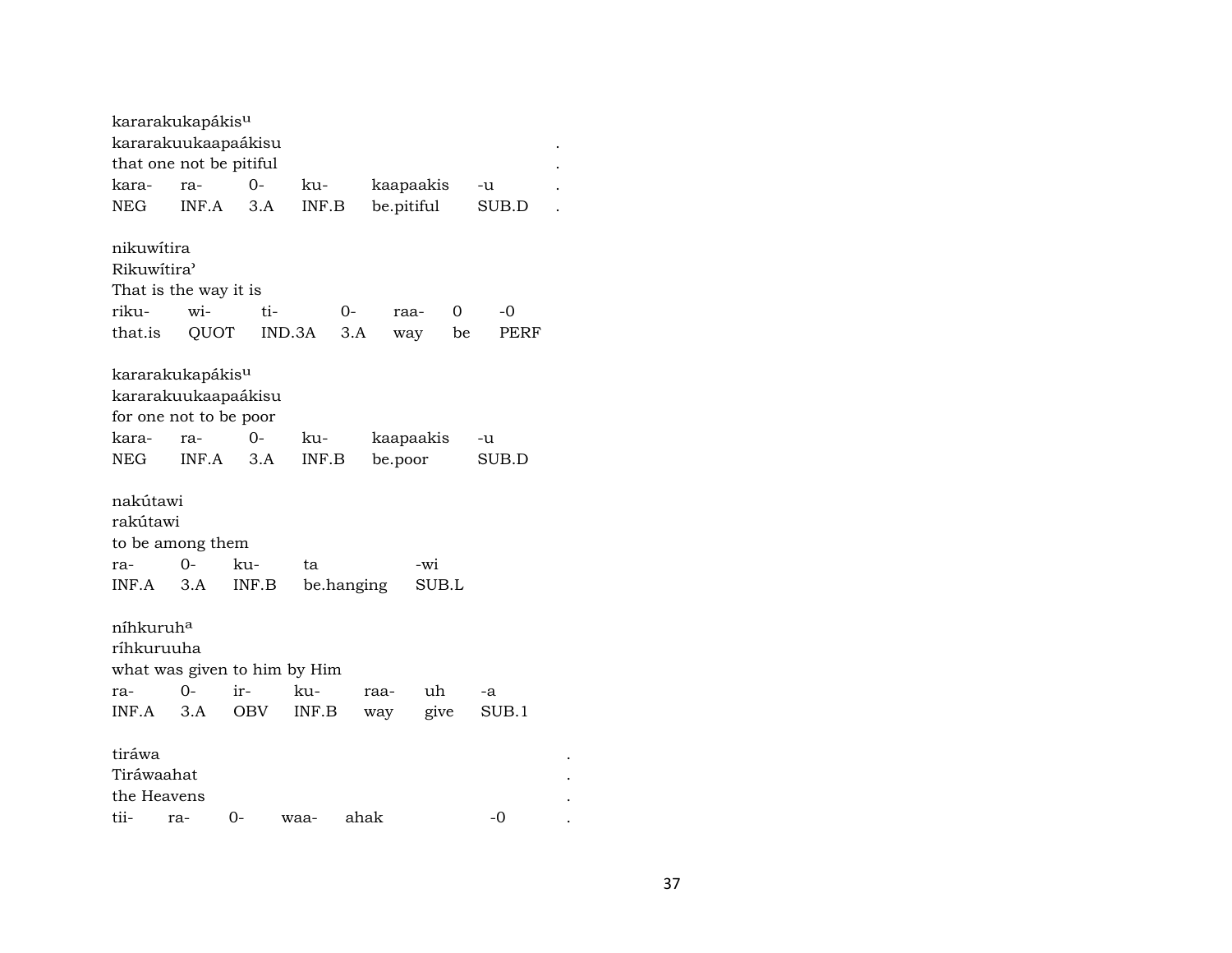| this                                           | ABS                                                                     | 3.A                                                                                      | <b>DIST</b>                                                 | extend.in.a.line  |                  | SUB.4                           |              |                |          |
|------------------------------------------------|-------------------------------------------------------------------------|------------------------------------------------------------------------------------------|-------------------------------------------------------------|-------------------|------------------|---------------------------------|--------------|----------------|----------|
| Náw <sup>a</sup><br>Ráwa<br>Now<br>rawa<br>now | $\mathbf{i}$<br>$\mathbf{i}$<br>and<br>$\mathbf{i}$<br>and              | $\overline{ }$ ,<br>$\overline{ }$ ,<br>$\overline{\phantom{a}}$<br>$\ddot{\phantom{0}}$ | irár <sup>i</sup><br>iraári'<br>brother<br>$i-$<br>3.POSS.A | -raar-            | same.sex.sibling | -ri <sup>3</sup>                | 3.POSS.B     | $\,$<br>$\, ,$ |          |
|                                                | tiratuhárikah <sup>u</sup><br>tiratuuhaárikaahu                         | this I am telling you                                                                    |                                                             |                   |                  |                                 |              |                |          |
| tii-                                           | ra-                                                                     | $t-$                                                                                     | ir-                                                         | a-                |                  | ut-                             | raa.ri.kaa.a |                | -hus     |
| this                                           | ABS                                                                     | 1.A                                                                                      |                                                             | PREV.1/2A PREV.3A |                  | PREV                            | tell.to      |                | IMPF.SUB |
|                                                | irár <sup>i</sup><br>iraári <sup>3</sup><br>brother<br>$i-$<br>3.POSS.A |                                                                                          | -raar-<br>same.sex.sibling                                  | -ri <sup>3</sup>  | 3.POSS.B         | $^\mathrm{^{^\circ}}$<br>$\, ,$ |              |                |          |
| tirátawih <sup>i</sup>                         |                                                                         |                                                                                          |                                                             |                   |                  |                                 |              |                |          |
| tiraátawi <sup>3</sup>                         |                                                                         |                                                                                          |                                                             |                   | hi               |                                 |              |                |          |
|                                                |                                                                         | it might be that way                                                                     |                                                             |                   | and              |                                 |              |                |          |
| ti-                                            | $0-$                                                                    | raa-                                                                                     | tawi                                                        | -0                | hi               |                                 |              |                |          |
| IND.3A                                         | 3.A                                                                     | way                                                                                      |                                                             | be.among          | PERF<br>and      |                                 |              |                |          |
|                                                | našakukuhára <sup>u</sup><br>racakukuuhaára'u                           | His making a plan for us                                                                 |                                                             |                   |                  |                                 |              |                |          |
| ra-                                            | $0-$                                                                    | aca-                                                                                     | ku-                                                         | ku-               | ut-              | raa-                            | ra'uk        | -0             |          |
| INF.A                                          | 3.A                                                                     |                                                                                          | IN.DU.P<br>1.P                                              | INF.B             | BEN              | way                             | make         | SUB.3          |          |
| atí <sup>^</sup> s                             |                                                                         |                                                                                          | šíkstitn                                                    |                   |                  |                                 |              |                |          |
| Atí <sup>2</sup> as                            |                                                                         |                                                                                          | cíkstit                                                     |                   |                  |                                 |              |                |          |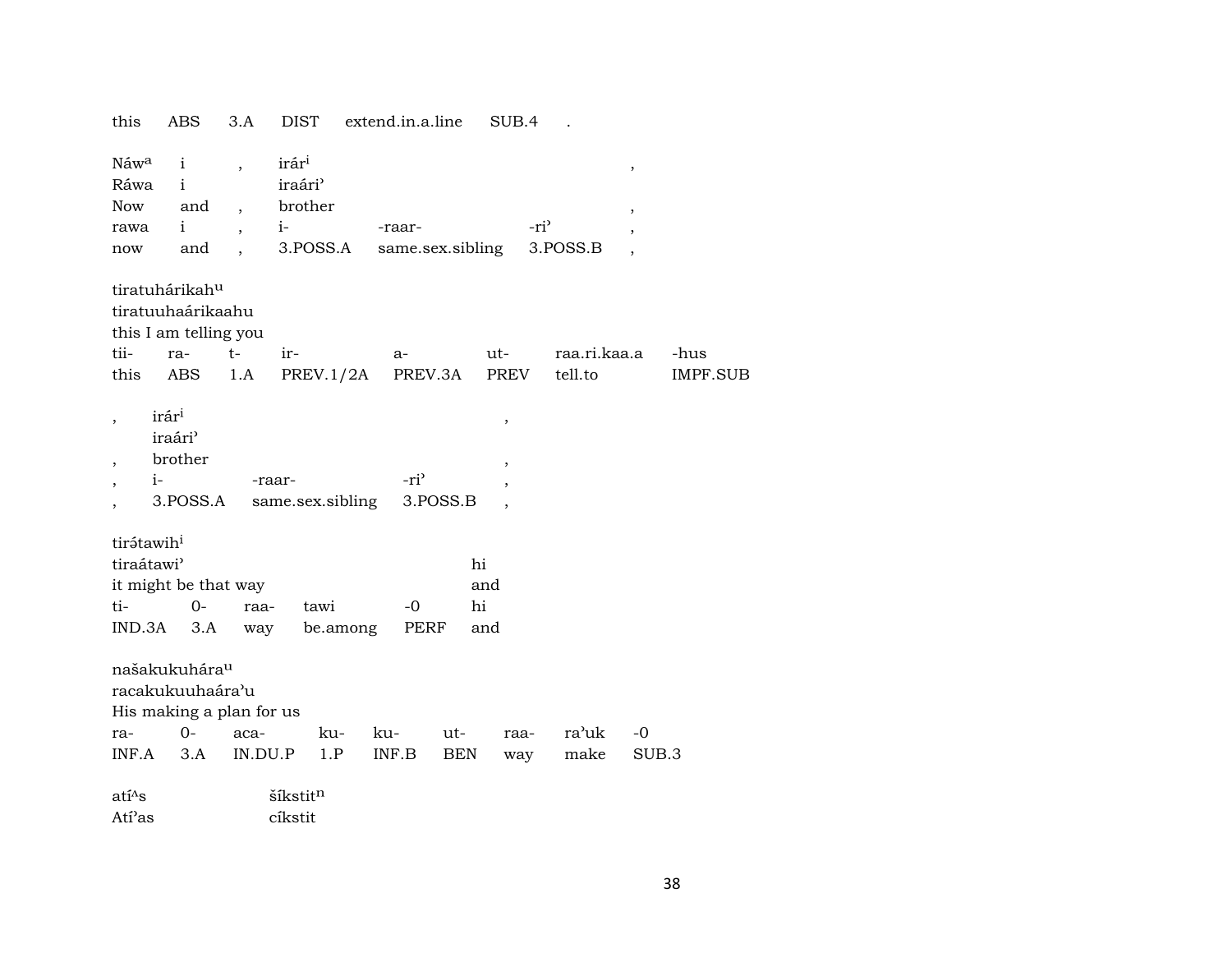| our Father<br>ati-<br>1.POSS                                                             | as<br>father      |                                                                         | well<br>cikstik<br>well          |        |                     |                  |                                  |                                                          |             |                        |              |
|------------------------------------------------------------------------------------------|-------------------|-------------------------------------------------------------------------|----------------------------------|--------|---------------------|------------------|----------------------------------|----------------------------------------------------------|-------------|------------------------|--------------|
| našihkúwari<br>racihkúwari<br>for us to live<br>ra-<br>INF.A                             | aciir-<br>IN.DU.A |                                                                         | ku-<br>$\textsf{INF}.\textsf{B}$ | warii  | be.going.about.IMPF |                  | -hus<br><b>IMPF.SUB</b>          |                                                          |             |                        |              |
| tirašíhwari<br>tiracíhwari<br>when we are here (on earth)<br>tii-<br>this                | ra-<br>ABS        | aciir-<br>IN.DU.A                                                       |                                  | warii  | be.going.about.IMPF |                  | -hus<br><b>IMPF.SUB</b>          | húwi<br>huúwi'<br>indeed<br>huuwi <sup>3</sup><br>indeed |             |                        |              |
| Náwa<br>Ráwa<br>Now<br>rawa<br>now                                                       |                   | irár <sup>i</sup><br>iraári <sup>3</sup><br>brother<br>$1-$<br>3.POSS.A |                                  | -raar- | same.sex.sibling    | -ri <sup>3</sup> | $\,$<br>,<br>3.POSS.B<br>$\cdot$ |                                                          |             |                        |              |
| witašírurukiw <sup>i</sup><br>witaciíruuruukiwi<br>our ways are different<br>wi-<br>QUOT | ta-               | IND.1/2A                                                                | aciir-<br>IN.DU.A                |        | ir-<br>POSS.1/2A    | ri-              | PHYS.POSS                        | uur-<br>POSS.A                                           | raa-<br>way | ikiwir<br>be.different | $-0$<br>PERF |
| tirašíhwari<br>tiracíhwari<br>while we are here<br>tii-<br>when                          | ra-<br>ABS        | aciir-                                                                  | IN.DU.A                          | warii  | be.going.about.IMPF |                  | -hus<br><b>IMPF.SUB</b>          |                                                          |             |                        |              |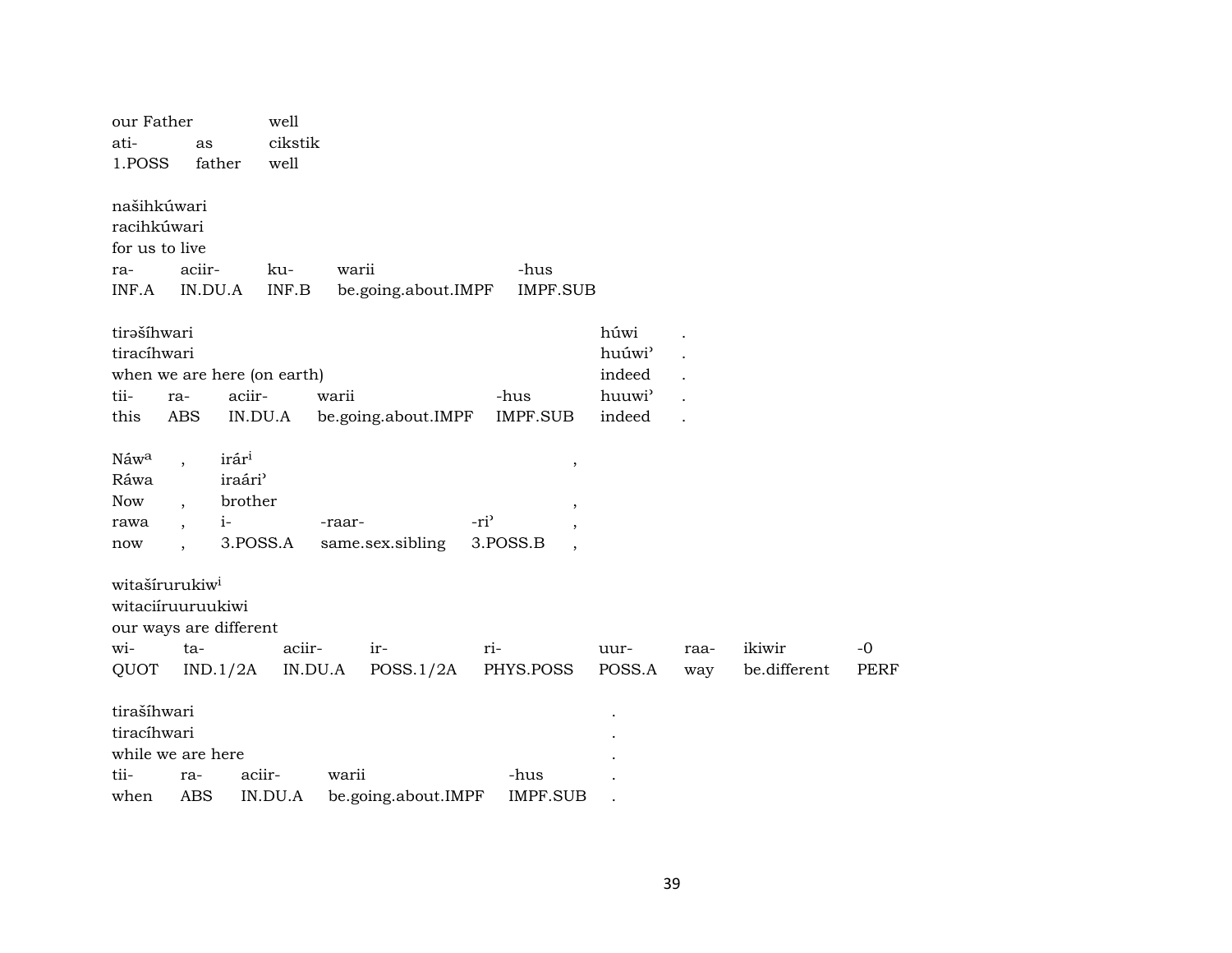| Wikakiruhú               | Wikaakiruuhú'                                              |                                            |      |                    |                  |                     |          | šahiksíšahiks<br>cahiksícahiks |                 |        |      |
|--------------------------|------------------------------------------------------------|--------------------------------------------|------|--------------------|------------------|---------------------|----------|--------------------------------|-----------------|--------|------|
|                          |                                                            | It is no longer the way                    |      |                    |                  |                     | Indians  |                                |                 |        |      |
| wii-                     | kaaki-                                                     |                                            | 0-   | raa.uhur           |                  | $-0$                | icaahiks |                                | icaahiks        |        |      |
| now                      | NEG.IND.3A<br>3.A                                          |                                            |      |                    | be.the.way       | <b>PERF</b>         |          | person                         |                 | person |      |
| iriratišuks <sup>a</sup> | iriiratiícuksa<br>how I used to be                         |                                            |      |                    |                  |                     |          |                                |                 |        |      |
| irii-                    | ra-                                                        | $t-$                                       | ir-  |                    | ut-              | uks-                | 0        | -a                             |                 |        |      |
| what                     | ABS                                                        | 1.A                                        |      | PREV.1/2A          | PREV             | AOR                 | be       |                                | SUB.1           |        |      |
|                          | naruratúkspari<br>raaruuratúkspari                         | when I merely used to live                 |      |                    |                  |                     |          |                                |                 |        |      |
| raa-                     | ruu-                                                       | ra-                                        | $t-$ | uks-               | warii            |                     |          |                                | -hus            |        |      |
| just                     | then                                                       | ABS                                        | 1.A  | <b>AOR</b>         |                  | be.going.about.IMPF |          |                                | <b>IMPF.SUB</b> |        |      |
| ra-<br>ABS               | nakáurarawah <sup>^tn</sup><br>(on) the earth<br>0-<br>3.A | rakaáhuraarawaahat<br>kaa.huraar-<br>earth |      | a.hak              | extend.in.a.line | -waa<br><b>DIST</b> |          | $-0$<br>SUB.4                  |                 |        |      |
|                          |                                                            |                                            |      |                    |                  |                     |          |                                |                 |        |      |
|                          |                                                            | Hikirikurarutatiráhuras                    |      |                    |                  |                     |          |                                |                 |        |      |
| Hi                       | kíriku'                                                    |                                            |      | raaruutatiraáhuras |                  |                     |          |                                |                 |        |      |
| And                      | something                                                  |                                            |      | I just found a way |                  |                     |          |                                |                 |        |      |
| hi                       | kirikuu                                                    |                                            | raa- | ruu-               | ta-              | $t-$                | $i-$     |                                | raa-            | huras  | $-0$ |
| and                      | anything                                                   |                                            | just | then               | IND.1/2A         |                     | 1.A      | <b>SEQ</b>                     | way             | find   | PERF |
| suddenly                 | rawitakaráhis <sup>u</sup><br>raawiitakaaraáhisu'          |                                            |      |                    |                  |                     |          |                                |                 |        |      |
| raa-                     | wii-                                                       | takaaraahis                                |      | $-u^{\prime}$      |                  |                     |          |                                |                 |        |      |